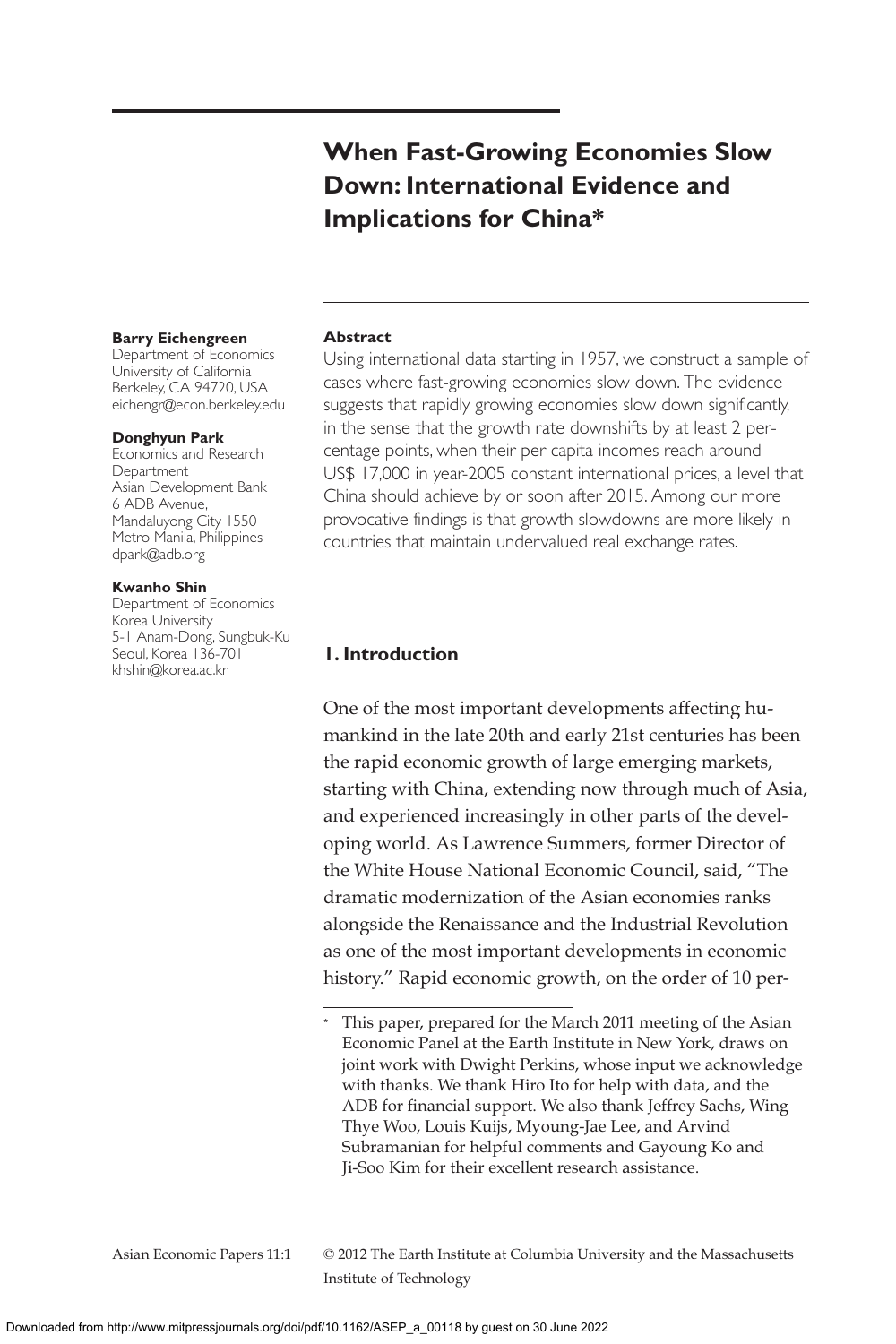cent per annum in the aggregate and close to that in per capita terms has transformed human welfare. Through the miracle of compound interest, it has raised incomes and living standards by an order of magnitude in a generation.<sup>1</sup> The implications extend from the individual to the systemic level. With large emerging markets expanding much faster than the advanced economies, the emerging world has accounted for the majority of the growth of global demand in recent years. The fast growth of emerging markets also means rapid shifts in the relative weight of different regions—East versus West, Asia versus Europe and the United States something that has geopolitical implications that extend far beyond the narrowly defined economic realm.

That late-developing countries that put a suitable policy framework in place have the capacity to grow more rapidly than early developers is something that economists have known since at least Alexander Gerschenkron.<sup>2</sup> Rather than having to pioneer new technologies, late-developing countries can import knowhow from abroad. They can reap productivity gains simply by shifting workers from underemployment in agriculture to export-oriented manufacturing, where those imported technologies are utilized. With young generations that are presently engaged in saving enjoying higher incomes than elderly dissavers, such countries are able to finance high levels of investment.

But, to invoke that well-known theorist Nelly Furtado, all good things come to an end.3 Periods of high growth in late-developing economies do not last forever. Eventually the pool of underemployment in rural labor is drained. The share of employment in manufacturing peaks, and growth comes to depend more heavily on the difficult process of raising productivity in the service sector. A larger capital stock means more depreciation, requiring more saving to make this good. As the economy approaches the technological frontier, it must transition from relying on imported technology to indigenous innovation.

Can we say exactly when fast growing economies slow down? Can we say anything about the country characteristics and circumstances on which the timing of the slowdown depends? These questions are the focus of this paper.

<sup>1</sup> By a factor of 10 in 25 years.

<sup>2</sup> Gerschenkron (1964) emphasized the role of an "ideology of growth" (what we refer to in the text as attaching a priority to successful economic development), state policy, and high investment rates as key ingredients in successful catch-up growth.

<sup>3</sup> http://www.youtube.com/watch?v-4pBo-GL9SRg.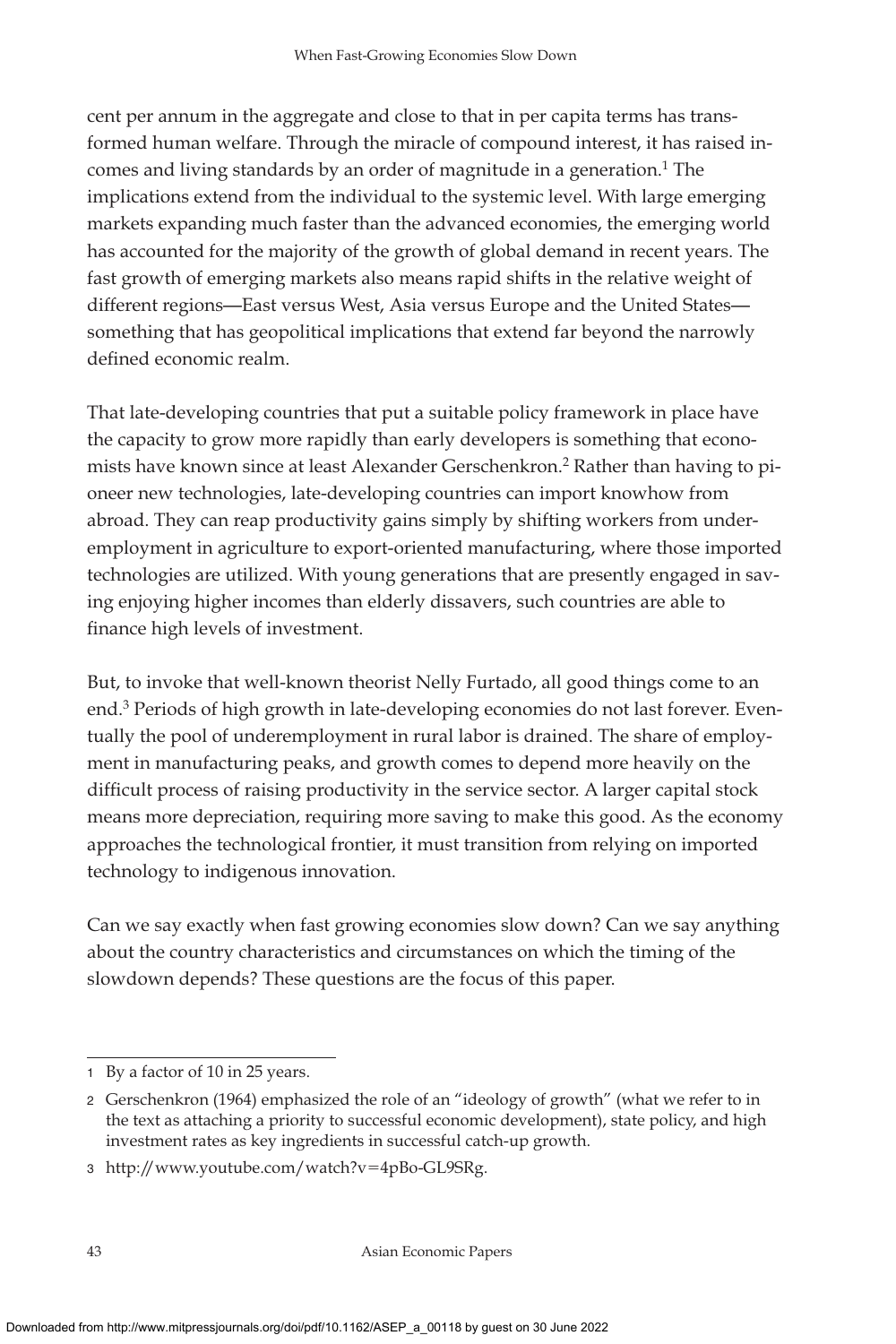The importance of the answers will be obvious. Significant growth slowdowns in, say, China, India, and Brazil would have a major impact on the global economy at a time when the world depends on these large emerging markets and their smaller brethren for incremental demand. There would be a disproportionate impact on markets for energy and raw materials, given the energy- and raw-material-intensity of economic growth in these economies. There could also be implications for social stability where political legitimacy rests on the success of governments in delivering rapid growth.

Although the implications of our study are by no means limited to a particular country or countries, these issues have special resonance for China, for at least three reasons. First, the country accounts for a substantial fraction of world population. Therefore, the issue of when China slows down will have major implications for the welfare of a significant share of humanity.

In addition, the large and fast-growing Chinese economy is increasingly viewed as a key engine of growth for the world economy. The advanced industrial countries, the traditional engines of global growth, have inherited serious problems from the crisis: weakened household balance sheets, increased public debts, and still troubled financial systems. In contrast, China experienced few problems as a result of the crisis. There were few bank and enterprise failures. At the height of the crisis in 2009, growth "slowed" just to 9.2 percent. Both advanced and developing countries benefited from China's resilience. Robust Chinese demand lifted capital goods exports from Germany and Japan and commodity exports from Africa and Latin America. In particular, demand from China contributed substantially to recovery in East and Southeast Asia, which has close trade linkages with China.

Finally, although China recovered faster than expected from the global crisis, its policymakers are grappling with how to sustain growth in the medium and long terms. The post-crisis external environment is likely to be less benign for a number of reasons. The persistent sluggishness of growth in the advanced countries, which are among China's key export markets, weakens a traditionally important source of demand. The collapse of exports and growth during the global crisis, especially the fourth quarter of 2008 and the first quarter of 2009, highlights the risks of excessive dependence on external demand. This explains why rebalancing growth toward domestic sources of growth has become a priority for Chinese policymakers. And it is not yet clear whether structural adjustment in that direction will be compatible with the maintenance of customary rates of growth. In addition, China faces other medium term structural challenges, notably rapid population aging.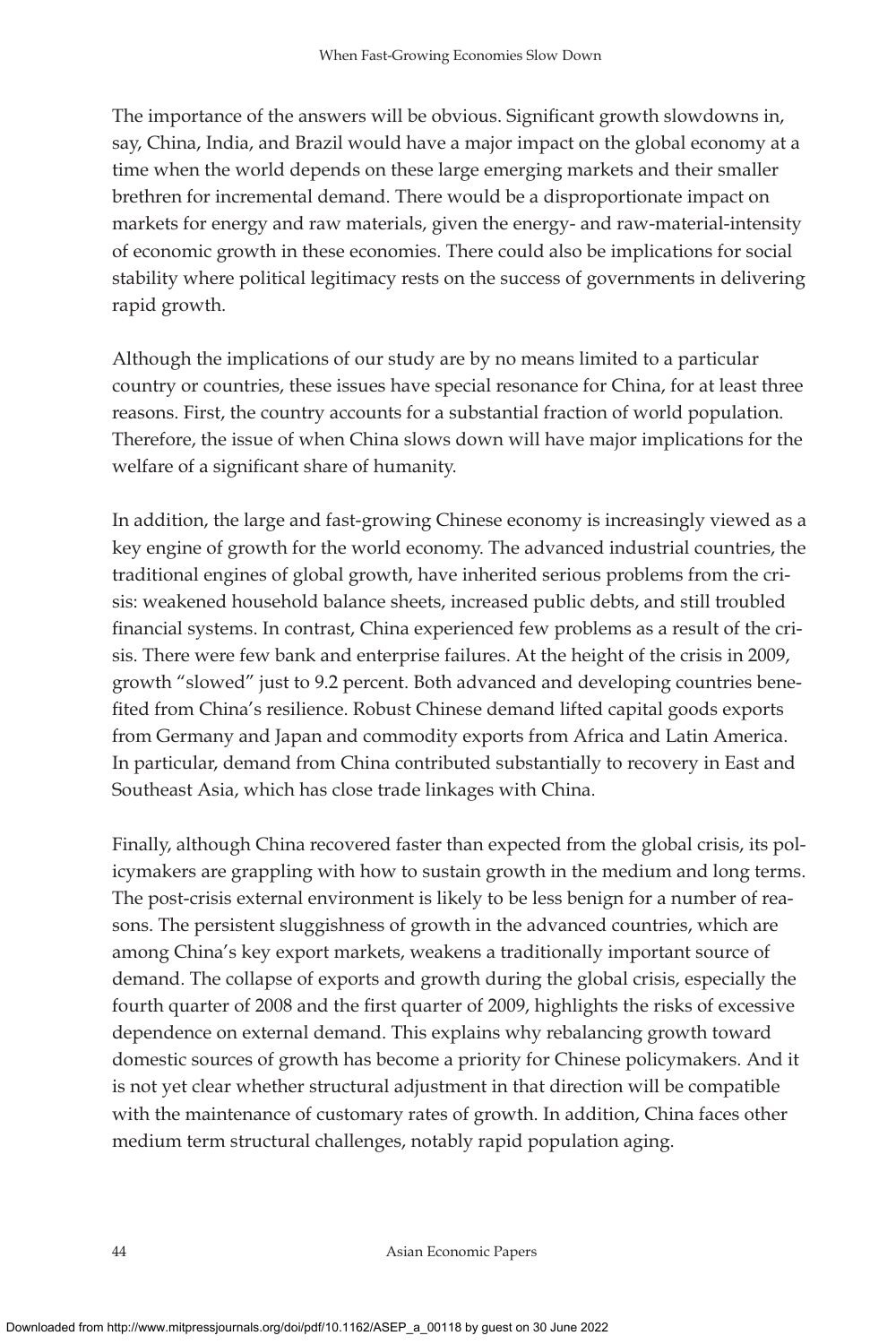We know of only a few previous studies that address our central question of when fast-growing countries slow down. Probably the closest cousin to our analysis is Ben-David and Papell (1998). They examine a sample of 74 advanced and developing countries spanning the period 1950–90 and look for statistically significant breaks in time series for GDP growth rates. The vast majority of the break-points they identify are associated with decelerations in growth. They find that these cluster in time. For the industrialized countries many of the structural breaks they identify are centered in the 1970s, whereas for developing countries (Latin American countries in particular) many of the break points they identify occur in the 1980s. They do not, however, utilize criteria related to the magnitude of their growth slowdowns.<sup>4</sup> Nor do they examine the income levels at which slowdowns occur or their determinants.

There are also some more distant cousins. Pritchett (2000) examines cases of developing countries where, following a period of sustained growth, growth stagnates or collapses. His is a more restrictive definition of growth slowdowns than the one with which we are concerned in this paper. Pritchett is also more concerned with mounting a critique of the typical cross-country growth regression than with identifying the determinants of shifts from sustained growth to stagnation or collapse, as here. Reddy and Miniou (2006) similarly study episodes of real income stagnation, which they find to be most prevalent in poor, conflict-ridden, and commodityexporting countries. Again, we are not concerned with episodes of stagnation, however, but only with growth slowdowns. Finally, there are detailed studies of the determinants of growth collapses, such as Rodrik (1999), Ros (2005), and Hausmann, Rodriguez, and Wagner (2008). But growth collapses are even more radical than episodes of stagnation from the slowdowns that we seek to understand here.

The rest of our paper is organized as follows. Section 2 explains how we identify growth slowdowns. Section 3 describes the characteristics of the resulting sample. Sections 4 through 6 take various approaches to identifying the correlates and determinants of these slowdowns. Section 7 attempts to draw out the implications for China, and Section 8 concludes.

# **2. Identifying slowdowns**

Our analysis of growth slowdowns builds on a symmetrical analysis of growth accelerations by Hausmann, Pritchett, and Rodrik (2005). We identify an episode as a growth slowdown if the rate of GDP growth satisfies three conditions:

<sup>4</sup> Very small but statistically significant slowdowns qualify.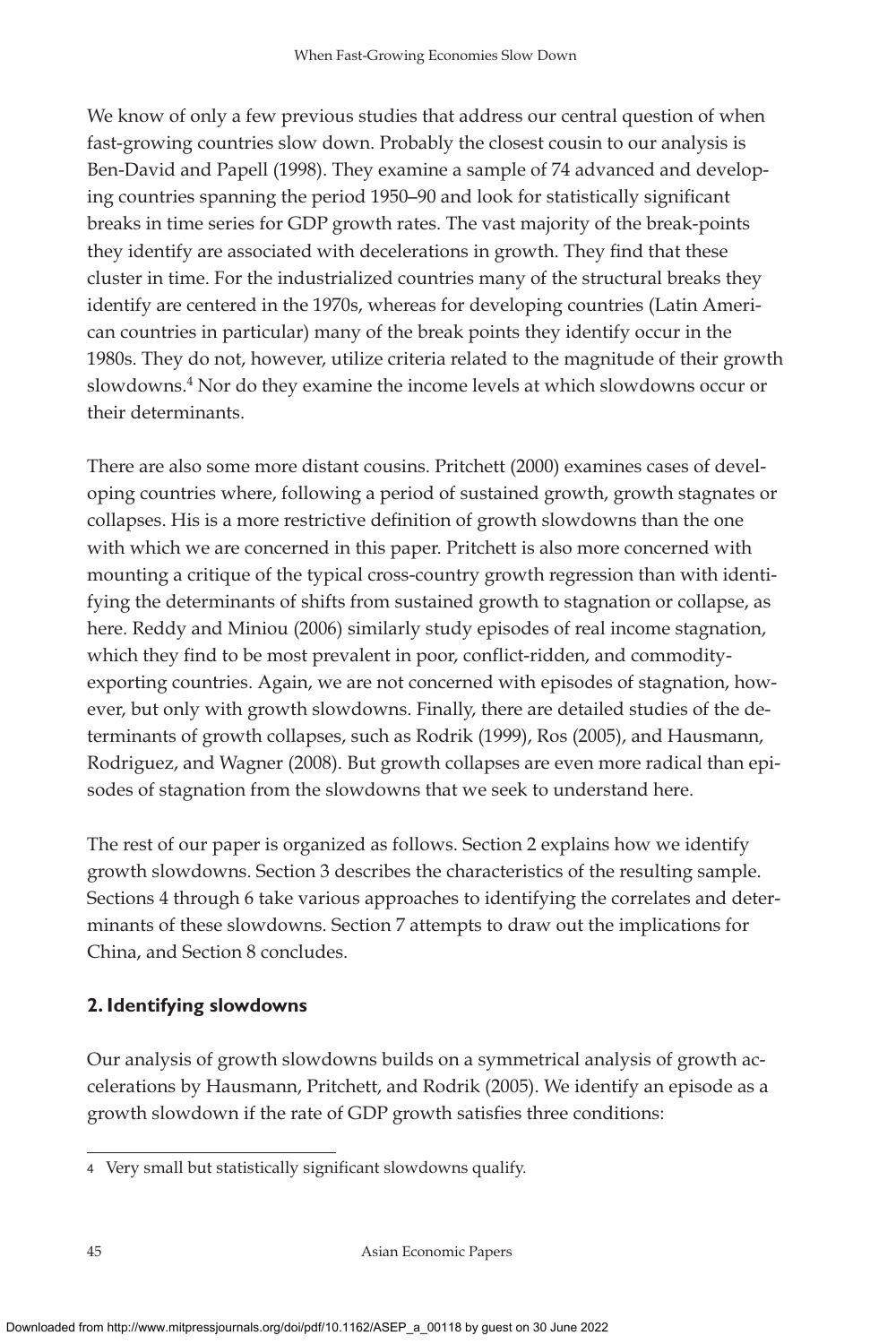$$
g_{t,t-n} \le 0.035,\tag{1}
$$

$$
g_{t,t-n} - g_{t,t+n} \le 0.02,
$$
\n(2)

$$
y_t > 10,000,\t(3)
$$

where  $y_t$  is per capita GDP in 2005 constant international purchasing power parity (PPP) prices, and  $g_{t,t+n}$  and  $g_{t,t-n}$  are the average growth rate between year *t* and  $t+n$ and the average growth rate between  $t - n$  and  $t$ , respectively. Following Hausmann, Pritchett, and Rodrik (2005), we set  $n = 7$ . Data on per capital incomes are from Penn World Tables (PWT) Version 6.3, which covers the period 1957–2007.<sup>5</sup> Sources for the other variables are described in the Appendix.

The first condition requires that the 7-year average growth rate of per capita GDP is 3.5 percent or greater prior to the slowdown (earlier growth was fast). The second one identifies a growth slowdown with a decline in the 7-year average growth rate of per capital GDP by at least by 2 percentage points (the slowdown is nonnegligible). The third condition limits slowdowns to cases in which per capita GDP is greater than US\$ 10,000 in 2005 constant international PPP prices (ruling out growth crises in not yet successfully developing economies).

Table 1 lists all the slowdowns identified by this approach. In some cases the methodology identifies a string of consecutive years as growth slowdowns. For example, in Greece all years between 1969 and 1978 are identified as a slowdown. One way of dealing with this is to use a Chow test for structural breaks to select only one year out of the consecutive years identified. For Greece we would then select 1973 as the year of growth slowdown because the Chow test is most significant for that year. In Table 1, the years chosen by the Chow test are denoted in bold.

With this break point in hand, we next assign the value of 1 to the 3 years centered on the year of the growth slowdown, that is, the dummy equals 1 for  $t = t - 1$ , *t* and  $t + 1$  and zero otherwise.<sup>6</sup> The comparison group consists of the countries that did not experience a growth slowdown in that same year. The sample includes all countries for which the relevant data are available including countries that have never experienced a growth slowdown. We drop all data pertaining to years  $t + 2$ , ...  $t + 7$  of the growth slowdown as a way of removing the transition period to which either a 0 or 1 may not be clearly assigned.

<sup>5</sup> In what follows, we report some analysis using data for earlier periods as well.

<sup>6</sup> Again, this directly follows Hausmann, Pritchett, and Rodrik (2005).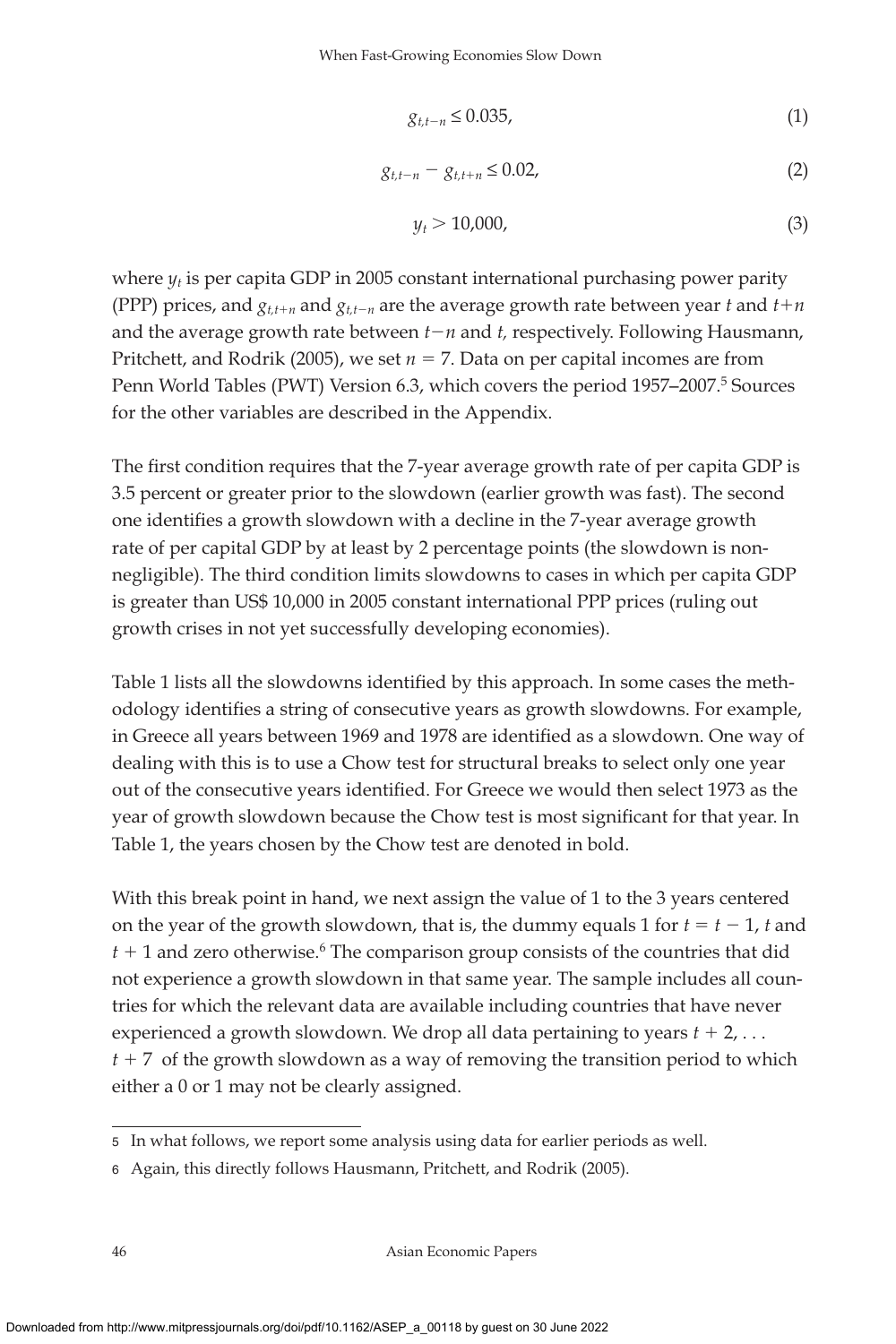|           |              | Growth before slowdown | Growth after slowdown      | <b>Difference</b> |                  |
|-----------|--------------|------------------------|----------------------------|-------------------|------------------|
|           |              | $(t-7)$ through t)     | ( <i>t</i> through $t+7$ ) | in growth         | Per capita       |
| Country   | Year         | (%)                    | (%)                        | (%)               | $GDP$ at $t$     |
| Argentina | 1970         | 3.6                    | 1.5                        | $-2.2$            | 10,927           |
|           | 1997         | 4.3                    | $-0.1$                     | $-4.5$            | 12,778           |
|           | 1998         | 3.7                    | 0.5                        | $-3.2$            | 13,132           |
| Australia | 1968         | 4.2                    | 1.7                        | $-2.5$            | 15,820           |
|           | 1969         | 3.9                    | 1.6                        | $-2.3$            | 16,326           |
| Austria   | 1961         | 6.4                    | 3.5                        | $-3.0$            | 10,293           |
|           | 1974         | 4.9                    | 2.2                        | $-2.7$            | 17,779           |
|           | 1976         | 4.2                    | 2.1                        | $-2.1$            | 18,615           |
|           | 1977         | 4.0                    | 1.5                        | $-2.5$            | 19,643           |
| Bahrain   | 1977         | 4.2                    | $-4.5$                     | $-8.7$            | 28,824           |
| Belgium   | 1973         | 4.6                    | 2.5                        | $-2.1$            | 17,041           |
|           | 1974         | 4.8                    | 1.6                        | $-3.2$            | 17,782           |
|           | 1976         | 3.8                    | 1.1                        | $-2.7$            | 18,312           |
| Chile     | 1994         | 5.9                    | 3.9                        | $-2.0$            | 11,145           |
|           | 1995         | 6.5                    | 2.8                        | $-3.7$            | 12,223           |
|           | 1996         | 6.1                    | 2.3                        | $-3.8$            | 13,004           |
|           | 1997         | 6.6                    | 2.3                        | $-4.3$            | 13,736           |
|           | 1998         | 6.1                    | 2.7                        | $-3.4$            | 14,011           |
| Denmark   | 1964         | 5.0                    | 2.9                        | $-2.1$            | 13,450           |
|           | 1965         | 5.4                    | 2.8                        | $-2.6$            | 13,944           |
|           | 1970         | 3.9                    | 1.9                        | $-2.0$            | 16,223           |
| Finland   | 1970         | 4.6                    | 2.2                        | $-2.4$            | 13,266           |
|           | 1971         | 4.1                    | 2.0                        | $-2.1$            | 13,481           |
|           | 1973         | 4.6                    | 2.5                        | $-2.1$            | 14,996           |
|           | 1974         | 5.3                    | 1.8                        | $-3.5$            | 15,844           |
|           | 1975         | 5.0                    | 2.3                        | $-2.7$            | 15,777           |
| France    | 1973<br>1974 | 4.5<br>4.4             | 2.2<br>1.6                 | $-2.3$<br>$-2.8$  | 16,904<br>17,473 |
| Gabon     | 1976         | 6.0                    | $-2.6$                     | $-8.6$            | 11,270           |
|           | 1977         | 4.2                    | $-1.7$                     | $-5.8$            | 10,631           |
|           | 1978         | 5.0                    | $-4.0$                     | $-8.9$            | 11,856           |
|           | 1995         | 3.5                    | $-2.9$                     | $-6.4$            | 10,161           |
| Greece    | 1969         | 7.4                    | 4.9                        | $-2.5$            | 11,227           |
|           | 1970         | 7.1                    | 3.9                        | $-3.2$            | 12,102           |
|           | 1971         | 6.9                    | 3.6                        | $-3.3$            | 13,024           |
|           | 1972         | $7.0\,$                | 2.4                        | $-4.5$            | 14,323           |
|           | 1973         | 7.5                    | 1.3                        | $-6.2$            | 15,480           |
|           | 1974         | 5.7                    | 2.0                        | $-3.7$            | 14,248           |
|           | 1975         | 5.5                    | 1.1                        | $-4.4$            | 14,948           |
|           | 1976         | 4.9                    | 0.0                        | $-4.9$            | 15,779           |
|           | 1977<br>1978 | 3.9<br>3.6             | 0.1<br>$-0.3$              | $-3.8$<br>$-3.9$  | 15,874<br>16,775 |
| Hong Kong | 1978         | 6.5                    | 4.5                        | $-2.0$            | 13,643           |
|           | 1988         | 5.6                    | 3.2                        | $-2.4$            | 24,523           |
|           | 1989         | 5.5                    | 3.2                        | $-2.4$            | 24,867           |
|           | 1990         | 5.7                    | 3.0                        | $-2.6$            | 25,918           |
|           | 1991         | 5.5                    | 1.3                        | $-4.2$            | 27,273           |
|           | 1992         | 6.1                    | 0.9                        | $-5.1$            | 28,581           |
|           | 1993         | 5.4                    | 1.3                        | $-4.1$            | 29,726           |
|           | 1994         | 4.4                    | 0.7                        | $-3.6$            | 30,822           |
| Hungary   | 1978<br>1979 | 4.7<br>3.9             | 0.8<br>1.3                 | $-3.9$<br>$-2.6$  | 10,295<br>10,244 |
| Iran      | 1972         | 9.4                    | $-4.7$                     | $-14.0$           | 10,690           |
|           | 1973         | 9.5                    | $-11.3$                    | $-20.8$           | 11,236           |
|           | 1974         | 8.2                    | $-11.6$                    | $-19.8$           | 11,015           |
|           | 1975         | 5.5                    | $-7.3$                     | $-12.8$           | 10,040           |
|           | 1976         | 6.2                    | $-8.4$                     | $-14.6$           | 11,385           |
| Iraq      | 1979         | 10.9                   | $-6.6$                     | $-17.5$           | 11,823           |
|           | 1980         | 7.9                    | $-3.5$                     | $-11.5$           | 11,129           |

### **Table 1. Growth slowdown episodes**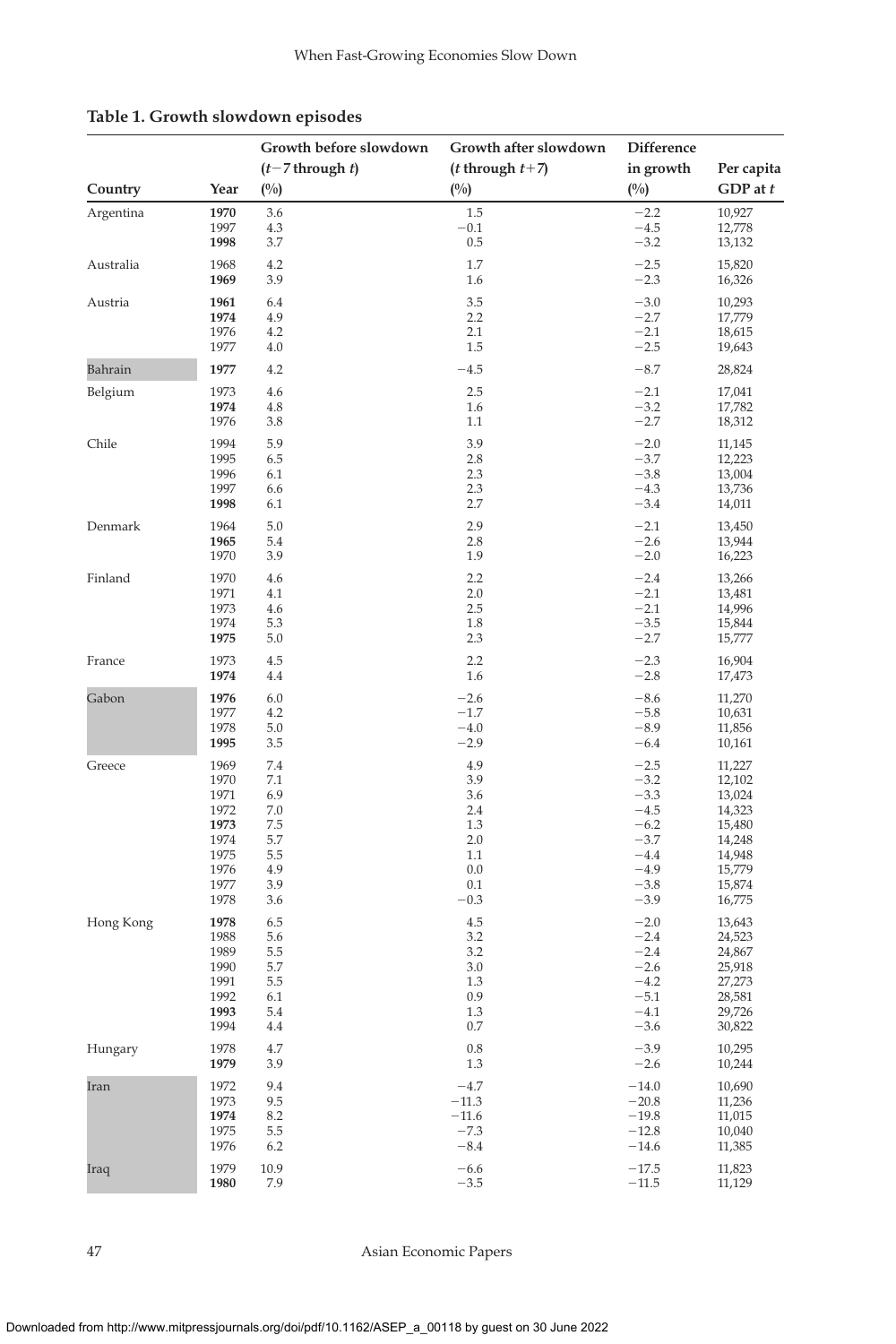|                    |              | Growth before slowdown | Growth after slowdown      | <b>Difference</b> |                  |
|--------------------|--------------|------------------------|----------------------------|-------------------|------------------|
|                    |              | $(t-7)$ through t)     | ( <i>t</i> through $t+7$ ) | in growth         | Per capita       |
| Country            | Year         | (0/0)                  | (0/0)                      | (0/0)             | GDP at t         |
| Ireland            | 1969         | 4.4                    | 2.3                        | $-2.2$            | 10,033           |
|                    | 1973         | 5.1                    | 2.3                        | $-2.8$            | 11,667           |
|                    | 1974         | 4.6                    | 2.5                        | $-2.0$            | 11,781           |
|                    | 1978         | 3.8                    | 0.4                        | $-3.4$            | 13,469           |
|                    | 1979         | 3.5                    | $-0.3$                     | $-3.8$            | 14,091           |
|                    | 1999         | 7.4                    | 4.7                        | $-2.8$            | 29,090           |
|                    | 2000         | 8.3                    | 4.0                        | $-4.3$            | 31,389           |
| Israel             | 1970         | 4.7                    | 2.3                        | $-2.5$            | 11,869           |
|                    | 1971         | 5.0                    | 1.6                        | $-3.4$            | 12,852           |
|                    | 1972         | 5.5                    | 1.0                        | $-4.5$            | 13,861           |
|                    | 1973         | 6.9                    | $-0.1$                     | $-7.0$            | 14,502           |
|                    | 1974         | 7.6                    | 0.1                        | $-7.6$            | 14,736           |
|                    | 1975         | 5.5                    | 0.1                        | $-5.5$            | 14,986           |
|                    | 1996         | 3.7                    | $-0.1$                     | $-3.8$            | 20,973           |
| Italy              | 1974         | 4.4                    | 2.3                        | $-2.1$            | 15,629           |
| Japan              | 1967         | 8.7                    | 6.5                        | $-2.2$            | 10,041           |
|                    | 1968         | 8.7                    | 5.0                        | $-3.7$            | 11,277           |
|                    | 1969         | 9.2                    | 3.8                        | $-5.3$            | 12,565           |
|                    | 1970         | 9.5                    | 2.9                        | $-6.6$            | 13,856           |
|                    | 1971         | 8.4                    | 3.1                        | $-5.3$            | 14,263           |
|                    | 1972         | 8.8                    | 2.8                        | $-6.0$            | 15,263           |
|                    | 1973         | 8.4                    | 2.0                        | $-6.4$            | 16,326           |
|                    | 1974         | 6.5                    | 2.8                        | $-3.7$            | 15,806           |
|                    | 1975         | 5.0                    | 2.9                        | $-2.1$            | 15,965           |
|                    | 1990         | 4.2                    | 1.2                        | $-3.1$            | 26,385           |
|                    | 1991<br>1992 | 4.3<br>3.7             | 0.3<br>0.2                 | $-4.0$<br>$-3.5$  | 27,184<br>27,250 |
|                    |              |                        |                            |                   |                  |
| Korea, Republic of | 1990<br>1991 | 8.6<br>8.7             | 5.8<br>2.6                 | $-2.8$<br>$-6.1$  | 11,908           |
|                    |              |                        |                            |                   | 12,987           |
|                    | 1992         | 8.4<br>7.9             | 3.7                        | $-4.7$<br>$-3.9$  | 13,391           |
|                    | 1993<br>1994 | 7.7                    | 4.0<br>3.1                 | $-4.5$            | 14,050           |
|                    | 1995         | 7.3                    | 2.9                        | $-4.5$            | 15,316<br>16,489 |
|                    | 1996         | 7.2                    | 2.2                        | $-5.0$            | 17,613           |
|                    | 1997         | 5.8                    | 2.5                        | $-3.2$            | 17,844           |
| Kuwait             | 1993         | 6.7                    | $-2.8$                     | $-9.5$            | 44,043           |
|                    | 1994         | 6.3                    | $-3.0$                     | $-9.3$            | 43,031           |
|                    | 1995         | 6.7                    | $-3.8$                     | $-10.5$           | 43,746           |
|                    | 1996         | 4.2                    | $-1.3$                     | $-5.5$            | 42,232           |
|                    | 1997         | 8.5                    | 0.1                        | $-8.5$            | 40,164           |
| Lebanon            | 1983         | 9.3                    | $-6.8$                     | $-16.1$           | 10,081           |
|                    | 1984         | 6.3                    | $-10.1$                    | $-16.4$           | 15,107           |
|                    | 1985         | 6.2                    | $-13.8$                    | $-20.0$           | 16,192           |
|                    | 1987         | 6.3                    | $-14.3$                    | $-20.7$           | 18,411           |
| Libya              | 1977         | 5.8                    | $-11.3$                    | $-17.1$           | 56,246           |
|                    | 1978         | 6.4                    | $-10.0$                    | $-16.4$           | 53,273           |
|                    | 1979         | 7.1                    | $-12.0$                    | $-19.1$           | 55,200           |
|                    | 1980         | 5.2                    | $-12.4$                    | $-17.5$           | 46,139           |
| Malaysia           | 1994         | 6.7                    | 3.4                        | $-3.3$            | 10,987           |
|                    | 1995         | 6.8                    | 2.9                        | $-4.0$            | 11,835           |
|                    | 1996         | 6.9                    | 2.4                        | $-4.5$            | 12,741           |
|                    | 1997         | 6.5                    | 2.5                        | $-4.0$            | 13,297           |
| Mauritius          | 1992         | 5.3                    | 3.3                        | $-2.0$            | 11,183           |
| Netherlands        | 1970         | 4.5                    | 2.1                        | $-2.4$            | 17,387           |
|                    | 1973         | 3.7                    | 1.7                        | $-2.0$            | 18,642           |
|                    | 1974         | 3.5                    | 0.9                        | $-2.7$            | 19,184           |
| New Zealand        | 1960         | 3.9                    | 1.7                        | $-2.2$            | 12,406           |
|                    | 1965         | 4.2                    | 1.0                        | $-3.2$            | 14,456           |
|                    | 1966         | 4.6                    | 1.3                        | $-3.2$            | 15,070           |

### **Table 1.** *(Continued)*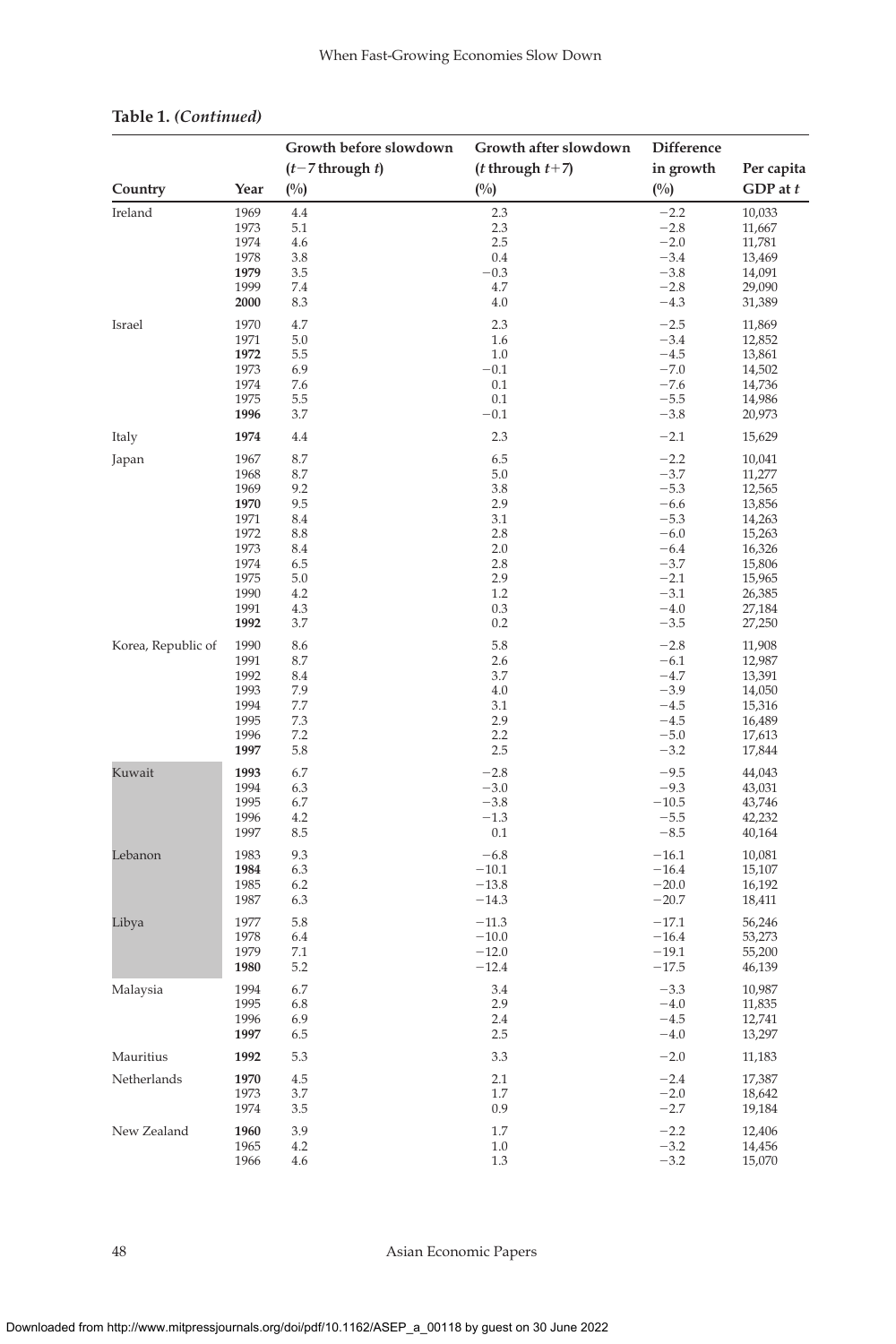## **Table 1.** *(Continued)*

|                      |              | Growth before slowdown | Growth after slowdown      | Difference       |                  |
|----------------------|--------------|------------------------|----------------------------|------------------|------------------|
|                      |              | $(t-7)$ through t)     | ( <i>t</i> through $t+7$ ) | in growth        | Per capita       |
| Country              | Year         | (0/0)                  | (0/0)                      | (0/0)            | GDP at t         |
| Norway               | 1976         | 4.3                    | 2.0                        | $-2.3$           | 21,849           |
|                      | 1997         | 4.0                    | 1.6                        | $-2.4$           | 39,503           |
|                      | 1998         | 4.1                    | 1.7                        | $-2.4$           | 40,614           |
| Oman                 | 1977         | 5.2                    | 2.6                        | $-2.6$           | 14,183           |
|                      | 1978         | 8.7                    | 2.0                        | $-6.7$           | 16,083           |
|                      | 1979         | 8.5                    | 2.3                        | $-6.2$           | 16,081           |
|                      | 1980         | 8.2                    | 4.6                        | $-3.6$           | 13,135           |
|                      | 1981         | 6.6                    | 3.9                        | $-2.7$           | 14,638           |
| Portugal             | 1973         | 8.2                    | 1.4                        | $-6.7$           | 10,004           |
|                      | 1974         | 7.3                    | 1.6                        | $-5.7$           | 10,025           |
|                      | 1990         | 4.4                    | 2.1                        | $-2.3$           | 15,045           |
|                      | 1991         | 5.4                    | 2.5                        | $-2.9$           | 15,406           |
|                      | 1992         | 5.4<br>3.6             | 2.8<br>0.4                 | $-2.6$           | 15,635           |
|                      | 2000         |                        |                            | $-3.2$           | 19,606           |
| Puerto Rico          | 1969         | 5.7                    | 2.1                        | $-3.6$           | 10,094           |
|                      | 1970         | 5.8                    | 2.0                        | $-3.8$           | 10,687           |
|                      | 1971         | 5.5                    | 2.1                        | $-3.4$           | 11,205           |
|                      | 1972<br>1973 | 5.3<br>4.3             | 1.4<br>1.4                 | $-3.9$<br>$-2.9$ | 11,715           |
|                      | 1988         | 4.7                    | 2.2                        | $-2.5$           | 11,556<br>16,901 |
|                      | 1989         | 5.8                    | 1.9                        | $-4.0$           | 17,795           |
|                      | 1990         | 5.0                    | 2.4                        | $-2.6$           | 18,245           |
|                      | 1991         | 5.1                    | 2.9                        | $-2.3$           | 18,588           |
|                      | 2000         | 4.1                    | 0.1                        | $-4.0$           | 25,955           |
| Saudi Arabia         | 1977         | 9.4                    | $-8.8$                     | $-18.2$          | 43,032           |
|                      | 1978         | 5.5                    | $-8.3$                     | $-13.8$          | 37,541           |
|                      | 1979         | 3.7                    | $-9.7$                     | $-13.4$          | 40,696           |
| Singapore            | 1978         | 6.9                    | 4.8                        | $-2.1$           | 11,429           |
|                      | 1979         | 6.4                    | 3.6                        | $-2.8$           | 12,369           |
|                      | 1980         | 5.8                    | 3.3                        | $-2.5$           | 13,399           |
|                      | 1982         | 6.4                    | 4.2                        | $-2.2$           | 14,834           |
|                      | 1983         | 6.8                    | 3.9                        | $-2.9$           | 16,271           |
|                      | 1984<br>1993 | 6.7<br>6.7             | 4.0<br>4.7                 | $-2.7$<br>$-2.0$ | 17,002<br>25,451 |
|                      | 1994         | 7.0                    | 2.5                        | $-4.5$           | 27,555           |
|                      | 1995         | 6.7                    | 1.9                        | $-4.9$           | 29,369           |
|                      | 1996         | 6.3                    | 0.9                        | $-5.4$           | 30,935           |
|                      | 1997         | 6.2                    | 1.5                        | $-4.7$           | 32,986           |
| Spain                | 1969         | 6.1                    | 3.8                        | $-2.3$           | 11,262           |
|                      | 1972         | 5.2                    | 1.7                        | $-3.5$           | 12,859           |
|                      | 1973         | 5.3                    | 0.9                        | $-4.3$           | 13,830           |
|                      | 1974         | 5.6                    | $-0.1$                     | $-5.7$           | 14,551           |
|                      | 1975         | 4.7                    | 0.2                        | $-4.6$           | 14,393           |
|                      | 1976         | 3.8                    | 0.0                        | $-3.8$           | 14,673           |
|                      | 1990         | 3.8                    | 1.6                        | $-2.1$           | 19,112           |
| Taiwan               | 1994         | 6.2                    | 3.8                        | $-2.4$           | 16,053           |
|                      | 1995         | 6.0                    | 3.6                        | $-2.4$           | 16,936           |
|                      | 1996         | 5.8                    | 3.3                        | $-2.5$           | 17,845           |
|                      | 1997<br>1998 | 5.9<br>5.6             | 3.3<br>3.3                 | $-2.7$<br>$-2.3$ | 18,832<br>19,526 |
|                      | 1999         | 5.4                    | 3.2                        | $-2.2$           | 20,562           |
|                      |              |                        | $-3.4$                     | $-8.1$           |                  |
| Trinidad &<br>Tobago | 1978<br>1980 | 4.6<br>3.6             | $-5.6$                     | $-9.3$           | 12,959<br>13,671 |
| <b>United Arab</b>   | 1977         | 22.6                   | $-4.9$                     | $-27.6$          | 76,701           |
| Emirates             | 1978         | 20.8                   | $-4.1$                     | $-24.9$          | 65,394           |
|                      | 1979         | 21.4                   | $-8.1$                     | $-29.6$          | 69,445           |
|                      | 1980         | 16.1                   | $-9.5$                     | $-25.5$          | 74,229           |
| United Kingdom       | 1988         | 3.7                    | 1.2                        | $-2.4$           | 21,261           |
|                      | 1989         | 3.7                    | 1.3                        | $-2.4$           | 21,733           |
| <b>United States</b> | 1968         | 3.9                    | 1.4                        | $-2.5$           | 19,496           |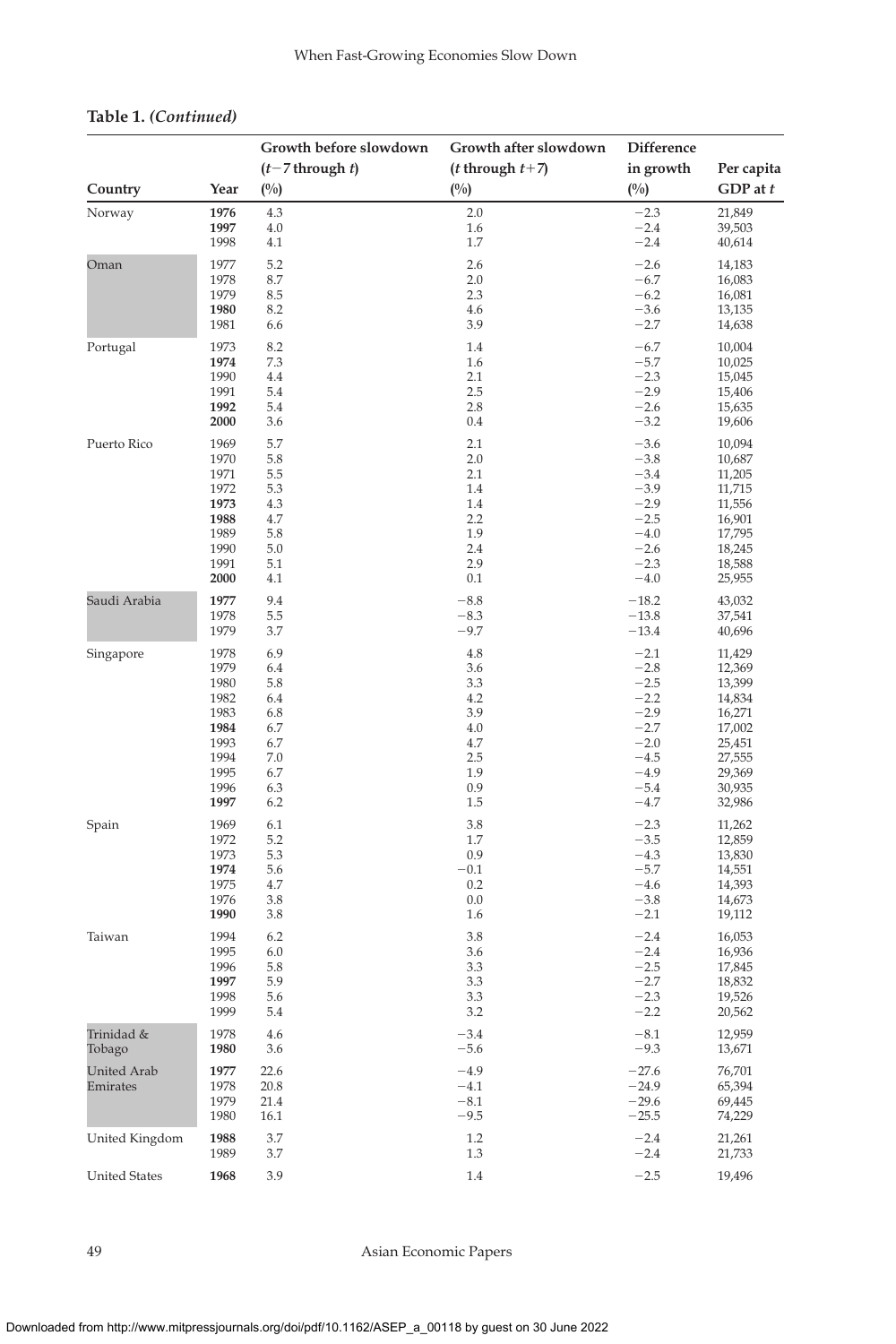|           |      | Growth before slowdown | Growth after slowdown      | <b>Difference</b> |              |
|-----------|------|------------------------|----------------------------|-------------------|--------------|
|           |      | $(t-7)$ through t)     | ( <i>t</i> through $t+7$ ) | in growth         | Per capita   |
| Country   | Year | (0/0)                  | (0/0)                      | (0/0)             | $GDP$ at $t$ |
| Uruguay   | 1996 | 3.6                    | $-2.0$                     | $-5.6$            | 11,044       |
|           | 1997 | 4.3                    | $-1.2$                     | $-5.5$            | 11,559       |
|           | 1998 | 4.4                    | $-1.2$                     | $-5.6$            | 12,097       |
| Venezuela | 1974 | 3.9                    | $-2.2$                     | $-6.1$            | 13,869       |
| Average   |      | 5.6                    | 2.1                        | $-3.5$            | 16.740       |

#### **Table 1.** *(Continued)*

*Source: Authors' calculation.*

*Note: The per capita GDP data are collected from Penn World Table 6.3. Shaded countries are oil exporters. When we identify a string of consecutive years as growth slowdowns, we employ a Chow test for structural breaks to select only one year that is most significant. The selected years by the Chow test are denoted in bold.*

In addition to focusing on the dates identified here, we also report the results when we do not employ the Chow test and leave the consecutive years as they are, namely, the dummy indicating a slowdown is set equal to one for the entire run of consecutive years (and, in addition to the observations for that country 1 year before and after those selected years of the growth slowdown). In our regression analysis we report the results both for the sample of all countries covered by PWT when the manufacturing employment share is not used as an explanatory variable, as well as for a somewhat smaller sample when we employ the manufacturing share. Finally, because oil-exporting countries exhibit volatile behavior and show growth slowdowns at per capita incomes differently than other countries (see subsequent discussion), we also report the results when oil countries are removed. (In Table 1, oil exporters are shaded.) Throughout, we report robust standard errors that consider the panel structure of the probit model.

### **3.What slowdowns look like**

At the bottom of Table 1 we report the average values for all non-oil-exporting countries. On average, high growth came to an end at a per capita GDP of US\$ 16,740, in 2005 constant international PPP prices. (The median is US\$ 15,058.) At that point the growth rate slowed from 5.6 to 2.1 percent per annum. For purposes of comparison, note that China's per capita GDP, in constant 2005 international PPP prices, was US\$ 8,511 as of 2007, India's was US\$ 3,826, and Brazil's was US\$ 9,645. These are the latest compatible figures provided by Penn World Tables.

Around the average of US\$ 16,740 per capita GDP there is considerable variation. Figure 1 summarizes the frequency distribution by per capita income in the form of a bar graph, oil exporters excluded.<sup>7</sup> In some cases, explanations for these variations

<sup>7</sup> On the exclusion of oil exporters see the subsequent discussion. The reader's eyes will no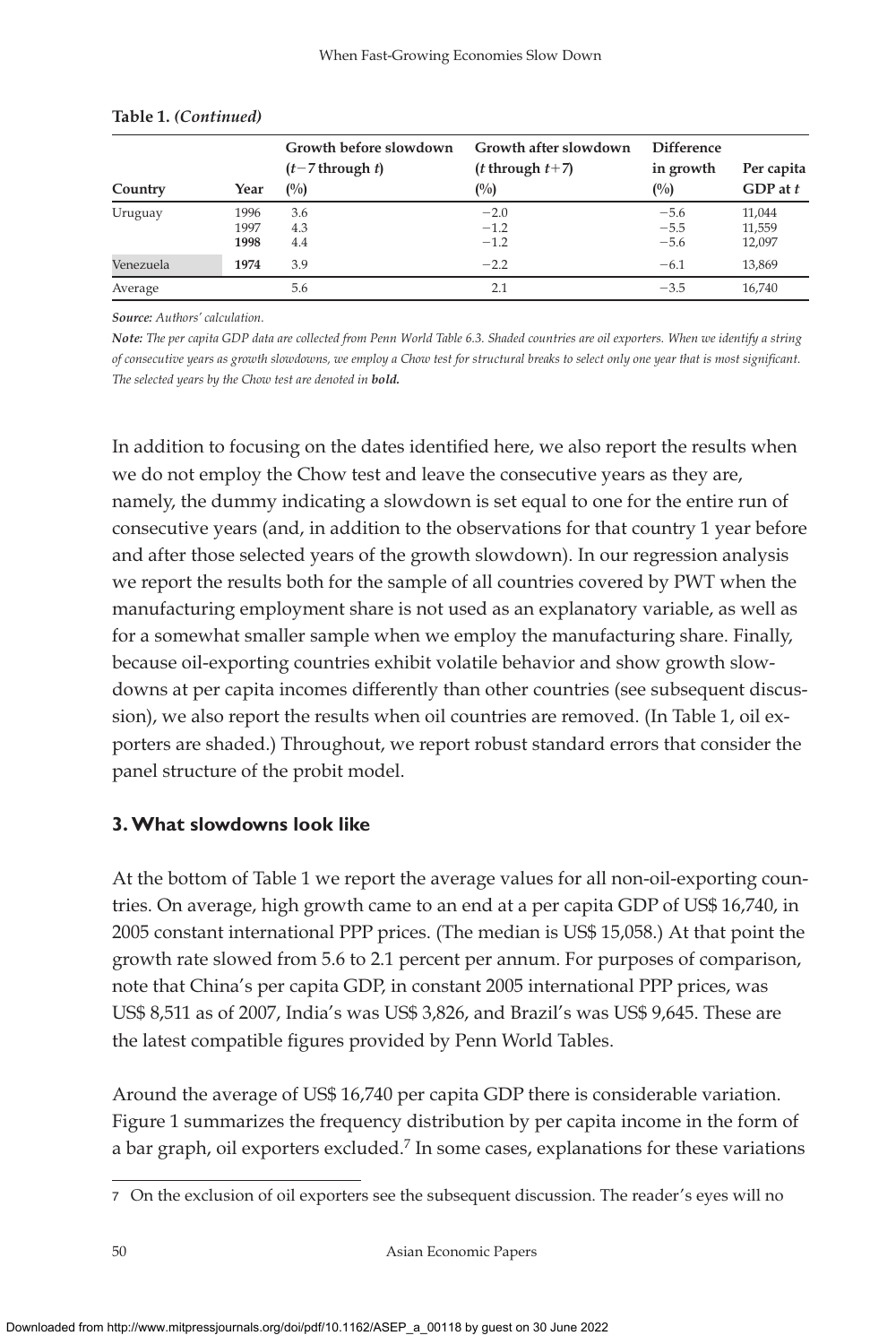

**Figure 1. Frequency distribution of growth slowdowns (oil exporters excluded)**

*Source: Authors' calculation.*

*Note: The bars indicate the frequency distribution of actual growth slowdowns by per capita income, and the smooth line is the predicted values of growth slowdowns derived from a probit model.*

are well known, although in others explaining them "will require further study." At this point we limit ourselves to a few observations.

First, the list in Table 1 passes the smell test that most of the episodes are well known and plausible. The methodology locates slowdowns for a number of European countries in the first half of the 1970s, when the quarter-century-long "golden age" of rapid economic growth inaugurated by the Marshall Plan and postwar recovery is widely seen as coming to a close (Crafts and Toniolo 1996). It detects a slowdown in Argentina in 1998, just prior to that country's financial difficulties coming to a head (as discussed by De la Torre, Levy-Yeyati, and Schmukler 2002). The slowdown in Korea is centered in 1997, again on the eve of a financial crisis, although in this case we see a steady but significant deceleration over the course of preceding years (as described in Eichengreen, Perkins, and Shin [forthcoming]).

doubt be drawn to the four high-income slowdowns in the figure. These are for Hong Kong, Singapore, Japan, and Norway, all of which are discussed further in what follows.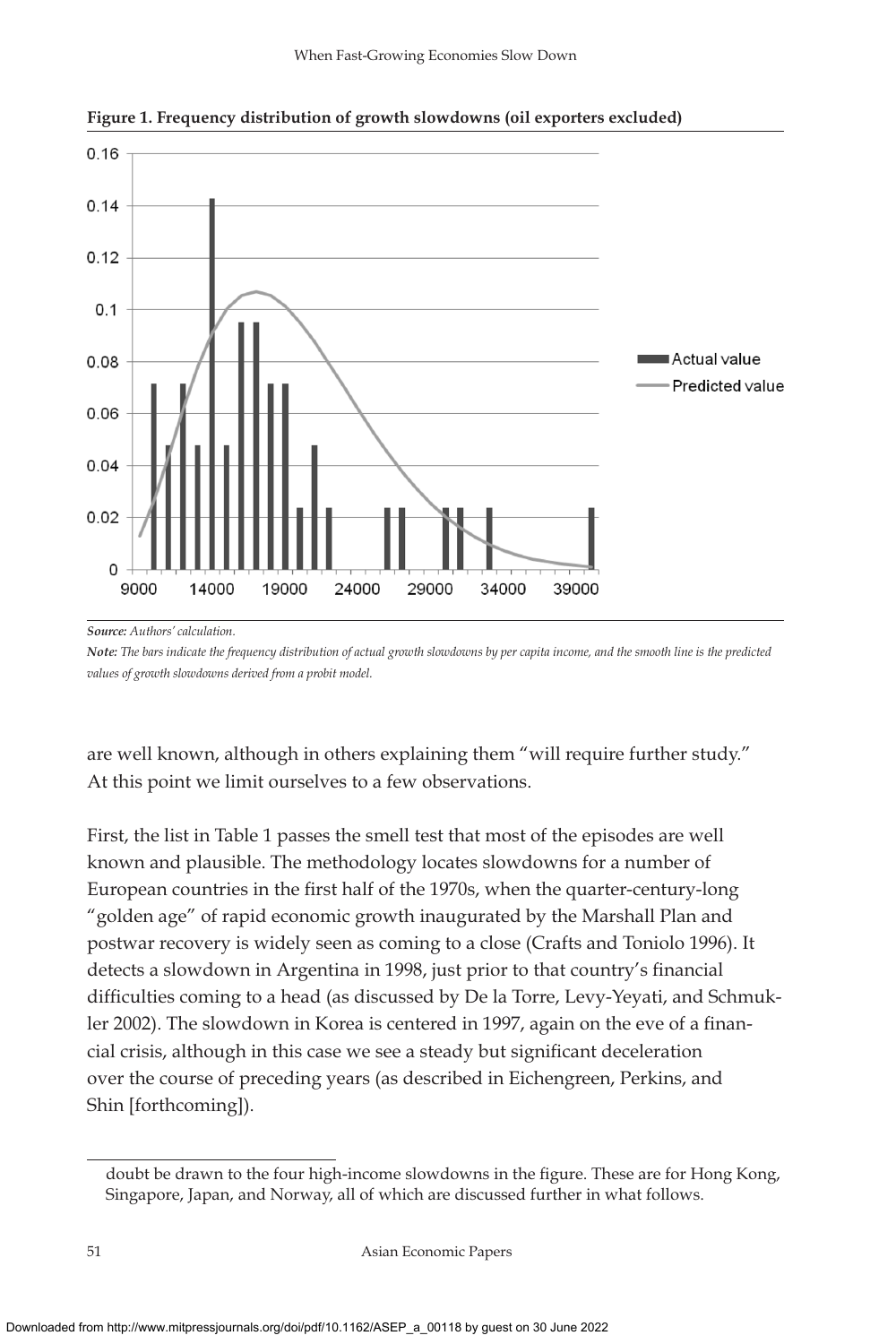A number of countries do not appear in this list, for good reason. Most of these, like China, continue to have per capita incomes below US\$ 10,000 in 2005 international PPP prices and are therefore excluded by construction—the idea being that the kind of slower growth with which we are concerned should not simply be a conjectural phenomenon or a reflection of an inability to develop but rather should be associated with increasing economic maturity. $8$  In practice, this condition does not appear to be especially restrictive. If we reduce the US\$ 10,000 threshold to US\$ 7,500, we do in fact pick up 15 additional cases, but most of these appear to be reflections of special circumstances that depressed growth relative to trend for an extended period rather than sustained slowdowns in increasingly mature economies. They include Portugal's slowdown around the time of its mid–1970s revolution, Romania when President Ceausescu put the economy through the wringer to repay the debt, Mexico's slowdown at the end of the 1970s and beginning of the 1980s when its foreign-borrowing binge came to an end, and the slowdown in Cuban growth over the course of the 1980s as Soviet aid was curtailed. For what it is worth, the mean income at which slowdowns occur falls from US\$ 16,740 to US\$ 15,092 when we reduce the minimum-income threshold from US\$ 10,000 to US\$ 7,500.9

Second, in the majority of the countries experiencing slowdowns, this event is centered at a single point in time and a particular level of per capita income. In a few exceptional cases, growth decelerates in steps. Japan is a well-known example: there is a first slowdown in the early 1970s (our methodology centers this on year 1970 itself, where the difference in the growth rate averages 6.6 percent per annum between the seven preceding and subsequent years), and then a second slowdown in the 1990s (centered on 1992, where the deceleration is an additional 3.5 percent). Obviously, these magnitudes are exceptional; there is no other country where slowdown episodes produce a cumulative deceleration of 10 percentage points (there being no other economy that both experienced such a dramatic economic miracle and then such a complete growth disaster). Qualitatively if not quantitatively, we see a similar pattern in Austria, which experienced a *Wirtschaftswunder* after World War II before decelerating first in 1961 and then again in 1974, and in Spain, where there is evidence of a two-step deceleration centered around 1974 and 1990.

Most other countries for which the methodology picks out more than one growth deceleration are cases where, after an extended period of slower growth, economic reforms lead to a period of faster growth followed by a second deceleration: examples include Argentina, Hong Kong, Ireland, Israel, Norway, Portugal, and Singa-

<sup>8</sup> Or at least adolescence.

<sup>9</sup> The median falls from US\$ 15,058 to US\$ 13,859.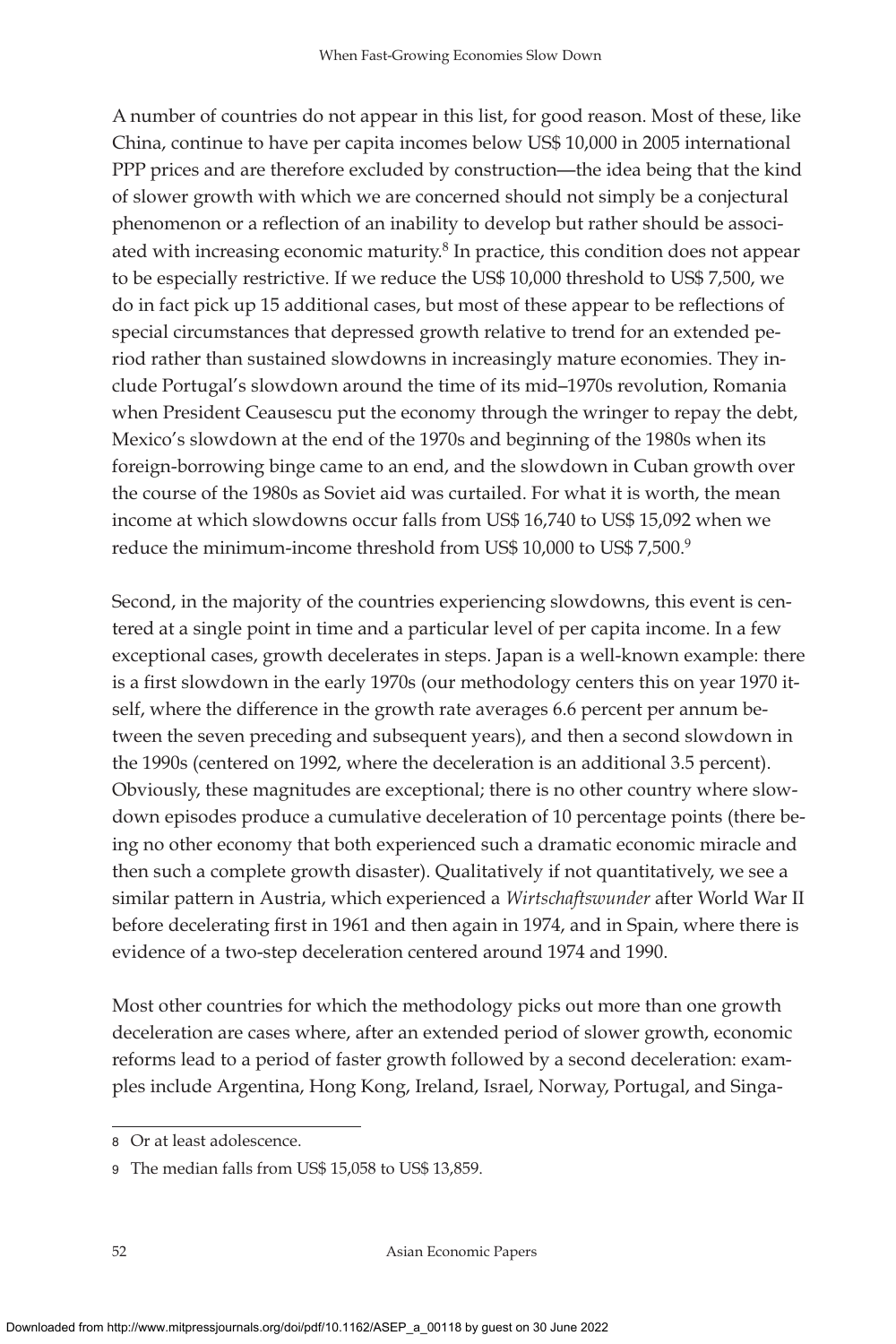pore. In Norway the story is oil and natural gas, which led first to a marked uptick in growth in the 1980s and 1990s, giving way subsequently to deceleration. Still, in the vast majority of cases it seems appropriate to speak of a specific point in time and a particular level of per capita income at which a country's previously rapid rate of growth slowed down.

A final observation concerns outliers. Small open economies like Hong Kong and Singapore appear to experience their growth decelerations at unusually high levels of per capita GDP. It is tempting to also place Israel in this camp. It will be interesting to explore whether they are different because they are so small or because they are so open.

Oil exporters also are unusual in that they are able to maintain high rates until higher per capita incomes are reached than is customary for other countries. A moment's reflection suggests that this is obvious: large amounts of oil that can be extracted at low cost shift up the entire per capita income profile, other things equal. Note that this is not inconsistent with the well-known observation about the potential negative impact on growth of resource abundance ("the resource curse"), because we focus here on the change in growth rates around the time of the slowdown, and not on their earlier absolute rate. All that we require for inclusion in the sample is that per capita income was growing by at least 3.5 percent per annum over a period prior to the slowdown. But it clearly will be important to distinguish oil exporters and treat them differently from other countries in the analysis that follows.

### **4. Proximate sources of slowdowns**

A first cut at the question of why slowdowns occur asks: which component of the standard growth-accounting framework—capital input, labor input, human capital input, or technical change—accounts for the bulk of the slowdown? To answer this question we use the standard growth-accounting framework, as implemented inter alia by Bernanke and Gurkaynak (2001), whose estimates of labor's share of income we utilize here. We measure labor input as population between the ages of 15 and 64, from the World Bank's *World Development Indicators,* and human capital data are from Barro and Lee (2010).

In Table 2 we report two sets of growth accounting results, the first of which uses labor share calculated à la Bernanke and Gurkaynak (2001), whereas the second simply sets labor's share equal to 0.65 for each country. In Table 2.1 we see that the contribution of the growth of the capital stock fell from 2.40 percent to 1.79 percent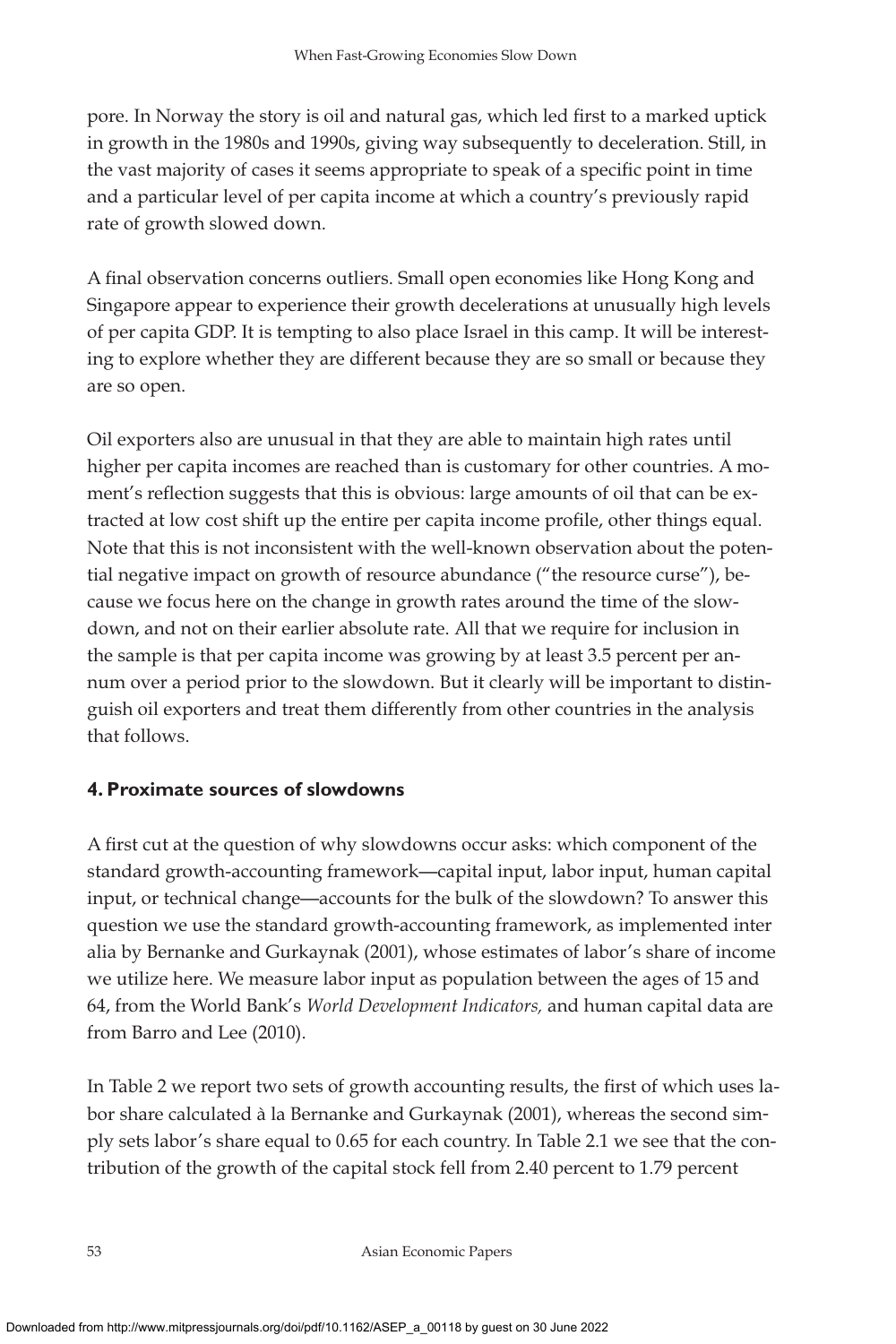around the time of slowdowns. The contribution of labor growth fell more modestly, from 0.89 to just 0.86 percent, whereas that of the growth of human capital actually increased (from 0.44 to 0.51 percent). Much more dramatic is the decline in the contribution of total factor productivity (TFP) growth, from 3.04 to 0.09 percent. Growth slowdowns, in a nutshell, are productivity growth slowdowns.10 About 85 percent of the slowdown in the rate of growth of output is explained by the slowdown in the rate of TFP growth. The details in Table 2.2 are different but the story is the same.<sup>11</sup>

The intuition for this is straightforward. Slowdowns coincide with the point in the growth process where it is no longer possible to boost productivity by shifting additional workers from agriculture to industry and where the gains from importing foreign technology diminish. But the sharpness and extent of the fall in TFP growth from unusually high levels of 3-plus percent to near zero is striking.

Next we consider the determinants of growth slowdowns using a probit model. Because the share of employment in manufacturing is likely to be important for the timing of growth slowdowns, initially we limit the sample to observations for which we have this information. We regress our binary indicator of slowdowns identified using the Chow-test methodology on per capita GDP, the ratio of per capita GDP to that in the lead country, the dependency ratio, and the manufacturing share of employment, all of which we enter as quadratics. In addition we include the crude fertility rate.

In Tables 3.1 and 3.2 we report summary statistics for these variables for the full sample countries, for countries experiencing growth slowdowns, and for China, a country of special interest in this context. Tables 4.1 and 4.2 summarize the basic regressions.

Per capita GDP is consistently the most important variable: both per capita GDP and its square are highly significant.<sup>12</sup> If we use the regression result in column (1), the peak probability of slowdown occurs when the per capita GDP reaches US\$ 15,389 in 2005 international PPP prices, broadly in line with the simple statistics of Table 1. The ratio measure of per capita income also enters as expected, in column (2). The

<sup>10</sup> The smaller contribution of capital accumulation may not be negligible, but it is dwarfed by the decline in the contribution of TFP growth.

<sup>11</sup> The analogous figures are 2.49 to 1.88 percent for capital, 0.91 to 0.86 percent for labor, 0.45 to 0.50 percent for human capital, and 2.83 to 0.05 percent for TFP.

<sup>12</sup> Here, and for that matter in virtually any specification.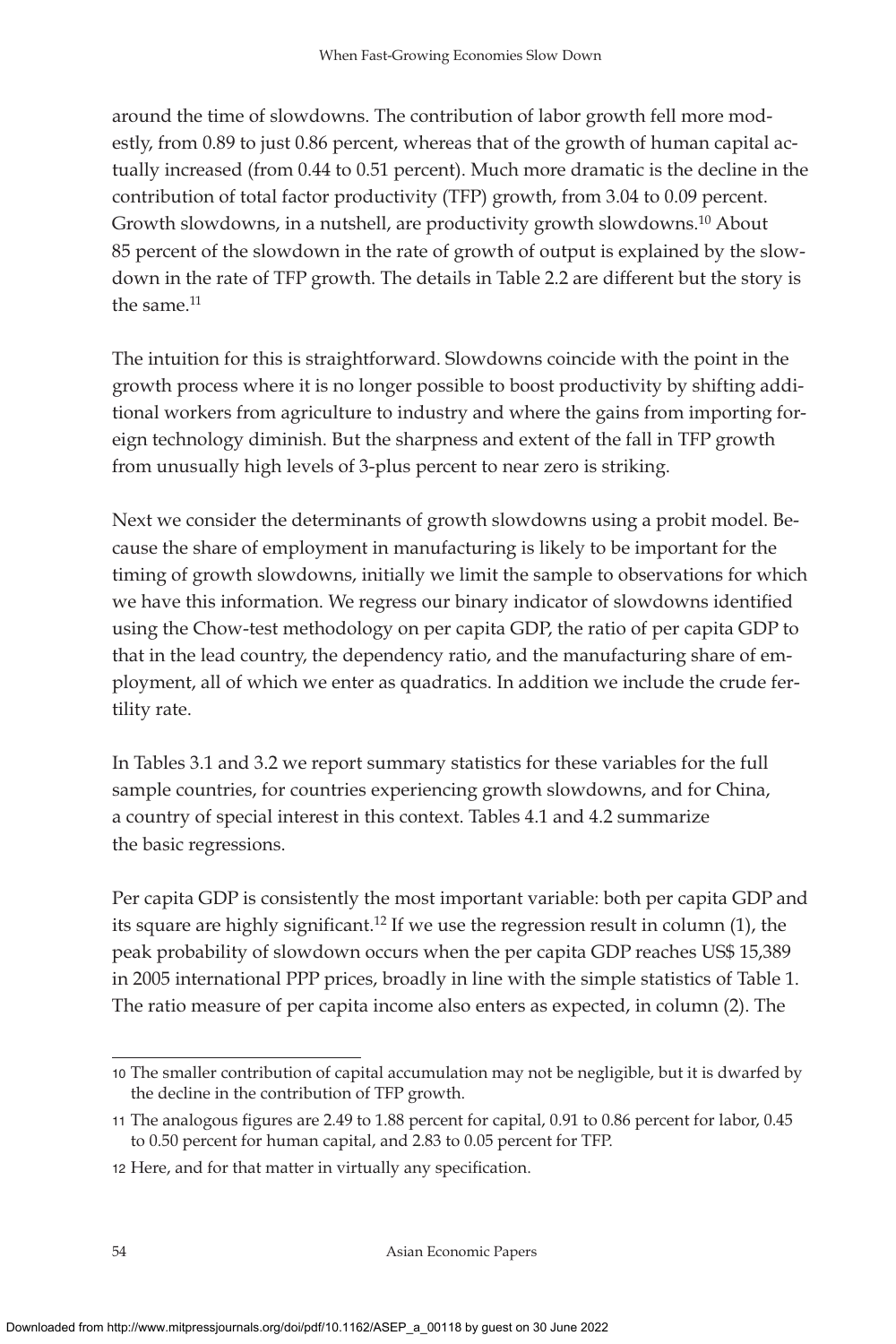|           |                               | Capital                    |                         | Labor                      |                          | Human capital                                         |                    | Labor                                                                       |                                   |
|-----------|-------------------------------|----------------------------|-------------------------|----------------------------|--------------------------|-------------------------------------------------------|--------------------|-----------------------------------------------------------------------------|-----------------------------------|
|           |                               | <b>Before</b>              | After                   | <b>Before</b>              | After                    | <b>Before</b>                                         | After              | <b>Before</b>                                                               | After                             |
| Country   | Year                          | slowdown                   | slowdown                | slowdown                   | slowdown                 | slowdown                                              | slowdown           | slowdown                                                                    | slowdown                          |
| Australia | 1968<br>1969                  | $1.66$<br>$1.71$           | $1.41$<br>$1.29$        | 1.51                       | 1.35                     | 0.34                                                  | 0.60<br>0.62       | $2.62$<br>$2.23$                                                            | 0.05                              |
| Austria   | <b>1955<br/>1956</b><br>1951  | 2588                       | $\frac{95}{13}$<br>1.14 | 538<br>0.38                | 047<br>067<br>060        |                                                       | 113855             | 2.348                                                                       |                                   |
| Belgium   | 1973<br>1974<br>1976          | 20212                      | 8856                    | 0.24<br>0.27<br>0.37       | 0.45<br>$0.46$<br>$0.47$ | 8345                                                  | 55<br>0.53<br>0.51 | 3.778                                                                       | $-0.12$<br>$-0.47$                |
| Chile     | 1996<br>1997<br>1994<br>1998  | s s s s s s<br>S s s s s s |                         | 888555                     |                          | 요 하 있 없음<br>한국 이 있 이                                  | 533336<br>000336   | 238858                                                                      | $1.08888$<br>$-0.0888$<br>$-0.37$ |
| Denmark   | 1964<br>1965<br>1970          | 3888                       | 3824                    | 0.48                       | 0.38<br>0.43             | $\begin{array}{c}\n 27 \\  27 \\  0\n \end{array}$    | $0.34$<br>0.34     | 2.10                                                                        | $1.17$<br>$1.13$<br>$0.46$        |
| Finland   | 1970<br><b>22525</b><br>22551 | $68888$ R                  | H21188                  | 333<br>333<br>0.54<br>0.44 | 0.49<br>45<br>933<br>93  | 85888                                                 | 885598             | $28274$<br>$22727$                                                          | $23.7858$<br>$-2.5858$            |
| France    | 1973<br>1974                  | $1.74$<br>$1.72$           | 1.09                    | 0.63                       | 0.56<br>0.61             | 0.54                                                  | $0.51$<br>$0.50$   | $2.45$<br>$2.37$                                                            | $0.49$<br>$0.02$                  |
| Greece    | <b>88585568686</b><br>1959    | THODTOOS 34                | 889888895               |                            | 43585995934              | 엮 appa 겸 겸 영 임 님 임 임 영<br>- - - - - - - - - - - - - - | 2228888995554      | ธ ชี ลี ลี ลี นี นิ นิ นิ นิ นิ นิ นิ<br>ธ นิ นิ นิ นิ นิ นิ นิ นิ นิ นิ นิ |                                   |

Table 2. Growth accounting results **Table 2. Growth accounting results**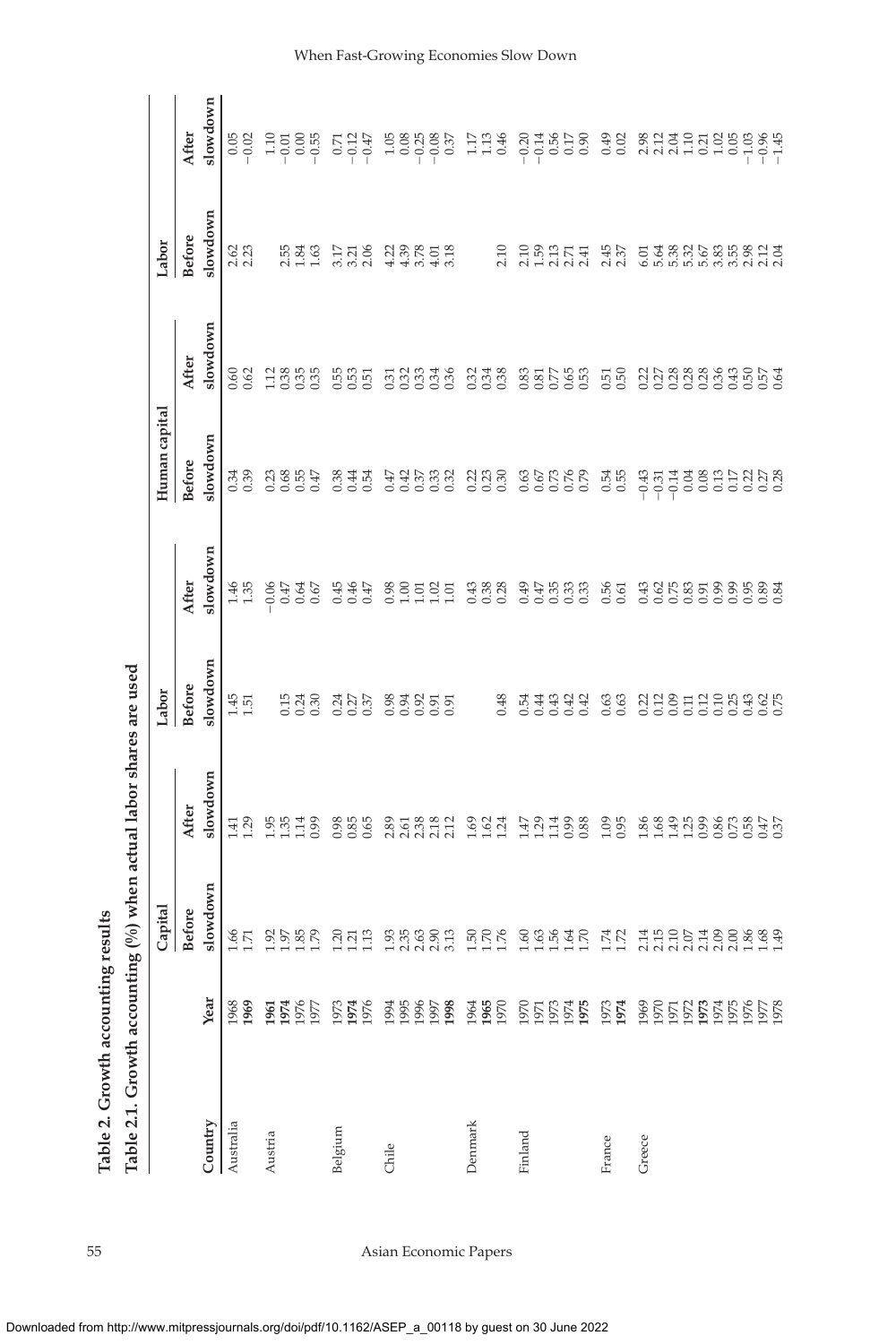| Table 2.1. (Continued) |                      |                                          |                                                    |                            |                            |                                                          |                           |                        |                                                                                                                                                                                                                                                                                                                                                 |
|------------------------|----------------------|------------------------------------------|----------------------------------------------------|----------------------------|----------------------------|----------------------------------------------------------|---------------------------|------------------------|-------------------------------------------------------------------------------------------------------------------------------------------------------------------------------------------------------------------------------------------------------------------------------------------------------------------------------------------------|
|                        |                      | Capital                                  |                                                    | Labor                      |                            | Human capital                                            |                           | Labor                  |                                                                                                                                                                                                                                                                                                                                                 |
|                        |                      | <b>Before</b>                            | After                                              | <b>Before</b>              | After                      | <b>Before</b>                                            | After                     | <b>Before</b>          | After                                                                                                                                                                                                                                                                                                                                           |
| Country                | Year                 | slowdown                                 | slowdown                                           | slowdown                   | slowdown                   | slowdown                                                 | slowdown                  | slowdown               | slowdown                                                                                                                                                                                                                                                                                                                                        |
| Hong Kong              |                      |                                          |                                                    |                            |                            |                                                          |                           |                        |                                                                                                                                                                                                                                                                                                                                                 |
|                        | 1978                 |                                          | 3.75<br>2.95<br>3.03                               | 2.82<br>0.82<br>0.73       | 1.54                       | $\begin{array}{c} 568883 \\ 0000 \\ 0000 \\ \end{array}$ | 0.62<br>0.28<br>0.21      | 2.47<br>2.31           | 88<br>0.05<br>0.0                                                                                                                                                                                                                                                                                                                               |
|                        | 1989                 |                                          |                                                    |                            | $\frac{13}{2}$             |                                                          |                           |                        |                                                                                                                                                                                                                                                                                                                                                 |
|                        |                      |                                          | 3.14                                               | 0.65                       | $\frac{23}{121}$           |                                                          | 0.14                      |                        |                                                                                                                                                                                                                                                                                                                                                 |
|                        | 1991<br>1991         |                                          |                                                    |                            |                            |                                                          | 0.13                      |                        | $-1.26$                                                                                                                                                                                                                                                                                                                                         |
|                        |                      |                                          |                                                    |                            |                            |                                                          |                           |                        |                                                                                                                                                                                                                                                                                                                                                 |
|                        | 1983<br>1983         | ទីទីនីកក្នុងនិទ្ធិ<br>ត្តូត្តីក្តីនិទ្ធិ | 2.84<br>2.746                                      | 8<br>0.52                  | $\frac{28}{115}$           | अ स लू<br>०००                                            | $211$<br>$0.11$<br>$0.14$ |                        | $777$<br>$-177$                                                                                                                                                                                                                                                                                                                                 |
|                        |                      |                                          |                                                    |                            |                            |                                                          |                           |                        |                                                                                                                                                                                                                                                                                                                                                 |
| Ireland                |                      |                                          | $\frac{5148}{143}$                                 |                            |                            | 0.19                                                     | 0.55<br>0.61              |                        |                                                                                                                                                                                                                                                                                                                                                 |
|                        |                      |                                          |                                                    |                            |                            |                                                          |                           |                        |                                                                                                                                                                                                                                                                                                                                                 |
|                        | <b>36558</b>         |                                          |                                                    | sessinas                   | 27128                      | 33885<br>33855                                           |                           | 3.31<br>3.318<br>3.215 | 38<br>0.45<br>0.0                                                                                                                                                                                                                                                                                                                               |
|                        |                      |                                          | 116                                                |                            |                            |                                                          | 0.64                      |                        |                                                                                                                                                                                                                                                                                                                                                 |
|                        | 1979                 |                                          | 0.95                                               |                            | 0.79                       |                                                          | 0.61                      |                        |                                                                                                                                                                                                                                                                                                                                                 |
|                        | 1999                 |                                          | 1.57                                               |                            | $1.13$<br>$1.05$           |                                                          | 0.44                      | $1.62$ 8.78            | 표정<br>보기<br>국가 역                                                                                                                                                                                                                                                                                                                                |
|                        | 2000                 |                                          |                                                    |                            |                            | 0.62                                                     | 0.41                      |                        |                                                                                                                                                                                                                                                                                                                                                 |
| Israel                 | 1970                 |                                          |                                                    |                            |                            |                                                          |                           |                        | $\begin{array}{c} 36 \\ 0.36 \\ -0.47 \\ -0.32 \\ -0.81 \\ -0.81 \\ -0.81 \\ -0.81 \\ -0.81 \\ -0.81 \\ -0.81 \\ -0.81 \\ -0.81 \\ -0.81 \\ -0.81 \\ -0.81 \\ -0.81 \\ -0.81 \\ -0.81 \\ -0.81 \\ -0.81 \\ -0.81 \\ -0.81 \\ -0.81 \\ -0.81 \\ -0.81 \\ -0.81 \\ -0.81 \\ -0.81 \\ -0.81 \\ -0.81 \\ -0.81 \\ -0.81 \\ -0.81 \\ -0.81 \\ -0.81$ |
|                        |                      |                                          | 2.26<br>2.07<br>2.175                              | $2.96$<br>$1.92$<br>$1.92$ | $1.62$<br>$1.47$<br>$1.36$ |                                                          | 88<br>0.69<br>0.70        | 3.55<br>3.58           |                                                                                                                                                                                                                                                                                                                                                 |
|                        |                      |                                          |                                                    |                            |                            |                                                          |                           |                        |                                                                                                                                                                                                                                                                                                                                                 |
|                        | <b>222222</b>        | s s s s s s s s<br>E s s s s s s s       | 1.46                                               | 1.94                       | 1.28                       | 역할법법법<br>영학 이 대학                                         | 0.70                      | 4.89                   |                                                                                                                                                                                                                                                                                                                                                 |
|                        |                      |                                          | $\frac{718}{13}$                                   | $1.94$<br>$1.86$<br>$2.65$ | $\frac{27}{120}$           |                                                          | 0.67<br>0.64<br>0.33      |                        |                                                                                                                                                                                                                                                                                                                                                 |
|                        |                      |                                          |                                                    |                            |                            |                                                          |                           |                        |                                                                                                                                                                                                                                                                                                                                                 |
|                        | 1996                 |                                          |                                                    |                            |                            |                                                          |                           | 5.47<br>3.32<br>2.11   |                                                                                                                                                                                                                                                                                                                                                 |
| $_{\rm Italy}$         | 1974                 | 1.63                                     | 1.00                                               | 0.24                       | 0.45                       | 0.35                                                     | 0.46                      | 2.90                   | 0.72                                                                                                                                                                                                                                                                                                                                            |
| Japan                  | 1967                 | 4.22                                     | 4.08                                               | 1.36                       | 0.76                       | 0.09                                                     | 0.52                      | 3.98                   | $\begin{array}{l} 89.41 & 89.41 & 89.43 & 89.43 & 89.43 & 89.43 & 89.43 & 89.43 & 89.43 & 89.43 & 89.43 & 89.43 & 89.43 & 89.43 & 89.43 & 89.43 & 89.43 & 89.43 & 89.43 & 89.43 & 89.43 & 89.43 & 89.43 & 89.43 & 89.43 & 89.43 & 89.43 & 89.43 & 89.43 & 89.43 & 89$                                                                           |
|                        |                      |                                          |                                                    |                            | 0.72                       |                                                          |                           |                        |                                                                                                                                                                                                                                                                                                                                                 |
|                        | 1968<br>1969<br>1970 |                                          |                                                    |                            |                            |                                                          | 0.62<br>0.68<br>0.74      |                        |                                                                                                                                                                                                                                                                                                                                                 |
|                        |                      | 2827788788                               |                                                    | 23.288888                  | 8882555<br>000000          |                                                          |                           | $13880$<br>$4404$      |                                                                                                                                                                                                                                                                                                                                                 |
|                        |                      |                                          |                                                    |                            |                            |                                                          |                           |                        |                                                                                                                                                                                                                                                                                                                                                 |
|                        | <b>22222</b>         |                                          |                                                    |                            |                            |                                                          |                           | 4.49                   |                                                                                                                                                                                                                                                                                                                                                 |
|                        |                      |                                          |                                                    |                            |                            |                                                          |                           | 4.12<br>2.38           |                                                                                                                                                                                                                                                                                                                                                 |
|                        |                      |                                          |                                                    |                            |                            |                                                          |                           |                        |                                                                                                                                                                                                                                                                                                                                                 |
|                        | 1975<br>1990         |                                          |                                                    |                            | 0.54                       |                                                          |                           |                        |                                                                                                                                                                                                                                                                                                                                                 |
|                        |                      | $3.500$<br>$1.500$<br>$1.62$             | $K = 5K + 258$<br>$K = 5K + 258$<br>$K = 5K + 258$ | 2888                       | 0.10                       | 8888888888                                               | $9958888$<br>$0000000$    | 11517                  |                                                                                                                                                                                                                                                                                                                                                 |
|                        | 1991                 |                                          |                                                    |                            | 0.04                       |                                                          |                           |                        |                                                                                                                                                                                                                                                                                                                                                 |
|                        | 1992                 |                                          |                                                    |                            | 0.02                       |                                                          | 0.38                      |                        |                                                                                                                                                                                                                                                                                                                                                 |
| Korea, Republic of     | 8882                 | 7,88,8                                   | 228<br>239                                         | 1.38                       | 0.90                       |                                                          | 286<br>286                | 55<br>354              | 1.41                                                                                                                                                                                                                                                                                                                                            |
|                        |                      |                                          |                                                    | $1.34$<br>$1.31$           |                            |                                                          |                           |                        |                                                                                                                                                                                                                                                                                                                                                 |
|                        |                      |                                          |                                                    |                            | 0.82                       |                                                          |                           |                        | $-1.19$<br>0.24                                                                                                                                                                                                                                                                                                                                 |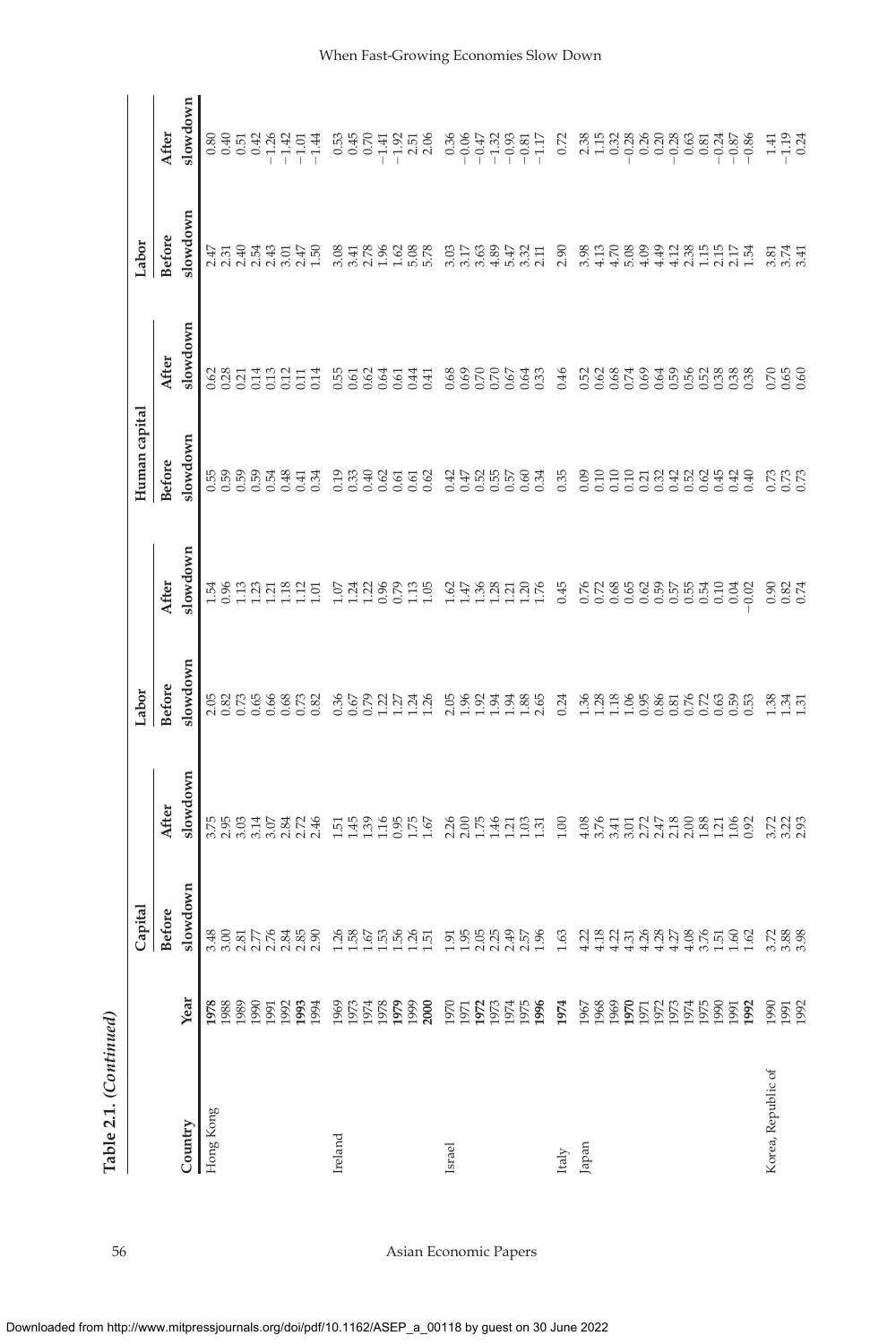|             |                                                                                                                   |                                                                                                                                 | 111088 RRR2 8 9888                                                                                                                                                                                                               |                                                                                                                                                                                                                                  |                                                                                                                                                                         |                                                                                                                                                                                                                  |  |
|-------------|-------------------------------------------------------------------------------------------------------------------|---------------------------------------------------------------------------------------------------------------------------------|----------------------------------------------------------------------------------------------------------------------------------------------------------------------------------------------------------------------------------|----------------------------------------------------------------------------------------------------------------------------------------------------------------------------------------------------------------------------------|-------------------------------------------------------------------------------------------------------------------------------------------------------------------------|------------------------------------------------------------------------------------------------------------------------------------------------------------------------------------------------------------------|--|
| Malaysia    |                                                                                                                   |                                                                                                                                 |                                                                                                                                                                                                                                  |                                                                                                                                                                                                                                  |                                                                                                                                                                         |                                                                                                                                                                                                                  |  |
| Mauritius   |                                                                                                                   |                                                                                                                                 |                                                                                                                                                                                                                                  |                                                                                                                                                                                                                                  |                                                                                                                                                                         |                                                                                                                                                                                                                  |  |
| Netherlands |                                                                                                                   |                                                                                                                                 |                                                                                                                                                                                                                                  |                                                                                                                                                                                                                                  |                                                                                                                                                                         |                                                                                                                                                                                                                  |  |
| New Zealand |                                                                                                                   |                                                                                                                                 |                                                                                                                                                                                                                                  |                                                                                                                                                                                                                                  |                                                                                                                                                                         |                                                                                                                                                                                                                  |  |
| Norway      |                                                                                                                   |                                                                                                                                 |                                                                                                                                                                                                                                  |                                                                                                                                                                                                                                  |                                                                                                                                                                         |                                                                                                                                                                                                                  |  |
| Portugal    |                                                                                                                   |                                                                                                                                 |                                                                                                                                                                                                                                  |                                                                                                                                                                                                                                  |                                                                                                                                                                         |                                                                                                                                                                                                                  |  |
| Singapore   | STERY PART & P ERY SUR SUR POOLET FEBORAR SERG PARTEGE.<br>STERY PART & P ERY SUR SUR POOLET FEBORAR SERG PARTEGE | rates describi de controlado de campo de controlada de control.<br>Estado de controlado de controlado de controlada de controla | ses de de la capa de la capa de la capa de la capa de la capa de la capa de la capa de la capa de la capa de l<br>Regna de la capa de la capa de la capa de la capa de la capa de la capa de la capa de la capa de la capa de la | residence a subsidence de la designa de la designa de la della della della della della della della della della<br>La della della della della della della della della della della della della della della della della della della | OUQUO USUO I CON UCU DO COOCOO OCOOCOOCOOCOO COOCOOL<br>MUA44 MAND I CUM MNN MON OCNOMA CONCONDO CON DINO CONMO<br>MUAGE DO CO I COO COO COO COOCOO COOCOOCOOCOO COOCOO | e e de de control de control de controla de control de control.<br>Control de control de control de control de control de control de control.<br>Control de control de control de control de control de control. |  |
| Spain       |                                                                                                                   |                                                                                                                                 |                                                                                                                                                                                                                                  |                                                                                                                                                                                                                                  |                                                                                                                                                                         |                                                                                                                                                                                                                  |  |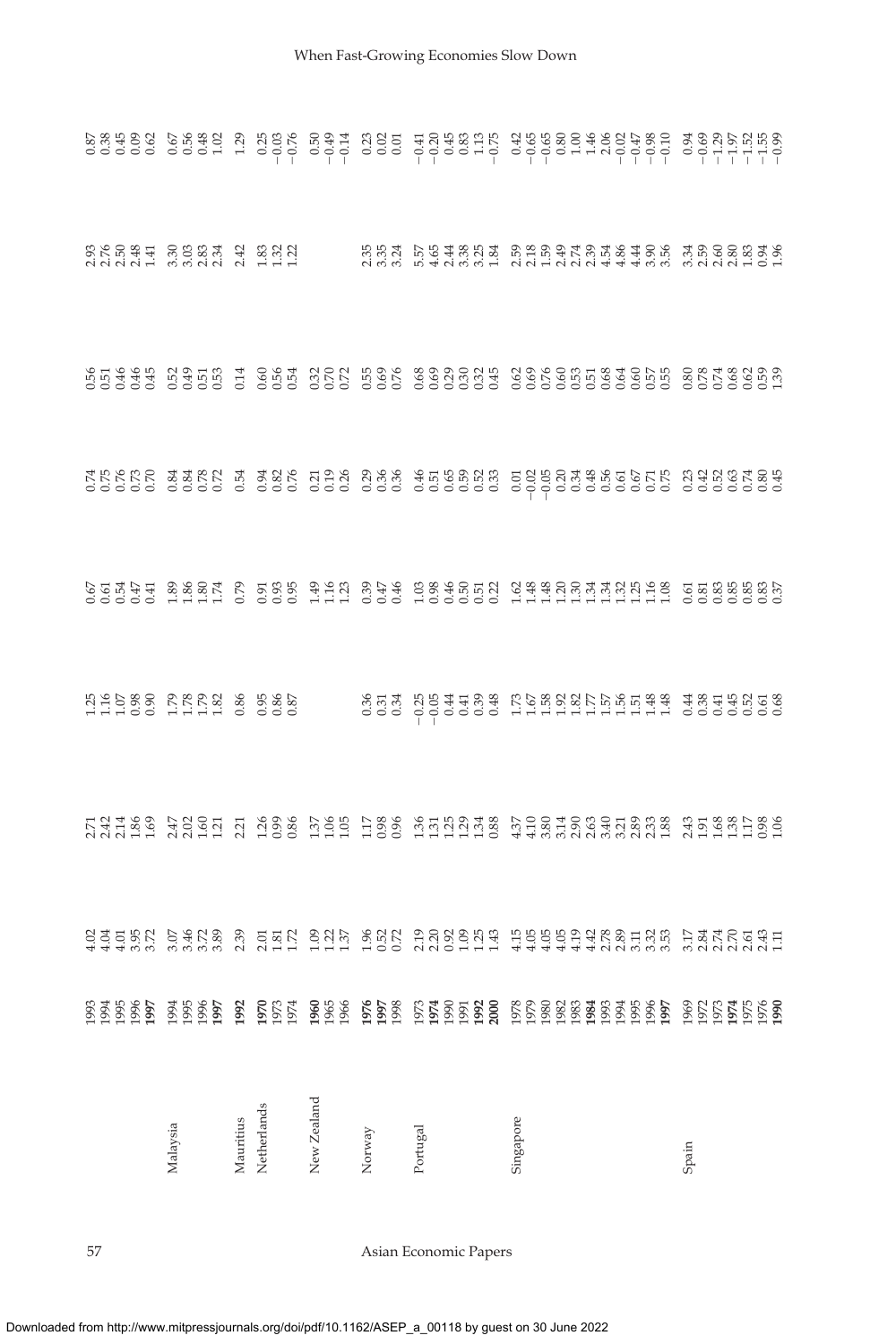| <b>THEFT EIL: COMMUNICAT</b>                                                 |                      |                                                             |                              |                          |                                 |                        |                                  |                          |                               |
|------------------------------------------------------------------------------|----------------------|-------------------------------------------------------------|------------------------------|--------------------------|---------------------------------|------------------------|----------------------------------|--------------------------|-------------------------------|
|                                                                              |                      | Capital                                                     |                              | Labor                    |                                 | Human capital          |                                  | Labor                    |                               |
|                                                                              |                      | <b>Before</b>                                               | After                        | <b>Before</b>            | After                           | <b>Before</b>          | After                            | <b>Before</b>            | After                         |
| Country                                                                      | Year                 | slowdown                                                    | slowdown                     | slowdown                 | slowdown                        | slowdown               | slowdown                         | slowdown                 | slowdown                      |
| Trinidad & Tobago                                                            | 1978<br>1980         | 3.10<br>2.59                                                | $2.20$<br>$1.23$             | $\frac{18}{1.83}$        | 1.38<br>1.16                    | 0.54<br>0.54           | $0.32$<br>$0.24$                 | $-0.41$<br>0.97          | $-5.63$<br>$-6.62$            |
| United Kingdom                                                               | 1988<br>1989         | $0.62$<br>$0.72$                                            | $0.65$<br>0.59               | 0.33                     | 0.09<br>0.12                    | 0.21                   | 0.27                             | $2.70$<br>$2.73$         | 0.54<br>0.62                  |
| United States                                                                | 1968                 | 0.99                                                        | 0.97                         | 1.14                     | 1.34                            | 0.77                   | 0.72                             | 2.31                     | $-0.55$                       |
| Uruguay                                                                      | 1996<br>1997<br>1998 | 0.92<br>1.18<br>1.42                                        | 0.70<br>$0.51$<br>$0.30$     | 0.43<br>0.42<br>0.41     | 0.36<br>0.36<br>0.37            | ន្ទន្ទន្ទ្រ            | 0.18<br>0.12<br>0.05             | $3.15$<br>$3.02$<br>2.71 | $-1.58$<br>$-2.61$<br>$-1.30$ |
| Venezuela                                                                    | 1974                 | 2.60                                                        | 2.45                         | 2.09                     | 2.07                            | 0.59                   | 0.71                             | 1.99                     | $-4.39$                       |
| Average<br>(non-oil countries)                                               |                      | 2.40                                                        | 1.79                         | 0.89                     | 0.86                            | 0.44                   | 0.51                             | 3.04                     | 0.09                          |
| Table 2.2. Growth accounting $(%)$ when the labor share is set equal to 0.65 |                      | Capital                                                     |                              | Labor                    |                                 | Human capital          |                                  | È                        |                               |
|                                                                              |                      | <b>Before</b>                                               | After                        | <b>Before</b>            | After                           | <b>Before</b>          | After                            | <b>Before</b>            | After                         |
| Country                                                                      |                      | slowdown<br>Year                                            | slowdown                     | slowdown                 | slowdown                        | slowdown               | slowdown                         | slowdown                 | slowdown                      |
| Argentina                                                                    |                      | 0.90<br>1.13<br>1.72<br>1970<br>1997<br>1998                | 0.46<br>0.38<br>1.67         | 0.96<br>$1.03$<br>$1.00$ | 0.86<br>0.95                    | 0.28<br>$0.27$<br>0.31 | 0.42<br>0.20<br>0.21             | 2.14<br>$3.34$<br>$2.55$ | $-0.66$<br>0.05<br>0.11       |
| Australia                                                                    |                      | $\begin{array}{c} 1.81 \\ 1.87 \end{array}$<br>1969<br>1968 | 1.54<br>1.41                 | $1.38$<br>$1.44$         | $1.39$<br>$1.29$                | 0.37                   | $0.57$<br>$0.59$                 | $2.54$<br>$2.15$         | $-0.05$<br>$0.01\,$           |
| Austria                                                                      |                      | 2.24<br>2.15<br>2.09<br>1974<br>1976<br>1961<br>1977        | 2.57<br>1.57<br>1.52<br>1.16 |                          | $-0.06$<br>0.43<br>0.59<br>0.62 | 385<br>0.44            | $0.36$<br>$0.33$<br>1.04<br>0.32 | $2.88$<br>$1.39$         | $-0.85$<br>$-0.12$<br>$-0.64$ |
| Bahrain                                                                      |                      | 2.62<br>1977                                                | 3.02                         | 3.95                     | 4.09                            | 111                    | 1.27                             | 0.90                     | $-8.32$                       |

Table 2.1. (Continued) **Table 2.1.** *(Continued)*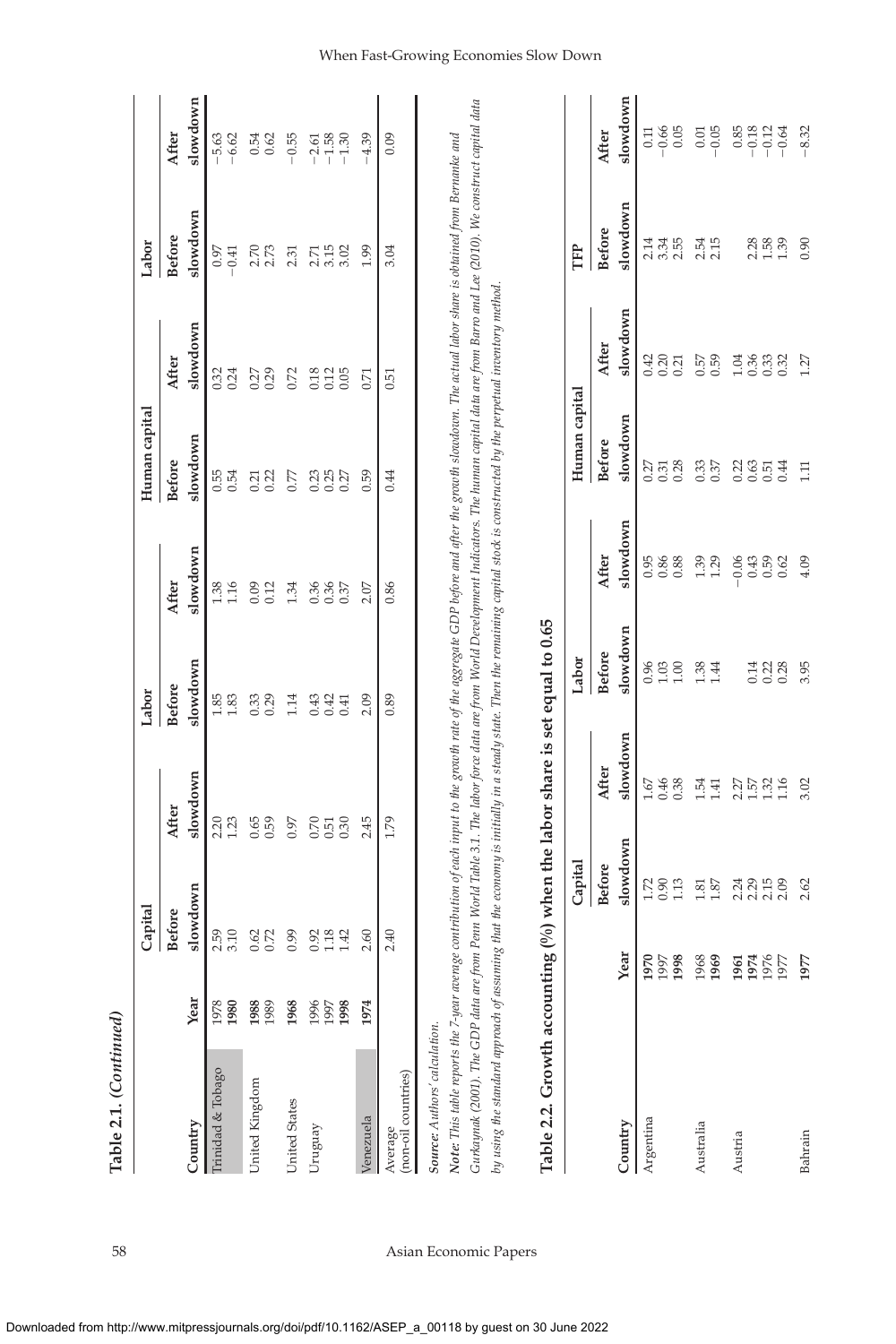Downloaded from http://www.mitpressjournals.org/doi/pdf/10.1162/ASEP\_a\_00118 by guest on 30 June 2022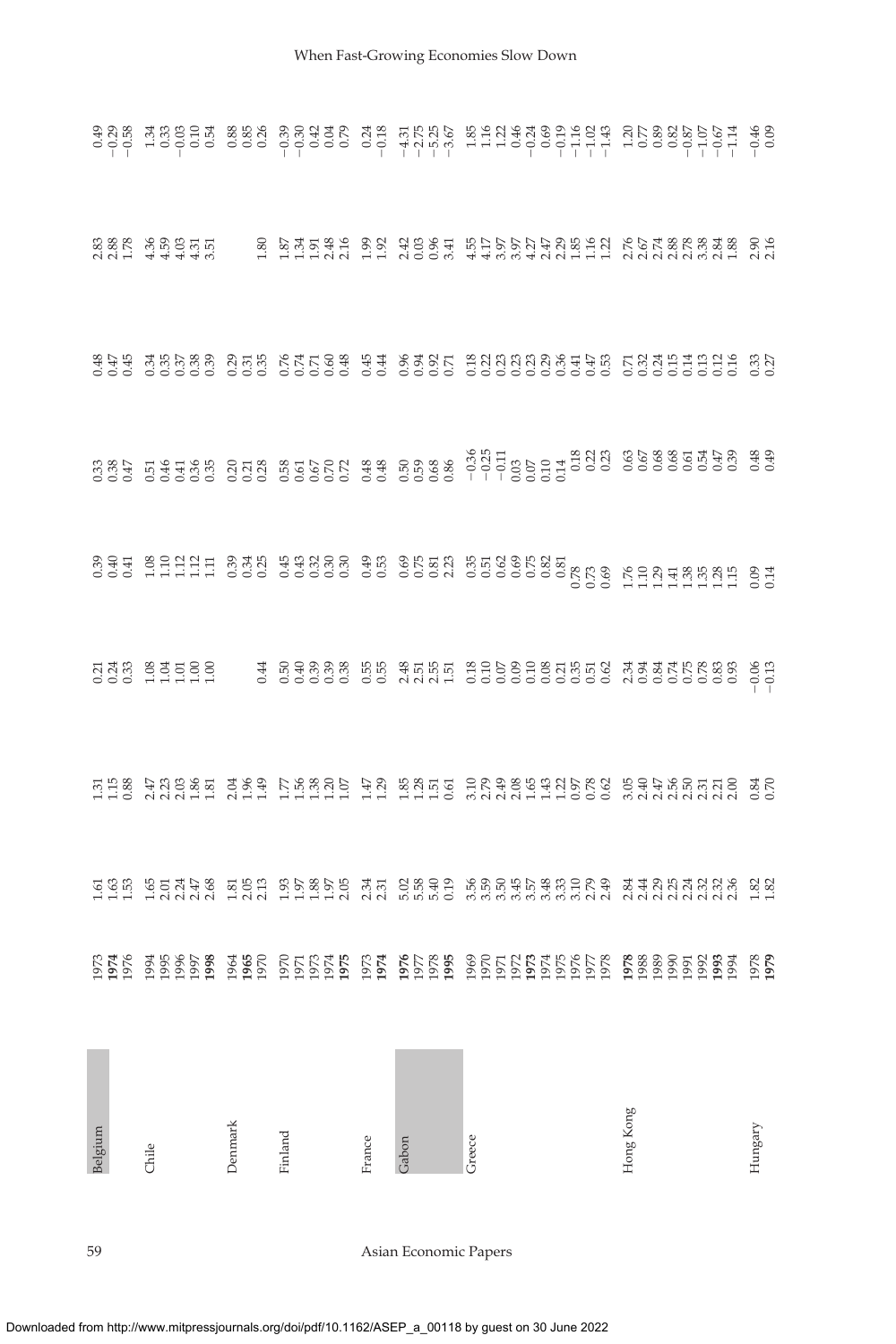|                    |                      | Capital                                                                            |                      | Labor             |                                   | Human capital                                       |                                                                 | È                           |                                                                                                                                                                                                                                                                                                                                    |
|--------------------|----------------------|------------------------------------------------------------------------------------|----------------------|-------------------|-----------------------------------|-----------------------------------------------------|-----------------------------------------------------------------|-----------------------------|------------------------------------------------------------------------------------------------------------------------------------------------------------------------------------------------------------------------------------------------------------------------------------------------------------------------------------|
|                    |                      |                                                                                    |                      |                   |                                   |                                                     |                                                                 |                             |                                                                                                                                                                                                                                                                                                                                    |
|                    |                      | <b>Before</b>                                                                      | After                | <b>Before</b>     | After                             | <b>Before</b>                                       | After                                                           | <b>Before</b>               | After                                                                                                                                                                                                                                                                                                                              |
| Country            | Year                 | slowdown                                                                           | slowdown             | slowdown          | slowdown                          | slowdown                                            | slowdown                                                        | slowdown                    | slowdown                                                                                                                                                                                                                                                                                                                           |
| Iran               |                      |                                                                                    |                      | $\frac{89}{1.89}$ |                                   | 0.36                                                |                                                                 | 6.35<br>6.68                |                                                                                                                                                                                                                                                                                                                                    |
|                    | 1973<br>1974<br>1975 | 4455<br>3355                                                                       | $135,58$<br>$155,58$ |                   | 012889<br>012889                  |                                                     | 53855<br>53855                                                  |                             |                                                                                                                                                                                                                                                                                                                                    |
|                    |                      |                                                                                    |                      | 88                |                                   | $0.38$<br>$0.40$                                    |                                                                 | ನೆ ನೆ ದಿ<br>ರವಿ ನ           |                                                                                                                                                                                                                                                                                                                                    |
|                    |                      |                                                                                    |                      | $\frac{8}{2}$     |                                   |                                                     |                                                                 |                             |                                                                                                                                                                                                                                                                                                                                    |
|                    | 1976                 | 4.08                                                                               |                      | 001.5             |                                   | 0.45                                                |                                                                 |                             |                                                                                                                                                                                                                                                                                                                                    |
| raq                | 1979                 |                                                                                    |                      |                   |                                   |                                                     |                                                                 |                             |                                                                                                                                                                                                                                                                                                                                    |
|                    | 1980                 | $4.45$<br>$4.47$                                                                   | 5.08                 | $1.95$<br>$2.05$  | $2.50$<br>$2.33$                  | 0.54<br>0.57                                        | 0.74                                                            | 7.40<br>4.26                | $-11.44$<br>$-8.12$                                                                                                                                                                                                                                                                                                                |
| Ireland            | 1969                 |                                                                                    |                      |                   | 0.95                              | 0.17                                                |                                                                 |                             |                                                                                                                                                                                                                                                                                                                                    |
|                    |                      | ははい 80 2 5 6 6 7 8 9 9 0 9 9 9 0<br>ここころ 2 9 9 9 9 9 9 9 9 9 9 9 9<br>ここここここここここここ |                      | 3888              |                                   |                                                     |                                                                 | n<br>Sain<br>Zai            | $0.26$<br>0.23                                                                                                                                                                                                                                                                                                                     |
|                    |                      |                                                                                    |                      |                   | 1.10<br>1.09                      |                                                     |                                                                 |                             |                                                                                                                                                                                                                                                                                                                                    |
|                    | 1973<br>1974<br>1978 |                                                                                    |                      |                   |                                   |                                                     |                                                                 |                             |                                                                                                                                                                                                                                                                                                                                    |
|                    |                      |                                                                                    |                      | nenskaare         | 8558855                           | 38655553                                            |                                                                 | $35788$<br>$1400$<br>$1400$ |                                                                                                                                                                                                                                                                                                                                    |
|                    |                      |                                                                                    |                      |                   |                                   |                                                     |                                                                 |                             |                                                                                                                                                                                                                                                                                                                                    |
|                    |                      |                                                                                    |                      |                   |                                   |                                                     |                                                                 |                             |                                                                                                                                                                                                                                                                                                                                    |
| Israel             |                      |                                                                                    |                      |                   |                                   |                                                     |                                                                 |                             |                                                                                                                                                                                                                                                                                                                                    |
|                    |                      |                                                                                    |                      |                   |                                   |                                                     |                                                                 |                             |                                                                                                                                                                                                                                                                                                                                    |
|                    |                      |                                                                                    |                      |                   |                                   | $\begin{array}{c}\n 495666 \\  69566\n \end{array}$ |                                                                 |                             | $\begin{array}{c}\n 11.41 \\  13.41 \\  14.41 \\  15.41 \\  16.41 \\  17.41 \\  18.41 \\  19.41 \\  19.41 \\  19.41 \\  19.41 \\  19.41 \\  19.41 \\  19.41 \\  19.41 \\  19.41 \\  19.41 \\  19.41 \\  19.41 \\  19.41 \\  19.41 \\  19.41 \\  19.41 \\  19.41 \\  19.41 \\  19.41 \\  19.41 \\  19.41 \\  19.41 \\  19.42 \\  1$ |
|                    |                      |                                                                                    |                      |                   | 1.19                              |                                                     |                                                                 |                             |                                                                                                                                                                                                                                                                                                                                    |
|                    |                      |                                                                                    |                      |                   | $\frac{12}{2}$                    |                                                     |                                                                 |                             |                                                                                                                                                                                                                                                                                                                                    |
|                    |                      |                                                                                    |                      |                   | 112                               |                                                     |                                                                 |                             |                                                                                                                                                                                                                                                                                                                                    |
|                    |                      |                                                                                    |                      |                   | 1.64                              |                                                     |                                                                 |                             |                                                                                                                                                                                                                                                                                                                                    |
| Italy              | 1974                 | 1.96                                                                               | 1.21                 | 0.22              | 0.41                              | 0.32                                                | 0.42                                                            | 2.62                        | 0.59                                                                                                                                                                                                                                                                                                                               |
| Japan              | 1967                 | $4.62$<br>$4.57$                                                                   | 4.47                 |                   | 0.72                              | 60.09                                               | $0.50$<br>$0.60$                                                | 3.55                        | $\begin{array}{c} 2.06 \\ 0.86 \end{array}$                                                                                                                                                                                                                                                                                        |
|                    | 1968                 |                                                                                    |                      |                   | 0.69                              |                                                     |                                                                 |                             |                                                                                                                                                                                                                                                                                                                                    |
|                    |                      |                                                                                    |                      |                   | 0.65                              |                                                     |                                                                 |                             |                                                                                                                                                                                                                                                                                                                                    |
|                    | 1969<br>1970         |                                                                                    |                      |                   |                                   |                                                     |                                                                 | 4.3574                      |                                                                                                                                                                                                                                                                                                                                    |
|                    |                      |                                                                                    |                      |                   |                                   |                                                     |                                                                 |                             |                                                                                                                                                                                                                                                                                                                                    |
|                    |                      |                                                                                    |                      |                   |                                   |                                                     |                                                                 |                             |                                                                                                                                                                                                                                                                                                                                    |
|                    | 52<br>1958<br>1974   |                                                                                    |                      | 3.88852           |                                   | 338345                                              |                                                                 | $\frac{114}{3.70}$ 8        | 668899                                                                                                                                                                                                                                                                                                                             |
|                    |                      |                                                                                    |                      |                   | $0.58530$<br>$0.5530$<br>$0.5050$ |                                                     |                                                                 |                             |                                                                                                                                                                                                                                                                                                                                    |
|                    | 1975                 | 4.12                                                                               |                      |                   |                                   | 0.60                                                |                                                                 |                             |                                                                                                                                                                                                                                                                                                                                    |
|                    | 1990                 |                                                                                    |                      |                   | 0.10                              | 0.43                                                |                                                                 |                             |                                                                                                                                                                                                                                                                                                                                    |
|                    | 1992<br>1991         | 1.55<br>1.77                                                                       | $\frac{1.16}{1.01}$  | 8885              | $-0.02$                           | 0.38<br>0.41                                        | $\begin{array}{l} 654664 \\ 6566666 \\ 65666666 \\ \end{array}$ | 88533                       |                                                                                                                                                                                                                                                                                                                                    |
| Korea, Republic of | 1991                 | 3.72                                                                               | $3.72$<br>$3.22$     | $\frac{38}{1.34}$ | 0.82                              | 0.73                                                | $0.70$<br>$0.65$                                                | 3.81<br>3.74                | $1.41$<br>$-1.19$                                                                                                                                                                                                                                                                                                                  |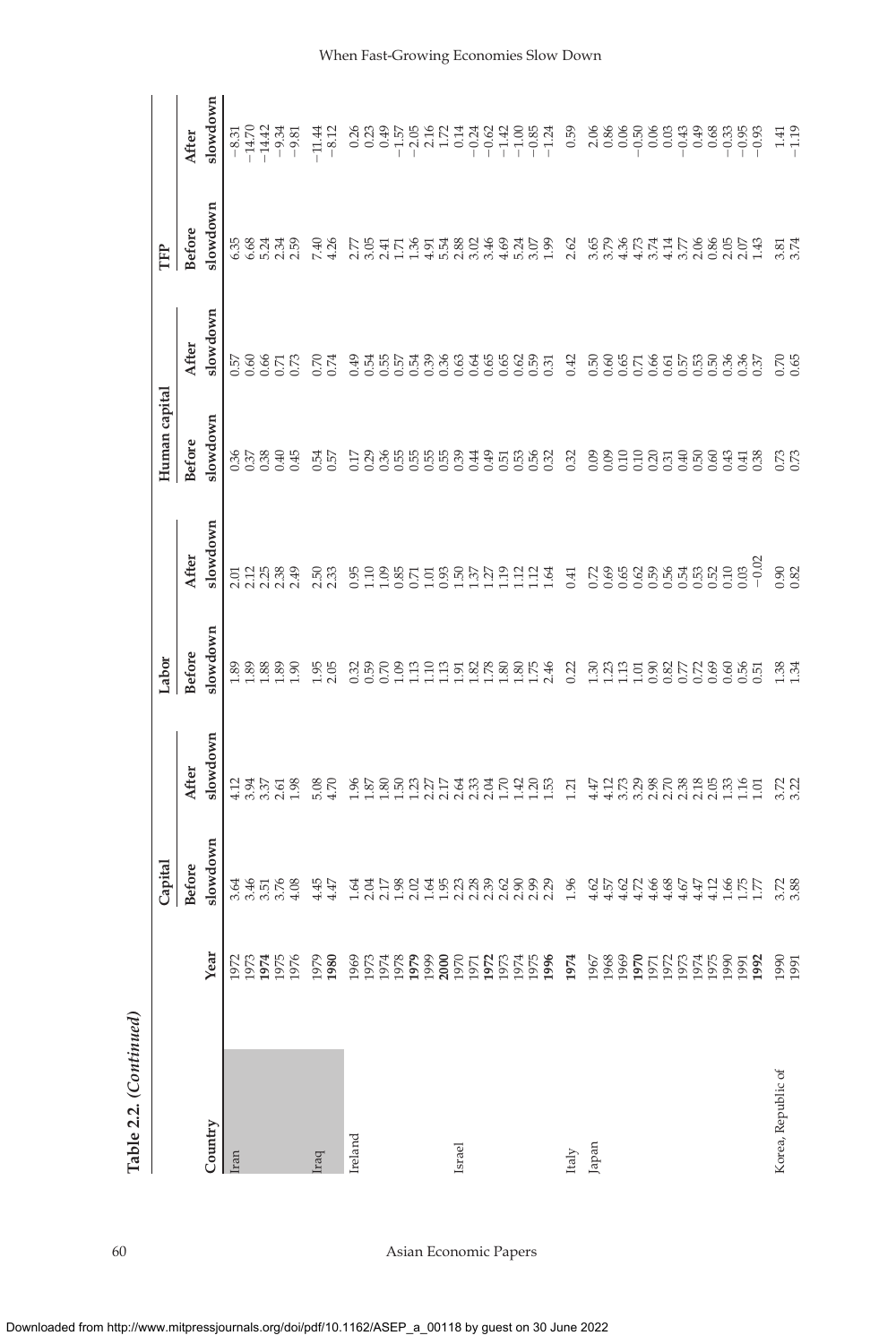| kuwait | ibya | Malaysia | Mauritius | Netherlands | New Zealand | Norway | Portugal                                                                                                                                                                                                                       | Saudi Arabia | Singapore |
|--------|------|----------|-----------|-------------|-------------|--------|--------------------------------------------------------------------------------------------------------------------------------------------------------------------------------------------------------------------------------|--------------|-----------|
|        |      |          |           |             |             |        |                                                                                                                                                                                                                                |              |           |
|        |      |          |           |             |             |        |                                                                                                                                                                                                                                |              |           |
|        |      |          |           |             |             |        | viduriti ooooo qurii udiif i iilo fiif foo fiifiifi waa waayda<br>2014 As Sigar Samul waa a shee fiif foo fiifiifi waa waadd                                                                                                   |              |           |
|        |      |          |           |             |             |        | siana siana di Seria Salangan<br>Raja Seria Seria Salangan<br>Raja Seria Seria Salangan                                                                                                                                        |              |           |
|        |      |          |           |             |             |        | סססססס מטטטט טטטט לליר ס ססס לול ססס סססססס אלל לילול.<br>היסטטע הפטולה הלילול מטולה של הוא הוא המוסיס המלוול המטולה.<br>תרלולה הטברט סלמה שמרב ס מסט ההס מסט מטולים מטולים.                                                   |              |           |
|        |      |          |           |             |             |        |                                                                                                                                                                                                                                |              |           |
|        |      |          |           |             |             |        | ବ୍ଲ୍ୟୁକ୍କ ଅସ୍ଥିବାରି କୁଷ୍ଟା ଅକ୍ଟିଅ କୁ ଅଧିକ ଅନୁସାର୍କ ପୁର୍ଯ୍ୟ କୁଷ୍ଟା ସେ କୁଷ୍ଟା କୁଷ୍ଟା କୁଷ୍ଟା କୁ<br>ବ୍ରାପ୍ତ ବ୍ରାପ୍ତ ବ୍ରାପ୍ତ ବ୍ରାପ୍ତ ବ୍ରାପ୍ତ ବ୍ରାପ୍ତ ବ୍ରାପ୍ତ ବ୍ରାପ୍ତ ବ୍ରାପ୍ତ ବ୍ରାପ୍ତ ବ୍ରାପ୍ତ ବ୍ରାପ୍ତ କୁଷ୍ଟା କୁଷ୍ଟା                  |              |           |
|        |      |          |           |             |             |        | e a skesa a sedare a skesa de sedare de la paradora de seda santo e de la paradora de la paradora de la parado<br>1988 de la seda de la paradora de la paradora de la paradora de la paradora de la paradora de la paradora de |              |           |
|        |      |          |           |             |             |        |                                                                                                                                                                                                                                |              |           |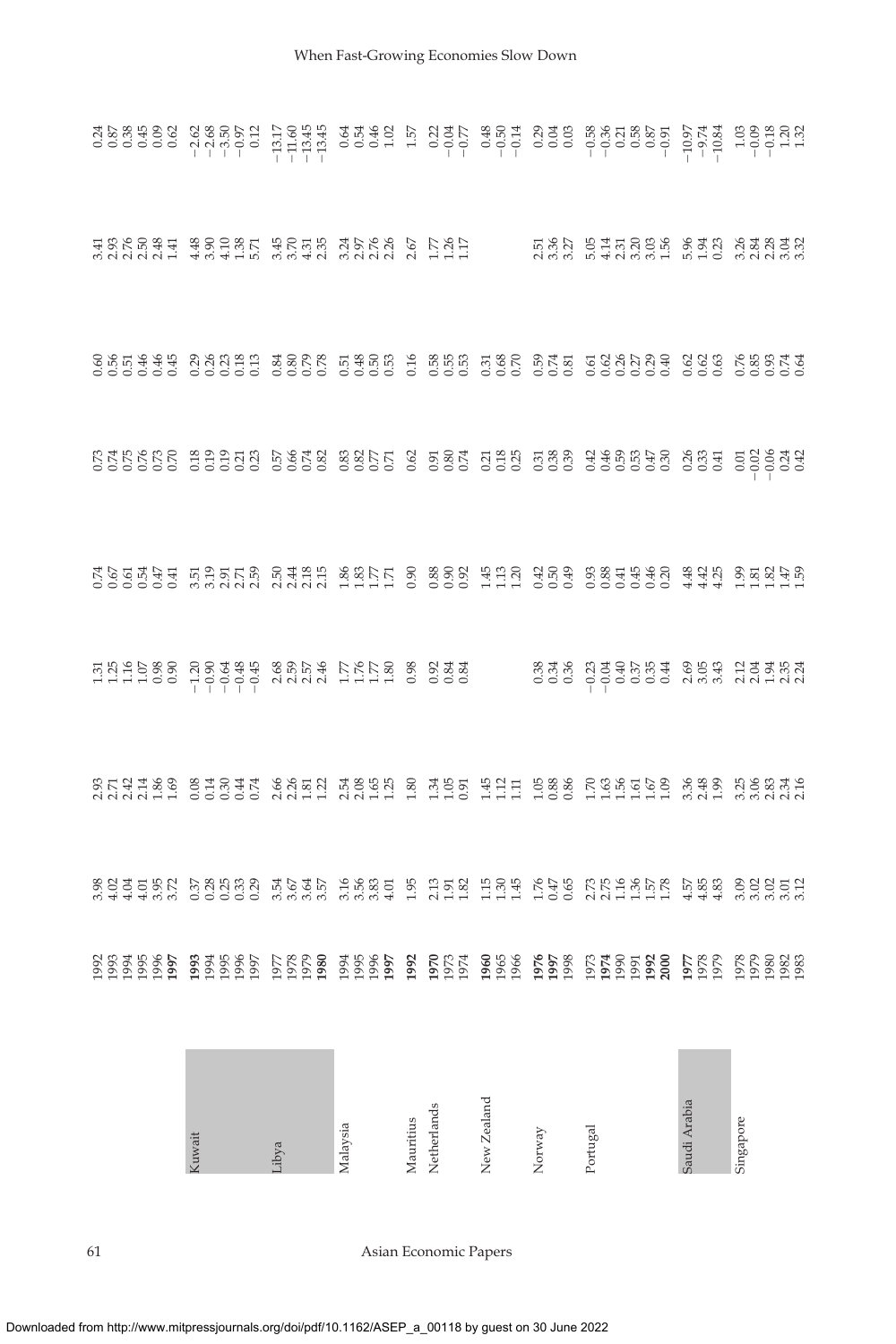|                               |                                                      | Capital                                      |                                                                | Labor                                                         |                                                                                                                              | Human capital                                |                              | È                                          |                                                                                                                                                                                                                                                                                                                                     |
|-------------------------------|------------------------------------------------------|----------------------------------------------|----------------------------------------------------------------|---------------------------------------------------------------|------------------------------------------------------------------------------------------------------------------------------|----------------------------------------------|------------------------------|--------------------------------------------|-------------------------------------------------------------------------------------------------------------------------------------------------------------------------------------------------------------------------------------------------------------------------------------------------------------------------------------|
|                               |                                                      | <b>Before</b>                                | After                                                          | <b>Before</b>                                                 | After                                                                                                                        | <b>Before</b>                                | After                        | <b>Before</b>                              | After                                                                                                                                                                                                                                                                                                                               |
| Country                       | Year                                                 | slowdown                                     | slowdown                                                       | slowdown                                                      | slowdown                                                                                                                     | slowdown                                     | slowdown                     | slowdown                                   | slowdown                                                                                                                                                                                                                                                                                                                            |
|                               | 1995<br>1996<br>1984<br>1994                         | 3.29<br>2.07<br>2.15<br>2.31<br>2.45<br>2.63 | $1.96$<br>$2.53$<br>$2.39$<br>$2.15$<br>$1.74$                 | 23522232                                                      | 53343<br>1.64                                                                                                                | 0.58<br>0.68<br>0.75<br>0.87<br>0.87<br>0.92 | 388355                       | $3.50$<br>$4.70$<br>$4.74$<br>$4.25$       |                                                                                                                                                                                                                                                                                                                                     |
| Spain                         | 1969<br>1972<br>1973<br>1974<br>1975<br>1976<br>1997 |                                              | 1.40<br>2<br>2022<br>2024<br>1.24                              | $\begin{array}{c} 42984888 \\ 23994888 \end{array}$           | <b>B</b> <sub>2</sub><br><b>B</b> <sub>2</sub><br>B<br>B<br>B<br>B<br>B<br>B<br>B<br>B<br>B<br>B<br>B<br>B<br>B<br>B<br>1.32 | 0.21<br>0.40<br>0.51<br>55<br>558#           | <b>ESSESSES</b>              | $46788$<br>$27288$<br>3.96<br>3.17<br>2.44 | $\begin{array}{cccccc} \n\text{I.} & \text{I.} & \text{I.} & \text{I.} & \text{I.} \\ \n\text{I.} & \text{I.} & \text{I.} & \text{I.} & \text{I.} \\ \n\text{I.} & \text{I.} & \text{I.} & \text{I.} \\ \n\text{I.} & \text{I.} & \text{I.} & \text{I.} \\ \n\text{I.} & \text{I.} & \text{I.} & \text{I.} \\ \n\text{I.} & \text{$ |
| Taiwan                        | 1995<br>1996<br>1998<br>1999<br>1990<br>1994<br>1997 | 335358<br>335358<br>3.13                     | $2.68$<br>$2.41$<br>$2.30$<br>$2.01$<br>$1.81$<br>1.65<br>1.13 | 8888885                                                       |                                                                                                                              | 86634<br>00000<br>0.63                       | <b>888888</b>                | 72888<br>1.57                              | <b>ESPERE</b><br>RESPERE                                                                                                                                                                                                                                                                                                            |
| Trinidad & Tobago             | 1978<br>1980                                         | 2.92                                         | 2.49                                                           | 1.75                                                          | 1.30                                                                                                                         | 0.52                                         | 0.30<br>0.23                 | $-0.68$<br>0.77                            | $-5.81$<br>$-6.69$                                                                                                                                                                                                                                                                                                                  |
| <b>Jnited Arab Emirates</b>   | 1978<br>1979<br>1980<br>1977                         | $13.34$<br>$13.50$<br>13.42<br>12.51         | 5.32<br>4.29<br>$3.44$<br>$2.69$                               | $\begin{array}{c} 10.51 \\ 10.08 \end{array}$<br>9.53<br>9.02 | 5.5575<br>5.575                                                                                                              | 84288<br>036<br>036                          | 0.49<br>0.37<br>0.41         | 12.72<br>10.97<br>11.94<br>7.64            | $\begin{array}{cccc}\n7.31 \\ 7.52 \\ - & 9.42 \\ - & 9.4\n\end{array}$                                                                                                                                                                                                                                                             |
| United Kingdom                | 1988<br>1989                                         | 0.86<br>1.01                                 | 0.91<br>0.83                                                   | 0.29<br>0.25                                                  | 0.10<br>0.08                                                                                                                 | 0.18                                         | 0.24<br>0.25                 | 2.52<br>2.51                               | 0.33                                                                                                                                                                                                                                                                                                                                |
| United States<br>Uruguay      | 1968<br>1996<br>1997<br>1998                         | 0.76<br>1.33<br>1.19                         | 0.43<br>1.31<br>0.58<br>0.25                                   | 00.1<br>0.48<br>0.46                                          | 1.18<br>0.40<br>0.40<br>0.42                                                                                                 | 0.68<br>28<br>28<br>25                       | 0.63<br>0.13<br>0.20<br>0.06 | 2.20<br>2.57.33<br>2.57.33                 | $-0.64$<br>56<br>255<br>255                                                                                                                                                                                                                                                                                                         |
| Venezuela                     | 1974                                                 | 1.94                                         | 1.82                                                           | 2.56                                                          | 2.54                                                                                                                         | 0.72                                         | 0.87                         | 2.05                                       | $-4.39$                                                                                                                                                                                                                                                                                                                             |
| Average (non-oil countries)   |                                                      | 2.53                                         | 1.82                                                           | 0.90                                                          | 0.84                                                                                                                         | 0.45                                         | 0.50                         | 2.83                                       | 0.05                                                                                                                                                                                                                                                                                                                                |
| Source: Authors' calculation. |                                                      |                                              |                                                                |                                                               |                                                                                                                              |                                              |                              |                                            |                                                                                                                                                                                                                                                                                                                                     |

Table 2.2. (Continued) **Table 2.2.** *(Continued)*

62 Asian Economic Papers

*Note: See note for Table 2.1.*

Note: See note for Table 2.1.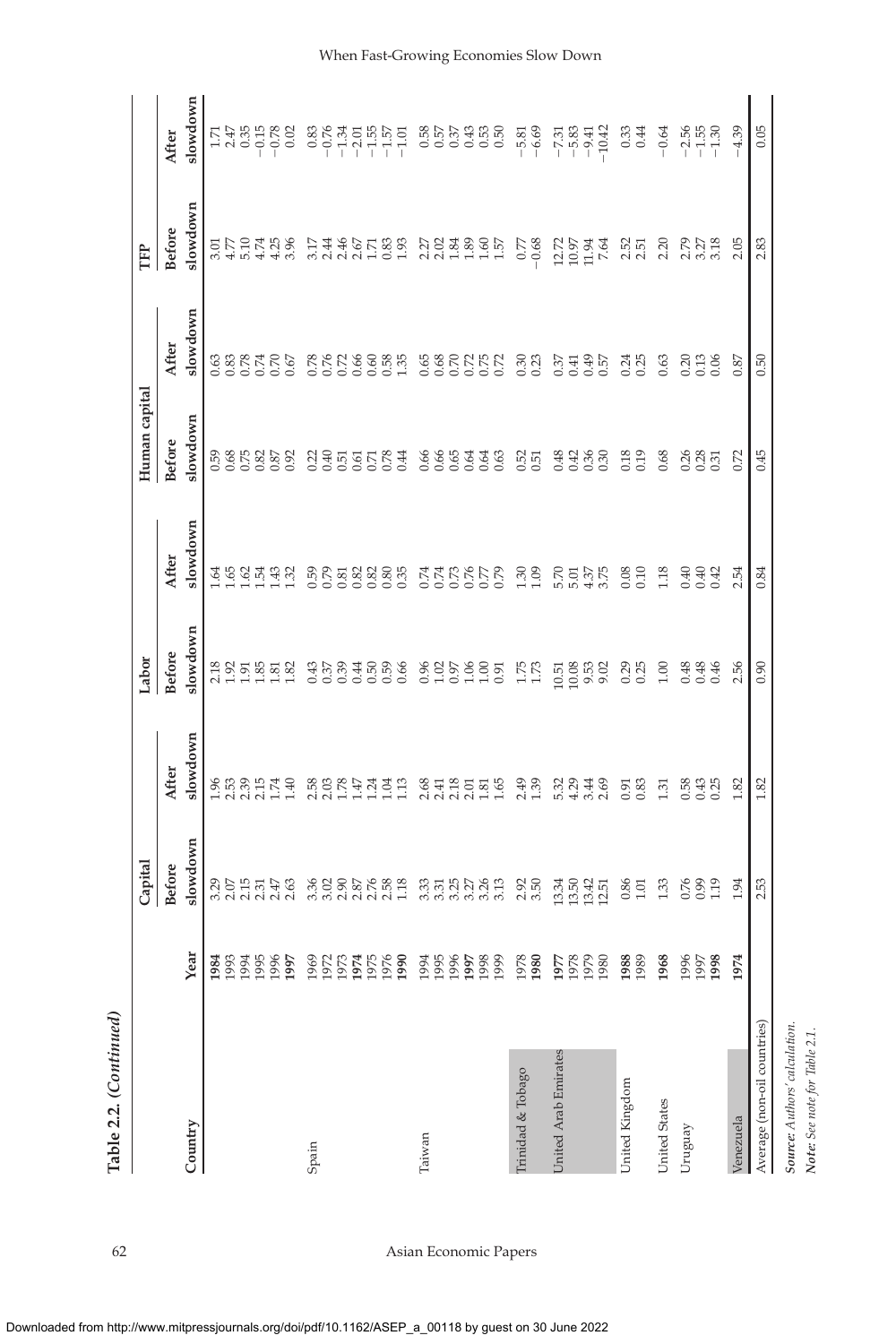Table 3.1. Summary statistics, full sample **Table 3.1. Summary statistics, full sample** Table 3. Summary statistics **Table 3. Summary statistics**

|                                                                                                                                                                              | Observations                                                                                                                                                                                                                        | Mean       | Std. Dev.                                                                                                                                                                                                                                                                                                                                                                                                                                       | Min | Max                                                                                                                                                                                                                                                                                                                          |
|------------------------------------------------------------------------------------------------------------------------------------------------------------------------------|-------------------------------------------------------------------------------------------------------------------------------------------------------------------------------------------------------------------------------------|------------|-------------------------------------------------------------------------------------------------------------------------------------------------------------------------------------------------------------------------------------------------------------------------------------------------------------------------------------------------------------------------------------------------------------------------------------------------|-----|------------------------------------------------------------------------------------------------------------------------------------------------------------------------------------------------------------------------------------------------------------------------------------------------------------------------------|
| Per capita GDP<br>Ratio                                                                                                                                                      | के केटा दा के दिया थे के के के के बाद पर 19 हो है।<br>के केटा दा के दिन में के के के के की दिन के दिन है। यह मैं की दिन के सुरक्षित के दिन के लिए से दिन के लिए से<br>के के दो दा हो के दिन मैं के के के के के सुरक्ष के लिए से सुर |            | 7,451                                                                                                                                                                                                                                                                                                                                                                                                                                           | 153 | $41,\!777$                                                                                                                                                                                                                                                                                                                   |
|                                                                                                                                                                              |                                                                                                                                                                                                                                     |            |                                                                                                                                                                                                                                                                                                                                                                                                                                                 |     |                                                                                                                                                                                                                                                                                                                              |
| Dependency<br>Old dependency<br>Young dependency<br>Trade openness<br>Financial openness                                                                                     |                                                                                                                                                                                                                                     |            |                                                                                                                                                                                                                                                                                                                                                                                                                                                 |     |                                                                                                                                                                                                                                                                                                                              |
|                                                                                                                                                                              |                                                                                                                                                                                                                                     |            |                                                                                                                                                                                                                                                                                                                                                                                                                                                 |     |                                                                                                                                                                                                                                                                                                                              |
|                                                                                                                                                                              |                                                                                                                                                                                                                                     |            |                                                                                                                                                                                                                                                                                                                                                                                                                                                 |     |                                                                                                                                                                                                                                                                                                                              |
|                                                                                                                                                                              |                                                                                                                                                                                                                                     |            |                                                                                                                                                                                                                                                                                                                                                                                                                                                 |     |                                                                                                                                                                                                                                                                                                                              |
|                                                                                                                                                                              |                                                                                                                                                                                                                                     |            |                                                                                                                                                                                                                                                                                                                                                                                                                                                 |     |                                                                                                                                                                                                                                                                                                                              |
|                                                                                                                                                                              |                                                                                                                                                                                                                                     |            |                                                                                                                                                                                                                                                                                                                                                                                                                                                 |     |                                                                                                                                                                                                                                                                                                                              |
|                                                                                                                                                                              |                                                                                                                                                                                                                                     |            |                                                                                                                                                                                                                                                                                                                                                                                                                                                 |     |                                                                                                                                                                                                                                                                                                                              |
| Growth of terms of trade<br>Positive political change<br>Positive political change<br>Clegative political change<br>Clear to the control function<br>Investment share of GDP |                                                                                                                                                                                                                                     |            |                                                                                                                                                                                                                                                                                                                                                                                                                                                 |     |                                                                                                                                                                                                                                                                                                                              |
|                                                                                                                                                                              |                                                                                                                                                                                                                                     |            |                                                                                                                                                                                                                                                                                                                                                                                                                                                 |     |                                                                                                                                                                                                                                                                                                                              |
| Government share of GDP                                                                                                                                                      |                                                                                                                                                                                                                                     |            |                                                                                                                                                                                                                                                                                                                                                                                                                                                 |     |                                                                                                                                                                                                                                                                                                                              |
|                                                                                                                                                                              |                                                                                                                                                                                                                                     |            |                                                                                                                                                                                                                                                                                                                                                                                                                                                 |     |                                                                                                                                                                                                                                                                                                                              |
| growth<br>Aggregate GDP growth rate<br>Capital contribution to GDP                                                                                                           |                                                                                                                                                                                                                                     |            |                                                                                                                                                                                                                                                                                                                                                                                                                                                 |     |                                                                                                                                                                                                                                                                                                                              |
|                                                                                                                                                                              |                                                                                                                                                                                                                                     |            | $\begin{array}{l} \mathbf{a}^{\mathbf{a}} \\ \mathbf{a}^{\mathbf{a}} \\ \mathbf{b}^{\mathbf{a}} \\ \mathbf{c}^{\mathbf{a}} \\ \mathbf{d}^{\mathbf{b}} \\ \mathbf{c}^{\mathbf{c}} \\ \mathbf{c}^{\mathbf{c}} \\ \mathbf{c}^{\mathbf{c}} \\ \mathbf{c}^{\mathbf{c}} \\ \mathbf{c}^{\mathbf{c}} \\ \mathbf{c}^{\mathbf{c}} \\ \mathbf{c}^{\mathbf{c}} \\ \mathbf{c}^{\mathbf{c}} \\ \mathbf{c}^{\mathbf{c}} \\ \mathbf{c}^{\mathbf{c}} \\ \mathbf$ |     | $\begin{array}{rll} 1 & 0 & 0 & 0 & 0 \\ 0 & 0 & 0 & 0 & 0 \\ 0 & 0 & 0 & 0 & 0 \\ 0 & 0 & 0 & 0 & 0 \\ 0 & 0 & 0 & 0 & 0 \\ 0 & 0 & 0 & 0 & 0 \\ 0 & 0 & 0 & 0 & 0 \\ 0 & 0 & 0 & 0 & 0 \\ 0 & 0 & 0 & 0 & 0 \\ 0 & 0 & 0 & 0 & 0 \\ 0 & 0 & 0 & 0 & 0 \\ 0 & 0 & 0 & 0 & 0 \\ 0 & 0 & 0 & 0 & 0 \\ 0 & 0 & 0 & 0 & 0 \\ 0$ |
| GDP growth<br>Employment contribution to                                                                                                                                     |                                                                                                                                                                                                                                     |            |                                                                                                                                                                                                                                                                                                                                                                                                                                                 |     |                                                                                                                                                                                                                                                                                                                              |
|                                                                                                                                                                              |                                                                                                                                                                                                                                     |            |                                                                                                                                                                                                                                                                                                                                                                                                                                                 |     |                                                                                                                                                                                                                                                                                                                              |
| to GDP growth<br>Human capital contribution                                                                                                                                  |                                                                                                                                                                                                                                     |            |                                                                                                                                                                                                                                                                                                                                                                                                                                                 |     |                                                                                                                                                                                                                                                                                                                              |
|                                                                                                                                                                              |                                                                                                                                                                                                                                     | (000, 000) | (000)                                                                                                                                                                                                                                                                                                                                                                                                                                           |     |                                                                                                                                                                                                                                                                                                                              |
| IFP contribution to GDP growth                                                                                                                                               |                                                                                                                                                                                                                                     |            |                                                                                                                                                                                                                                                                                                                                                                                                                                                 |     |                                                                                                                                                                                                                                                                                                                              |
|                                                                                                                                                                              |                                                                                                                                                                                                                                     | (400)      | 0.058                                                                                                                                                                                                                                                                                                                                                                                                                                           |     |                                                                                                                                                                                                                                                                                                                              |

Source: Authors' calculation. *Source: Authors' calculation.*

Note: Values in parentheses are summary statistics for the sample used for growth accounting when we set labor share equal to .65 for every country. **Note:** Values in parentheses are summary statistics for the sample used for growth accounting when we set labor share equal to .65 for every country.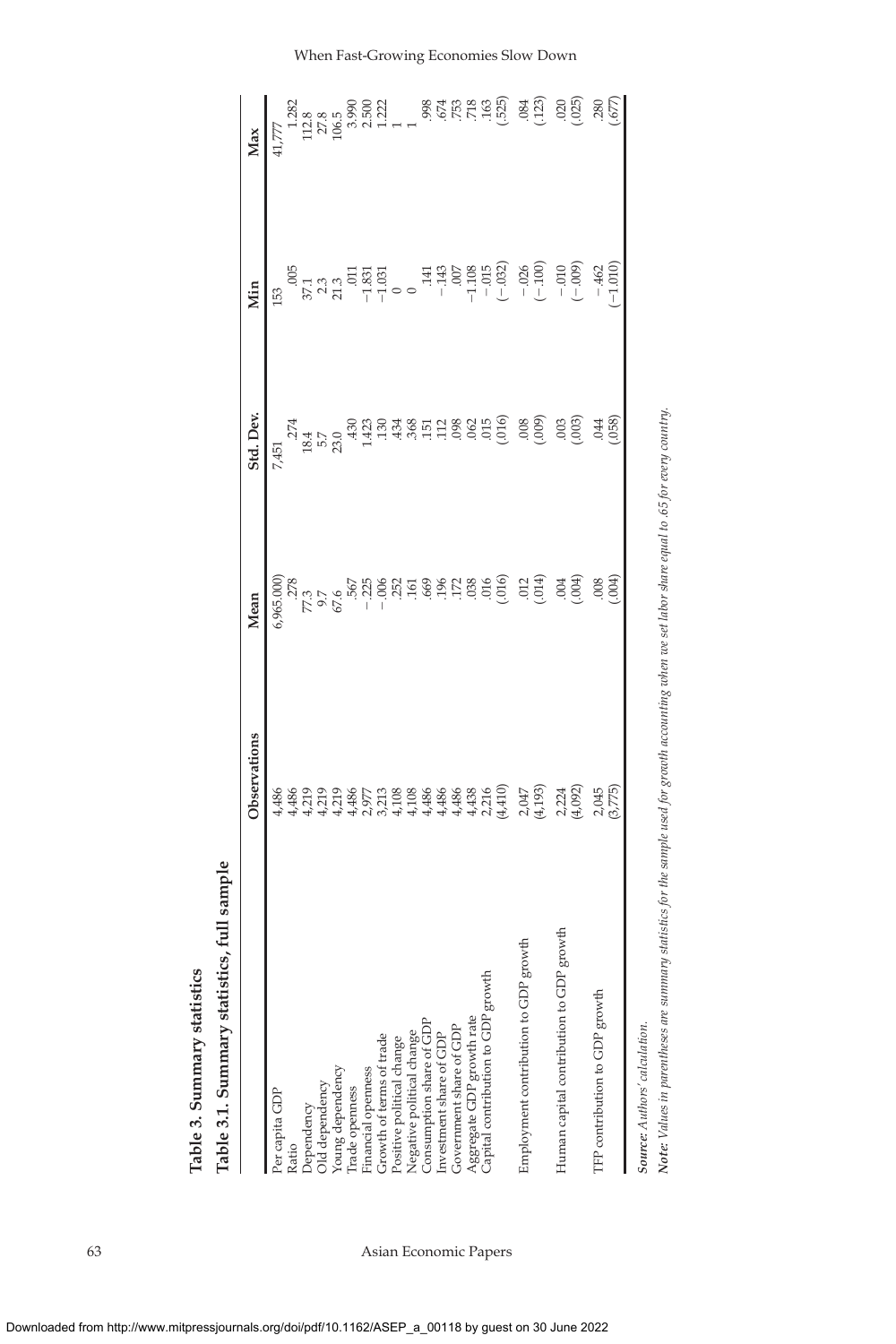|                                                                                                                                                                                                                     |                 |                                                                                                                                                                                                                                                                                                                                                                                                                                            |                     |                                                                                                     |                                                                                                        | China 2007                                                                                         | China average <sup>u</sup>                                          |                                                                                                                     |                                                             |
|---------------------------------------------------------------------------------------------------------------------------------------------------------------------------------------------------------------------|-----------------|--------------------------------------------------------------------------------------------------------------------------------------------------------------------------------------------------------------------------------------------------------------------------------------------------------------------------------------------------------------------------------------------------------------------------------------------|---------------------|-----------------------------------------------------------------------------------------------------|--------------------------------------------------------------------------------------------------------|----------------------------------------------------------------------------------------------------|---------------------------------------------------------------------|---------------------------------------------------------------------------------------------------------------------|-------------------------------------------------------------|
|                                                                                                                                                                                                                     | Obs.            | Mean                                                                                                                                                                                                                                                                                                                                                                                                                                       | Std. Dev.           | Min                                                                                                 | Max                                                                                                    | <b>PWT</b> Version 1                                                                               | <b>PWT</b> Version <sub>2</sub>                                     | China 2007                                                                                                          | China average*                                              |
| Per capita GDF                                                                                                                                                                                                      | 142             | 16,740                                                                                                                                                                                                                                                                                                                                                                                                                                     | 5,980               | 10,004                                                                                              | 40,614                                                                                                 | 8,511                                                                                              | 5,402                                                               | 7,868                                                                                                               | 5,505                                                       |
| Ratio                                                                                                                                                                                                               |                 |                                                                                                                                                                                                                                                                                                                                                                                                                                            |                     |                                                                                                     |                                                                                                        |                                                                                                    |                                                                     |                                                                                                                     |                                                             |
|                                                                                                                                                                                                                     |                 |                                                                                                                                                                                                                                                                                                                                                                                                                                            |                     |                                                                                                     |                                                                                                        |                                                                                                    |                                                                     |                                                                                                                     |                                                             |
|                                                                                                                                                                                                                     | 288822          |                                                                                                                                                                                                                                                                                                                                                                                                                                            | $\frac{176}{90000}$ |                                                                                                     |                                                                                                        |                                                                                                    |                                                                     |                                                                                                                     |                                                             |
|                                                                                                                                                                                                                     |                 |                                                                                                                                                                                                                                                                                                                                                                                                                                            |                     |                                                                                                     |                                                                                                        |                                                                                                    |                                                                     |                                                                                                                     |                                                             |
|                                                                                                                                                                                                                     |                 |                                                                                                                                                                                                                                                                                                                                                                                                                                            | 900                 |                                                                                                     |                                                                                                        |                                                                                                    |                                                                     |                                                                                                                     |                                                             |
| Dependency<br>Old dependency<br>Young dependency<br>Trade openness<br>Financial openness                                                                                                                            |                 | $\begin{array}{cccc}\n\mathfrak{A} & \mathfrak{A} & \mathfrak{A} & \mathfrak{A} & \mathfrak{A} & \mathfrak{A} \\ \mathfrak{A} & \mathfrak{A} & \mathfrak{A} & \mathfrak{A} & \mathfrak{A} & \mathfrak{A} \\ \mathfrak{A} & \mathfrak{A} & \mathfrak{A} & \mathfrak{A} & \mathfrak{A} & \mathfrak{A} \\ \mathfrak{A} & \mathfrak{A} & \mathfrak{A} & \mathfrak{A} & \mathfrak{A} & \mathfrak{A} \\ \mathfrak{A} & \mathfrak{A} & \mathfrak$ | 488488              | $\begin{array}{c} 322 \\ 38.6 \\ 87.8 \\ 23.8 \\ 10.9 \\ 33.7 \\ 1.831 \\ -1.0 \\ 0 \\ \end{array}$ | $105$<br>$15.5$<br>$17.3$ $15.5$<br>$15.5$<br>$15.5$<br>$15.5$<br>$15.5$<br>$15.5$<br>$15.5$<br>$15.5$ | $\begin{array}{c} 1.98 \\ 40.4 \\ 40.4 \\ 29.4 \\ 690 \\ -1.14 \\ 0.25 \\ -1.025 \\ 0 \end{array}$ | $134$<br>$43.7$<br>$45.7$<br>$45.7$<br>$-1.33$<br>$-1.33$<br>$-1.0$ | $\begin{array}{cccc}\n 183 \\  & 40.4 \\  & 59.4 \\  & 74.4 \\  & 74.4 \\  & 11.4 \\  & 11.4 \\  & 0\n \end{array}$ | $36$ $4514$ $570$ $570$ $570$ $570$ $570$ $570$ $570$ $570$ |
| Growth of terms of trade<br>Positive political change                                                                                                                                                               | $\frac{25}{25}$ |                                                                                                                                                                                                                                                                                                                                                                                                                                            |                     |                                                                                                     |                                                                                                        |                                                                                                    |                                                                     |                                                                                                                     |                                                             |
|                                                                                                                                                                                                                     | 124             |                                                                                                                                                                                                                                                                                                                                                                                                                                            |                     |                                                                                                     |                                                                                                        |                                                                                                    |                                                                     |                                                                                                                     |                                                             |
|                                                                                                                                                                                                                     | 124             |                                                                                                                                                                                                                                                                                                                                                                                                                                            |                     |                                                                                                     |                                                                                                        |                                                                                                    |                                                                     |                                                                                                                     |                                                             |
| Negative political change<br>Consumption share of GDI                                                                                                                                                               | 142             |                                                                                                                                                                                                                                                                                                                                                                                                                                            |                     |                                                                                                     |                                                                                                        |                                                                                                    | $\overline{40}$                                                     |                                                                                                                     |                                                             |
| Investment share of GDP                                                                                                                                                                                             | 142<br>142      |                                                                                                                                                                                                                                                                                                                                                                                                                                            | 003                 |                                                                                                     |                                                                                                        |                                                                                                    |                                                                     |                                                                                                                     | 43,517                                                      |
|                                                                                                                                                                                                                     |                 | .125                                                                                                                                                                                                                                                                                                                                                                                                                                       |                     | 327<br>159<br>159                                                                                   | 55 35 4 4                                                                                              | <b>និងខ្ល</b> ីម                                                                                   | 313                                                                 | 365<br>313<br>314                                                                                                   |                                                             |
| RATE<br>$\begin{array}{ll} \text{Government share of GDP} \\ \text{Aggregate GDP} \text{GPOWTH} \end{array}$                                                                                                        | 142             | .064                                                                                                                                                                                                                                                                                                                                                                                                                                       | 033                 | $-.079$                                                                                             |                                                                                                        |                                                                                                    | .099                                                                | .104                                                                                                                | .084                                                        |
| growth<br>Capital contribution to GDP                                                                                                                                                                               | 121             | 026                                                                                                                                                                                                                                                                                                                                                                                                                                        | 600                 | 010                                                                                                 | .053                                                                                                   |                                                                                                    |                                                                     |                                                                                                                     |                                                             |
|                                                                                                                                                                                                                     | (142)           | (.025)                                                                                                                                                                                                                                                                                                                                                                                                                                     | (011)               | (600)                                                                                               | (.048)                                                                                                 | (040)                                                                                              | (0.034)                                                             | (040)                                                                                                               | (160)                                                       |
| Employment contribution to GDP growth                                                                                                                                                                               | 120             | 600                                                                                                                                                                                                                                                                                                                                                                                                                                        | (006)               | $-.002$                                                                                             | .033                                                                                                   |                                                                                                    |                                                                     |                                                                                                                     |                                                             |
|                                                                                                                                                                                                                     |                 | (600)                                                                                                                                                                                                                                                                                                                                                                                                                                      |                     | $(-004)$                                                                                            | (.027)                                                                                                 | (007)                                                                                              | (000)                                                               | (007)                                                                                                               | (000)                                                       |
| Human Capital contribution to GDP growth                                                                                                                                                                            | 132)<br>121     | (005)                                                                                                                                                                                                                                                                                                                                                                                                                                      | (600, 000)          | $(-001)$<br>$-.001$                                                                                 | (.012)<br>013                                                                                          | (005)                                                                                              | (006)                                                               | (005)                                                                                                               | (006)                                                       |
| TFP contribution to GDP growth                                                                                                                                                                                      | 120             |                                                                                                                                                                                                                                                                                                                                                                                                                                            |                     | $-0.999$                                                                                            | 86                                                                                                     |                                                                                                    |                                                                     |                                                                                                                     |                                                             |
|                                                                                                                                                                                                                     | 131             | $025$<br>$023$                                                                                                                                                                                                                                                                                                                                                                                                                             | $028$<br>$027$      | $-107$                                                                                              | 080                                                                                                    | .088                                                                                               | (051)                                                               | .052)                                                                                                               | .036)                                                       |
| Source: Authors' calculation.                                                                                                                                                                                       |                 |                                                                                                                                                                                                                                                                                                                                                                                                                                            |                     |                                                                                                     |                                                                                                        |                                                                                                    |                                                                     |                                                                                                                     |                                                             |
|                                                                                                                                                                                                                     |                 |                                                                                                                                                                                                                                                                                                                                                                                                                                            |                     |                                                                                                     |                                                                                                        |                                                                                                    |                                                                     |                                                                                                                     |                                                             |
| <b>Note:</b> Values in parentheses are summary statistics for the sample used for growth accounting when we sel abor share equal to .65 for every country. There are two versions of Penn World Table (PWT) statis- |                 |                                                                                                                                                                                                                                                                                                                                                                                                                                            |                     |                                                                                                     |                                                                                                        |                                                                                                    |                                                                     |                                                                                                                     |                                                             |

Table 3.2. Summary statistics, slowdown countries and China **Table 3.2. Summary statistics, slowdown countries and China**

64 Asian Economic Papers

*tics, Version 1 and Version 2 for China.*

tics, Version 1 and Version 2 for China.

a. China average refers to China's average value for the last 10 years.

a. China average refers to China's average value for the last 10 years.

When Fast-Growing Economies Slow Down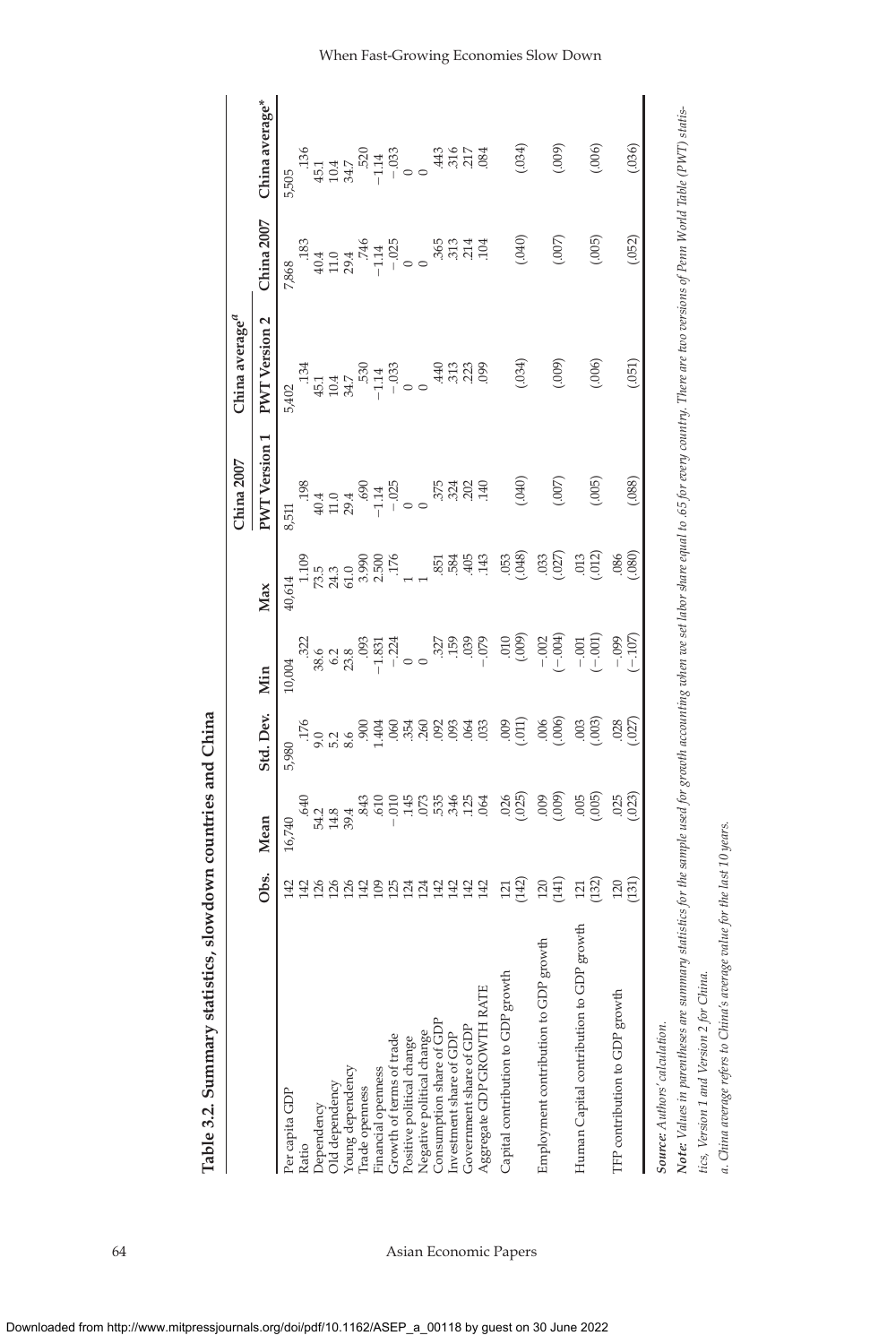#### **Table 4. Determinants of growth slowdowns for countries with manufacturing employment share data**

|                                             |                     |                    |                      | Growth slowdown     |                       |                       |
|---------------------------------------------|---------------------|--------------------|----------------------|---------------------|-----------------------|-----------------------|
|                                             | (1)                 | (2)                | (3)                  | (4)                 | (5)                   | (6)                   |
| Per capita GDP                              | $51.15*$<br>(26.09) |                    | 79.92*<br>(35.81)    | 99.27**<br>(33.01)  | $114.15**$<br>(39.41) | $110.11**$<br>(40.91) |
| Per capital GDP <sup>2</sup>                | $-2.65*$<br>(1.35)  |                    | $-2.45$<br>(1.29)    | $-5.05**$<br>(1.68) | $-5.81**$<br>(2.01)   | $-5.59**$<br>(2.09)   |
| Pre-slowdown growth                         |                     |                    |                      | 48.18**<br>(16.15)  | $46.74**$<br>(17.11)  | 48.83**<br>(15.67)    |
| Ratio                                       |                     | $10.68*$<br>(4.64) | $-106.19$<br>(58.51) |                     |                       |                       |
| Ratio <sup>2</sup>                          |                     | $-9.23*$<br>(4.38) | 40.93<br>(23.89)     |                     |                       |                       |
| Dependency                                  |                     |                    |                      |                     | 0.07<br>(0.37)        | 0.19<br>(0.35)        |
| Dependency <sup>2</sup>                     |                     |                    |                      |                     | $-0.00$<br>(0.00)     | $-0.00$<br>(0.00)     |
| Fertility                                   |                     |                    |                      |                     | 0.70<br>(0.67)        | 0.70<br>(0.76)        |
| Manufacturing employment share              |                     |                    |                      |                     |                       | 115.79*<br>(58.21)    |
| Manufacturing employment share <sup>2</sup> |                     |                    |                      |                     |                       | 256.79*<br>(131.10)   |
| Pseudo R-square                             | 0.22                | 0.20               | 0.25                 | 0.43                | 0.44                  | 0.48                  |
| Observations                                | 339.00*             | 339                | 339                  | 332                 | 332                   | 332                   |
| Country                                     | 21                  |                    |                      |                     |                       |                       |

**Table 4.1. Determinants of growth slowdowns for countries with manufacturing employment share data, probit regressions using Chow test points**

*Source: Authors' calculation.*

*Note: The sample includes only those countries for which the manufacturing employment share data are available. The manufacturing* employment share is collected from EUKLEMS. If a string of consecutive years are identified as growth slowdowns, we employ a Chow test for structural breaks to select only one for which the Chow test is most significant. Numbers in parentheses are robust standard errors. \*Statistically significant at the 5 percent level. \*\*Statistically significant at the 1 percent level.

#### **Table 4.2. Determinants of growth slowdowns for countries with manufacturing employment share data, probit regressions using consecutive points**

|                              |                    |                     |                       | Growth slowdown      |                     |                     |
|------------------------------|--------------------|---------------------|-----------------------|----------------------|---------------------|---------------------|
|                              | (1)                | (2)                 | (3)                   | (4)                  | (5)                 | (6)                 |
| Per capita GDP               | 44.47*<br>(21.40)  |                     | 53.73<br>(54.62)      | 122.76**<br>(28.51)  | 177.26**<br>(29.17) | 186.98**<br>(26.92) |
| Per capital GDP <sup>2</sup> | $-2.35*$<br>(1.13) |                     | $-0.79$<br>(2.30)     | $-6.310**$<br>(1.47) | $-9.11**$<br>(1.48) | $-9.61**$<br>(1.38) |
| Pre-slowdown growth          |                    |                     |                       | 94.04**<br>(14.21)   | 95.29**<br>(15.22)  | 99.24**<br>(13.81)  |
| Ratio                        |                    | $14.53*$<br>(5.80)  | $-127.26*$<br>(57.80) |                      |                     |                     |
| Ratio <sup>2</sup>           |                    | $-13.41*$<br>(5.56) | 47.72<br>(24.64)      |                      |                     |                     |
| Dependency                   |                    |                     |                       |                      | $-0.88$<br>(0.45)   | $-0.70$<br>(0.46)   |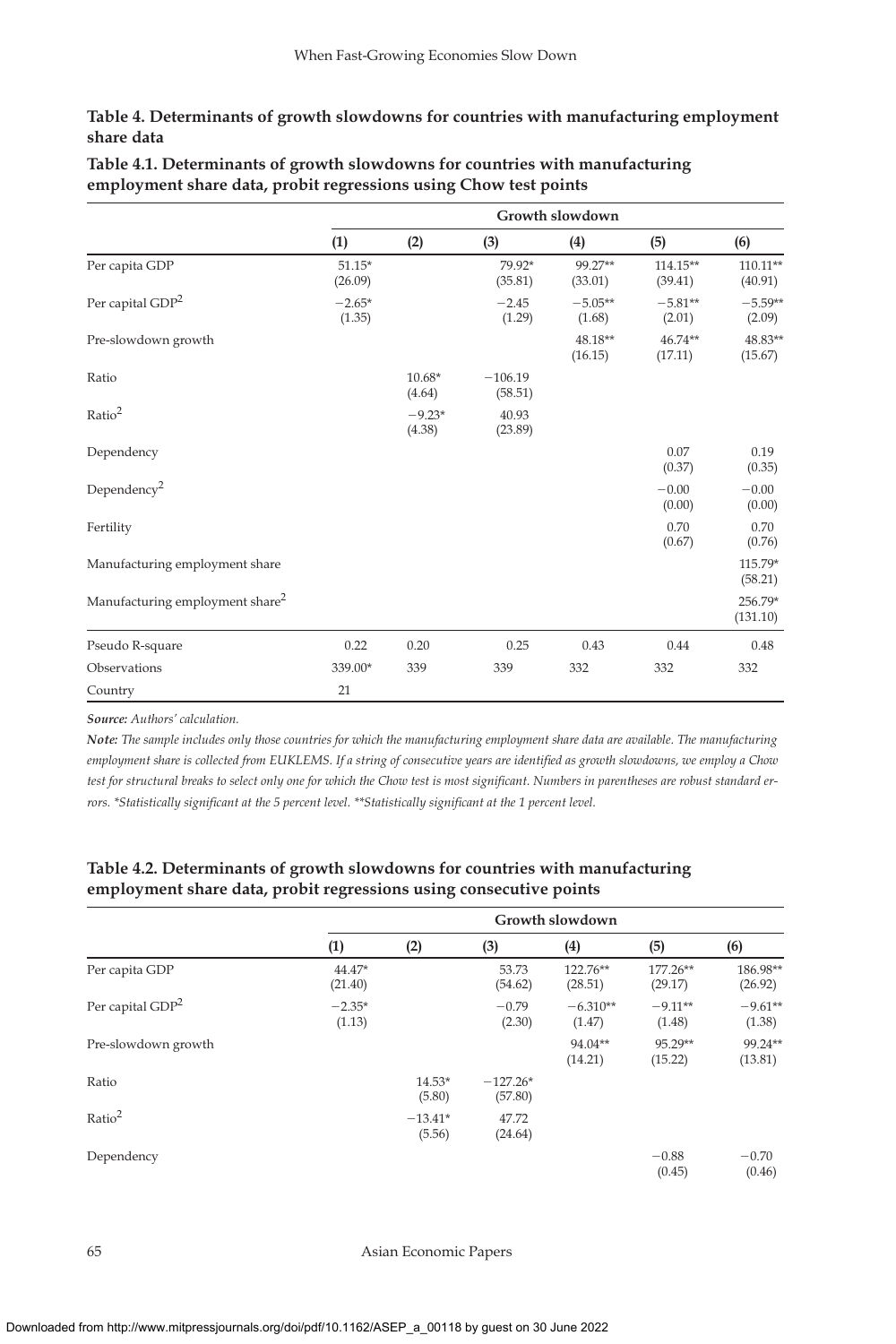|                                             |      |      |      | Growth slowdown |                |                        |
|---------------------------------------------|------|------|------|-----------------|----------------|------------------------|
|                                             | (1)  | (2)  | (3)  | (4)             | (5)            | (6)                    |
| Dependency <sup>2</sup>                     |      |      |      |                 | 0.01<br>(0.00) | 0.01<br>(0.00)         |
| Fertility                                   |      |      |      |                 | 1.53<br>(0.80) | $1.77*$<br>(0.84)      |
| Manufacturing employment share              |      |      |      |                 |                | 157.79*<br>(76.35)     |
| Manufacturing employment share <sup>2</sup> |      |      |      |                 |                | $-359.63*$<br>(171.25) |
| Pseudo R-square                             | 0.31 | 0.31 | 0.37 | 0.64            | 0.69           | 0.73                   |
| Observations                                | 389  | 389  | 389  | 382             | 382            | 382                    |
| Country                                     | 21   |      |      |                 |                |                        |

#### **Table 4.2.** *(Continued)*

*Source: Authors' calculation.*

*Note: The sample includes only those countries for which the manufacturing employment share data are available. The manufacturing employment share is collected from EUKLEMS. We use the entire string of consecutive years as growth slowdowns. Numbers in parentheses are robust standard errors. \*Statistically significant at the 5 percent level. \*\*Statistically significant at the 1 percent level.* 

results there suggest that a growth slowdown typically occurs when per capita income reaches 58 percent of that in the lead country. Analytically, it makes little sense to enter both per capita income and per capita income as a share of that in the lead country in the same equation, because their coefficients would imply that the slowdown began at different income levels. Still, it is interesting to know which term per capita income in levels or per capita income relative to the lead country dominates when we run a horserace between them. The result of that horserace, in column (3), suggests that the terms in the level of per capita income are somewhat "stronger" (more robustly determined). We therefore use per capita income in levels rather than as a ratio to that in the lead country in the basic regressions that follow.

In addition, the manufacturing employment share and the manufacturing employment share squared are also significant. The peak probability occurs when manufacturing accounts for 23 percent of total employment. Interestingly, the dependencyratio variables are not statistically significant, and the fertility rate, when significant, enters with a positive coefficient.

It is plausible that the likelihood of a growth slowdown increases as well with the speed of growth in the 7-year pre-slowdown period. Intuitively, the more aggressive the exceptional measures taken to boost the economy's rate of growth, the less likely it is that its exceptionally rapid growth can be maintained. Consistent with this presumption, the pre-crisis growth rate enters positively and highly significantly in columns (4)–(6) in Table 4.1; the other effects for their part remain unchanged. Adding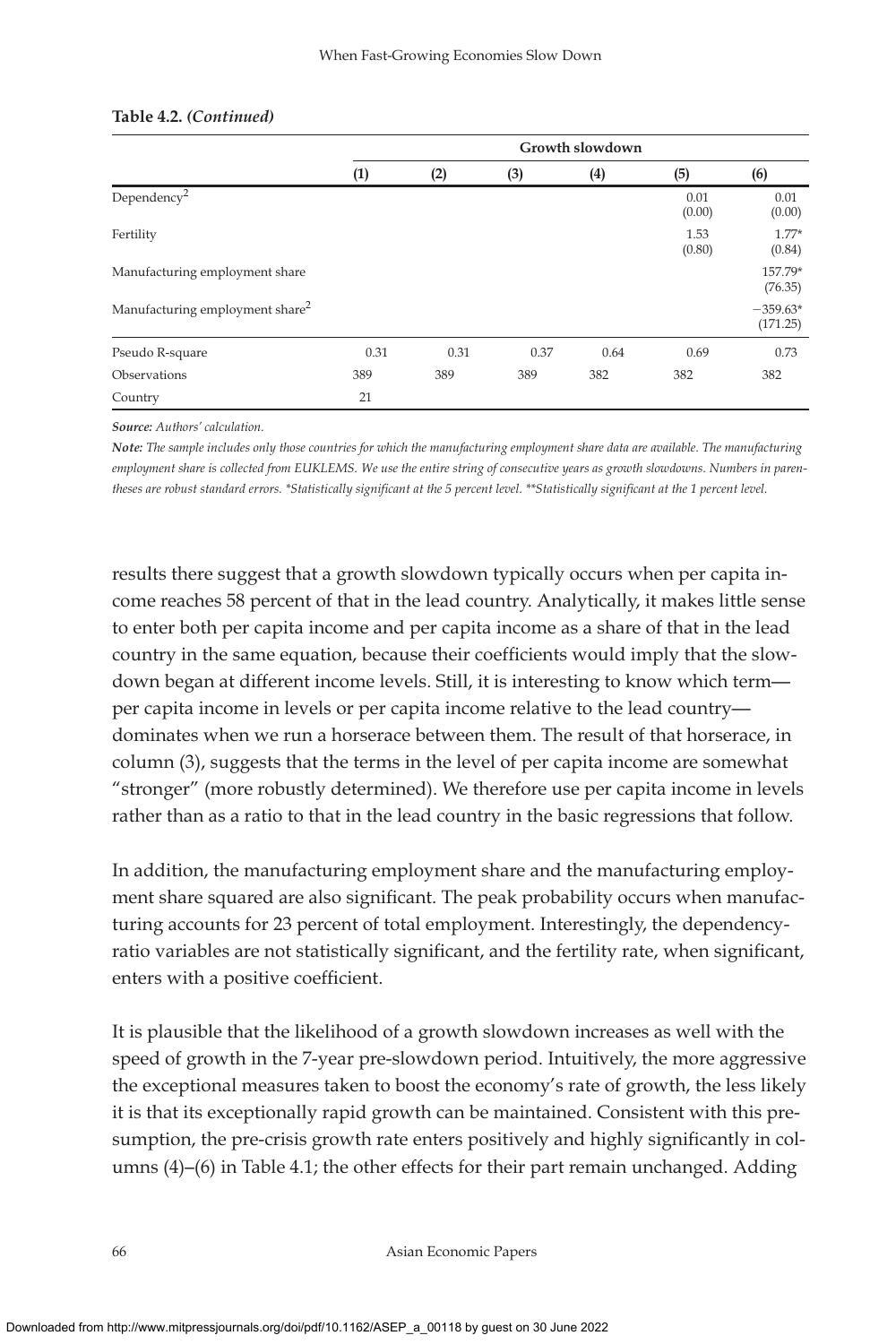this additional independent variable does, however, shift upward the level of per capita income at which the slowdown is predicted to occur, other things equal, to the US\$ 18,569–18,973 range.

Tables 4.2, 5, and 6 show that these patterns are robust to a variety of changes in sample and specification. Table 4.2 retains the entire string of years identified by the slowdown methodology (when these exist) rather than using a Chow test to pick out an individual year. Tables 5.1 and 5.2 use the Chow test and consecutive-year definitions but employ the entire sample of countries rather than just those for which manufacturing employment is available. Tables 6.1 and 6.2 do the same but remove oil exporters from the sample. There are a few differences worth noting. When we include the entire string of slowdown years (Table 4.2), a higher fertility rate is positively and significantly associated with the probability of a growth slowdown. In this variant, slowdowns begin at lower levels of per capita GDP (US\$ 12,802 in Table 2) and at a lower ratio of per capita income relative to the lead economy (0.54 rather than 0.58).

### **5. Extensions**

Our preferred results are those in Tables 6.1 and 6.2, where the sample includes as many countries as possible other than oil exporters. We now use these tables as a basis for considering the impact, if any, of other country characteristics and policies.

For example, one might conjecture that authoritarian regimes are more or less prone to growth slowdowns than democracies, or that countries experiencing a shift in political regime in one direction or the other are more vulnerable to slowdowns.<sup>13</sup> Financially open economies might be more prone to growth slowdowns insofar as they are exposed to capital flow reversals or less prone to slowdowns insofar as they can successfully finance investment externally. Trade openness might reduce the likelihood of experiencing a slowdown (or so cases like Hong Kong and Singapore suggest), whereas terms of trade shocks might increase that likelihood.<sup>14</sup> Old-age

<sup>13</sup> Again following Hausmann, Pritchett, and Rodrik (2005), political regime change is defined as one if during a 5-year period the regime change increases ("Poschange") or reduces ("Negchange) the policy score.

<sup>14</sup> Trade openness and its squared term. Trade openness is measured by "constant price openness" as defined in the PWT: (exports  $+$  imports) / (GDP in constant prices). Financial openness index constructed by Chinn and Ito (2008), with updates kindly supplied by the authors. For terms of trade shocks, we followed Hausmann, Pritchett and Rodrik (2005), defining a dummy variable denoted *TOT*, which takes a value 1 whenever the change in the terms of trade from year  $t$  to  $t - 4$  is in the lower 10 percent of the entire sample. This variable captures exceptionally adverse external circumstances.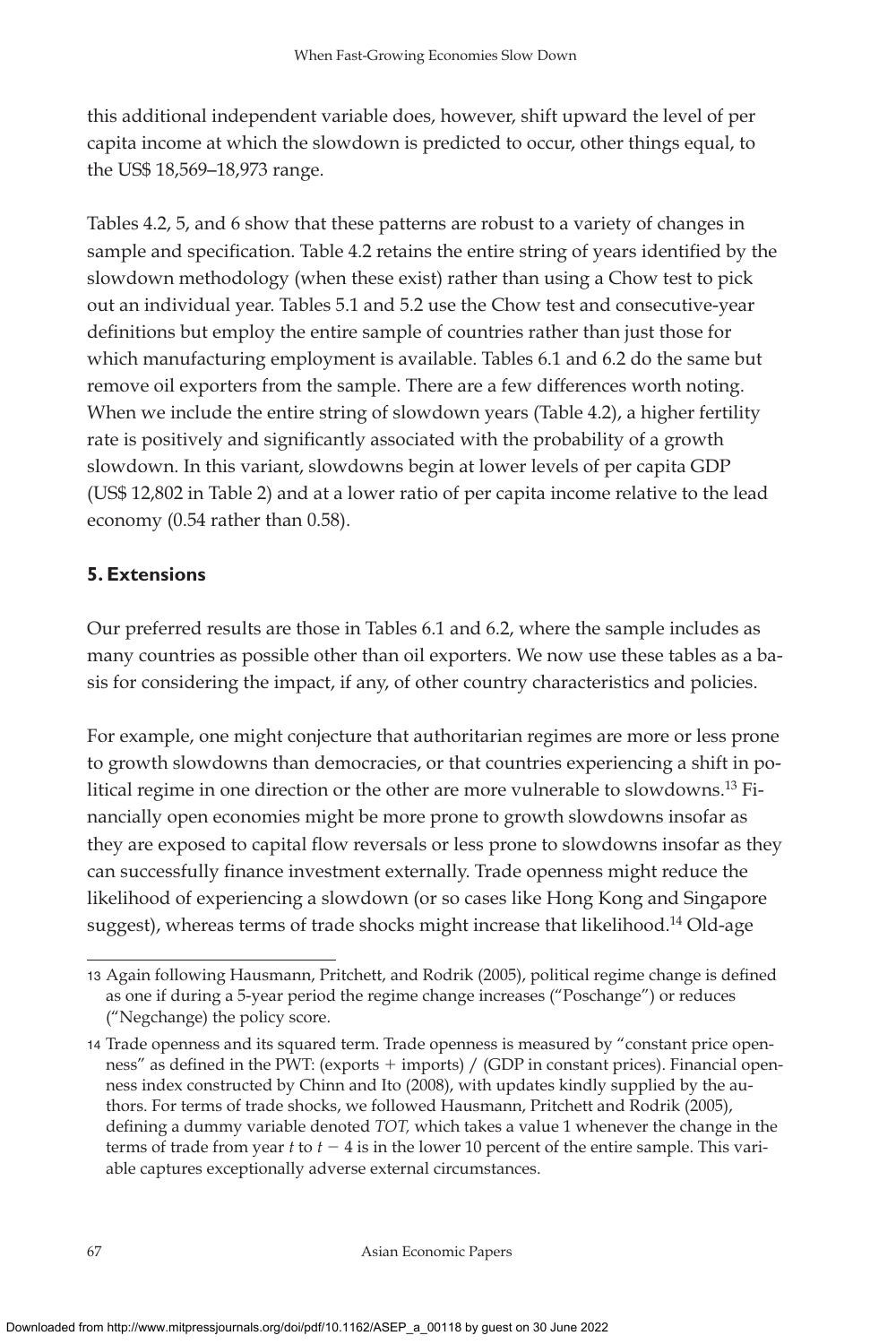#### **Table 5. Determinants of growth slowdowns for entire sample**

|                              |                     |                     | Growth slowdown     |                     |
|------------------------------|---------------------|---------------------|---------------------|---------------------|
|                              | (1)                 | (2)                 | (3)                 | (4)                 |
| Per capita GDP               | 19.66**<br>(4.46)   |                     | 29.93**<br>(7.65)   | $25.74**$<br>(6.24) |
| Per capital GDP <sup>2</sup> | $-0.98**$<br>(0.23) |                     | $-1.55**$<br>(0.43) | $-1.31**$<br>(0.33) |
| Ratio                        |                     | $3.06**$<br>(0.50)  | 0.76<br>(1.26)      |                     |
| Ratio <sup>2</sup>           |                     | $-0.90**$<br>(0.26) | 0.10<br>(0.15)      |                     |
| Dependency                   |                     |                     |                     | $-0.06$<br>(0.04)   |
| Dependency <sup>2</sup>      |                     |                     |                     | 0.00<br>(0.00)      |
| Fertility                    |                     |                     |                     | $0.26*$<br>(0.11)   |
| Pseudo R-square              | 0.35                | 0.27                | 0.35                | 0.36                |
| Observations                 | 4,246               | 4,246               | 4,246               | 3,931               |
| Country                      | 128                 | 128                 | 128                 | 126                 |

### **Table 5.1. Determinants of growth slowdowns for entire sample, probit model using Chow test points**

*Source: Authors' calculations.*

*Note: The sample covers all the countries. Numbers in parentheses are robust standard errors. \*Statistically significant at the 5 percent level.* \*\*Statistically significant at the 1 percent level.

#### **Table 5.2. Determinants of growth slowdowns for entire sample, probit model using consecutive points**

|                              |                     |                     | Growth slowdown     |                     |
|------------------------------|---------------------|---------------------|---------------------|---------------------|
|                              | (1)                 | (2)                 | (3)                 | (4)                 |
| Per capita GDP               | 21.97**<br>(5.20)   |                     | 30.58**<br>(8.69)   | 28.32**<br>(7.05)   |
| Per capital GDP <sup>2</sup> | $-1.10**$<br>(0.27) |                     | $-1.56**$<br>(0.48) | $-1.44**$<br>(0.37) |
| Ratio                        |                     | $3.48**$<br>(0.55)  | 0.08<br>(1.57)      |                     |
| Ratio <sup>2</sup>           |                     | $-1.04**$<br>(0.28) | 0.20<br>(0.20)      |                     |
| Dependency                   |                     |                     |                     | $-0.10$<br>(0.06)   |
| Dependency <sup>2</sup>      |                     |                     |                     | 0.00<br>(0.00)      |
| Fertility                    |                     |                     |                     | $0.32*$             |
| Pseudo R-square              | 0.42                | 0.32                | 0.42                | 0.43                |
| Observations                 | 4,85                | 4,85                | 4,85                | 4,49                |
| Country                      | 128                 | 128                 | 128                 | 126                 |

*Source: Authors' calculations.*

*Note: The sample covers all the countries. Numbers in parentheses are robust standard errors. \*Statistically significant at the 5 percent level.* \*\*Statistically significant at the 1 percent level.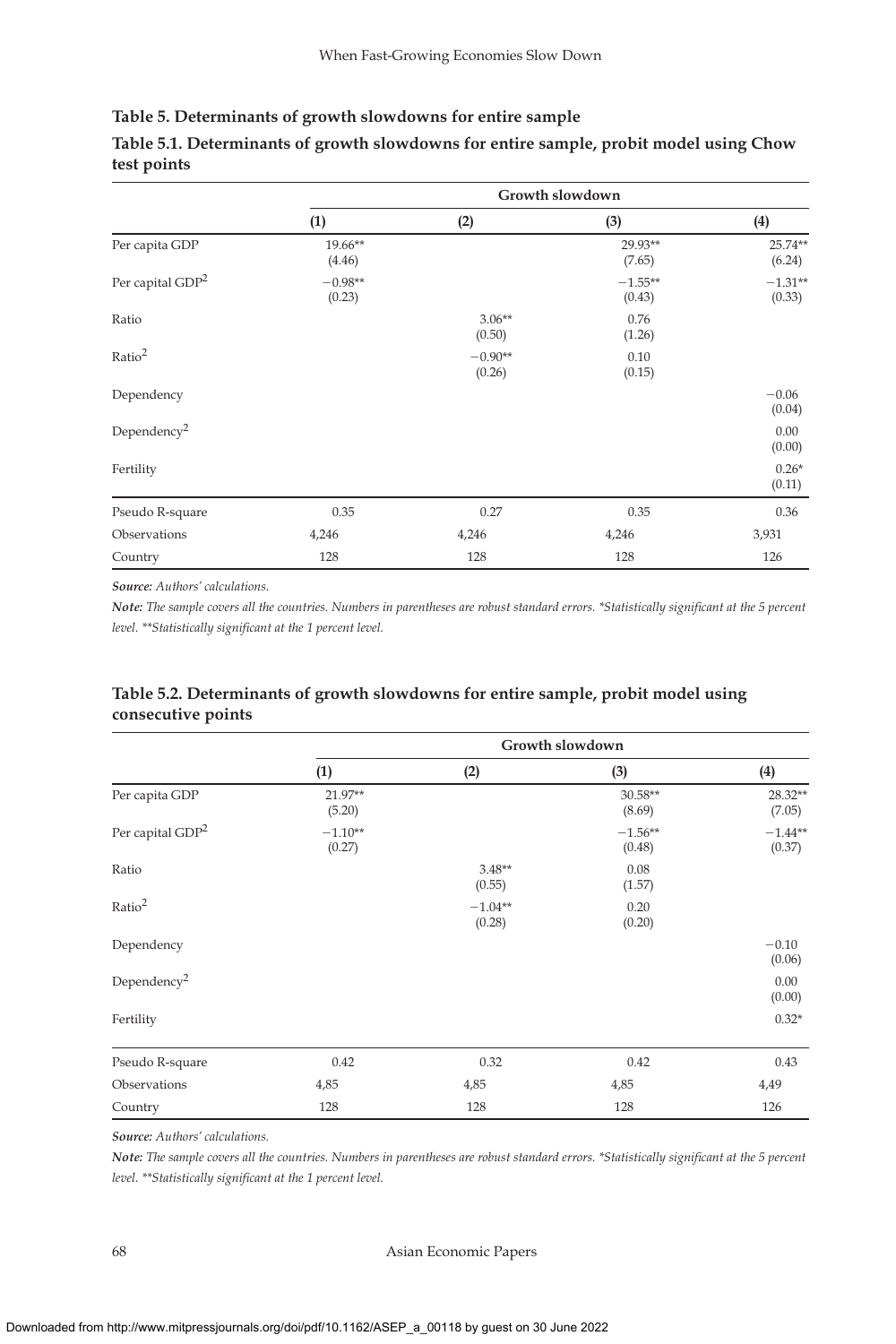| Table 6.1. Determinants of growth slowdowns for non-oil countries, probit model using Chow test points |                                                 |                                                                               |                                                                     |                                                                          |                                                              |                                                 |                                                                          |                                                                                                                |                                                                          |                                                |                                                 |                                                 |                                                   |
|--------------------------------------------------------------------------------------------------------|-------------------------------------------------|-------------------------------------------------------------------------------|---------------------------------------------------------------------|--------------------------------------------------------------------------|--------------------------------------------------------------|-------------------------------------------------|--------------------------------------------------------------------------|----------------------------------------------------------------------------------------------------------------|--------------------------------------------------------------------------|------------------------------------------------|-------------------------------------------------|-------------------------------------------------|---------------------------------------------------|
|                                                                                                        |                                                 |                                                                               |                                                                     |                                                                          |                                                              |                                                 | Growth slowdown                                                          |                                                                                                                |                                                                          |                                                |                                                 |                                                 |                                                   |
|                                                                                                        | $\boldsymbol{\widehat{\Xi}}$                    | $\mathbf{Q}$                                                                  | ම                                                                   | $\bigoplus$                                                              | $\overline{6}$                                               | $\circledcirc$                                  | $\mathfrak{S}$                                                           | $\circledast$                                                                                                  | $\circledcirc$                                                           | (10)                                           | $\Xi$                                           | (12)                                            | (13)                                              |
| Per capita GDP                                                                                         |                                                 |                                                                               | $50.53**$<br>(12.52)                                                |                                                                          | $60.83**$<br>(14.33)                                         | $61.63**$<br>(17.04)                            |                                                                          |                                                                                                                |                                                                          | $60.63**$<br>(15.98)                           |                                                 |                                                 |                                                   |
| Per capital GDP <sup>2</sup>                                                                           | $48.19**$<br>$(13.25)$<br>$-2.47**$<br>$(0.70)$ |                                                                               | $-2.12**$<br>(0.63)                                                 | $60.63**$<br>$(13.96)$<br>$-3.08**$<br>$(0.73)$<br>$35.03**$<br>$(4.75)$ |                                                              |                                                 | $62.59**$<br>$(15.35)$<br>$-3.17**$<br>$(0.80)$<br>$36.70**$<br>$(5.31)$ | $\begin{array}{l} 60.59^{**} \\ (13.44) \\ -3.07^{**} \\ (0.70) \\ 37.50^{**} \\ (6.10) \\ (6.10) \end{array}$ | $60.05**$<br>$(15.36)$<br>$-3.05**$<br>$(0.80)$<br>$40.91**$<br>$(7.45)$ |                                                | $54.07**$<br>$(17.98)$<br>$-2.79**$<br>$(0.95)$ | $75.58**$<br>$(12.25)$<br>$-3.84**$<br>$(0.64)$ | 77.27**<br>(11.54)<br>-3.93**<br>(0.60)<br>(1.54) |
| Pre-slowdown growth                                                                                    |                                                 |                                                                               |                                                                     |                                                                          | $-3.08**$<br>(0.75)<br>39.19**<br>(5.77)                     | $-3.14**$<br>$(0.88)$<br>$51.96**$<br>$(10.29)$ |                                                                          |                                                                                                                |                                                                          | $-3.06**$<br>$(0.84)$<br>$38.13**$<br>$(5.53)$ |                                                 | $42.53**$<br>$(7.83)$                           |                                                   |
| Ratio                                                                                                  |                                                 |                                                                               |                                                                     |                                                                          |                                                              |                                                 |                                                                          |                                                                                                                |                                                                          |                                                |                                                 |                                                 |                                                   |
| $\mathrm{Ratio}^2$                                                                                     |                                                 | $\begin{array}{l} 9.88^{**} \\ (1.67) \\ -6.87^{**} \\ (1.58) \\ \end{array}$ | $\begin{array}{c} -29.03 \\ (17.50) \\ 10.41 \\ (7.09) \end{array}$ |                                                                          |                                                              |                                                 |                                                                          |                                                                                                                |                                                                          |                                                |                                                 |                                                 |                                                   |
| Dependency                                                                                             |                                                 |                                                                               |                                                                     |                                                                          |                                                              |                                                 |                                                                          |                                                                                                                |                                                                          |                                                |                                                 |                                                 |                                                   |
| Dependency <sup>2</sup>                                                                                |                                                 |                                                                               |                                                                     |                                                                          | $\begin{array}{c} 0.17 \\ 0.12 \\ -0.00 \\ 0.00 \end{array}$ |                                                 |                                                                          |                                                                                                                |                                                                          |                                                |                                                 |                                                 |                                                   |
| Old dependency                                                                                         |                                                 |                                                                               |                                                                     |                                                                          |                                                              |                                                 |                                                                          |                                                                                                                |                                                                          |                                                |                                                 |                                                 |                                                   |
| Old dependency <sup>2</sup>                                                                            |                                                 |                                                                               |                                                                     |                                                                          |                                                              |                                                 |                                                                          |                                                                                                                |                                                                          |                                                |                                                 |                                                 |                                                   |
| Young dependency                                                                                       |                                                 |                                                                               |                                                                     |                                                                          |                                                              |                                                 |                                                                          |                                                                                                                |                                                                          |                                                |                                                 |                                                 |                                                   |
| Young dependency <sup>2</sup>                                                                          |                                                 |                                                                               |                                                                     |                                                                          |                                                              |                                                 |                                                                          |                                                                                                                |                                                                          |                                                |                                                 |                                                 |                                                   |
| Fertility                                                                                              |                                                 |                                                                               |                                                                     |                                                                          |                                                              |                                                 | $0.14$<br>$(0.16)$                                                       |                                                                                                                |                                                                          |                                                |                                                 |                                                 |                                                   |
| Trade openness in constant prices                                                                      |                                                 |                                                                               |                                                                     |                                                                          |                                                              |                                                 |                                                                          |                                                                                                                |                                                                          |                                                |                                                 |                                                 |                                                   |
| Trade openness in constant prices <sup>2</sup>                                                         |                                                 |                                                                               |                                                                     |                                                                          |                                                              |                                                 |                                                                          | $\begin{array}{c} 0.02 \\ 0.03 \\ -0.04 \\ 0.16 \end{array}$                                                   | $-0.50$<br>$-0.50$<br>$0.04$<br>$-0.15$                                  |                                                |                                                 |                                                 | $9.62$<br>$9.62$<br>$0.71$<br>$0.71$              |
| Financial openness                                                                                     |                                                 |                                                                               |                                                                     |                                                                          |                                                              |                                                 |                                                                          |                                                                                                                |                                                                          | $-0.10$<br>(0.10)                              |                                                 |                                                 |                                                   |

j j, Table 6. Determinants of growth slowdowns for non-oil countries<br>
Table 6. Determinants of growth alone and for non-oil countries **Table 6. Determinants of growth slowdowns for non-oil countries**

69 Asian Economic Papers

When Fast-Growing Economies Slow Down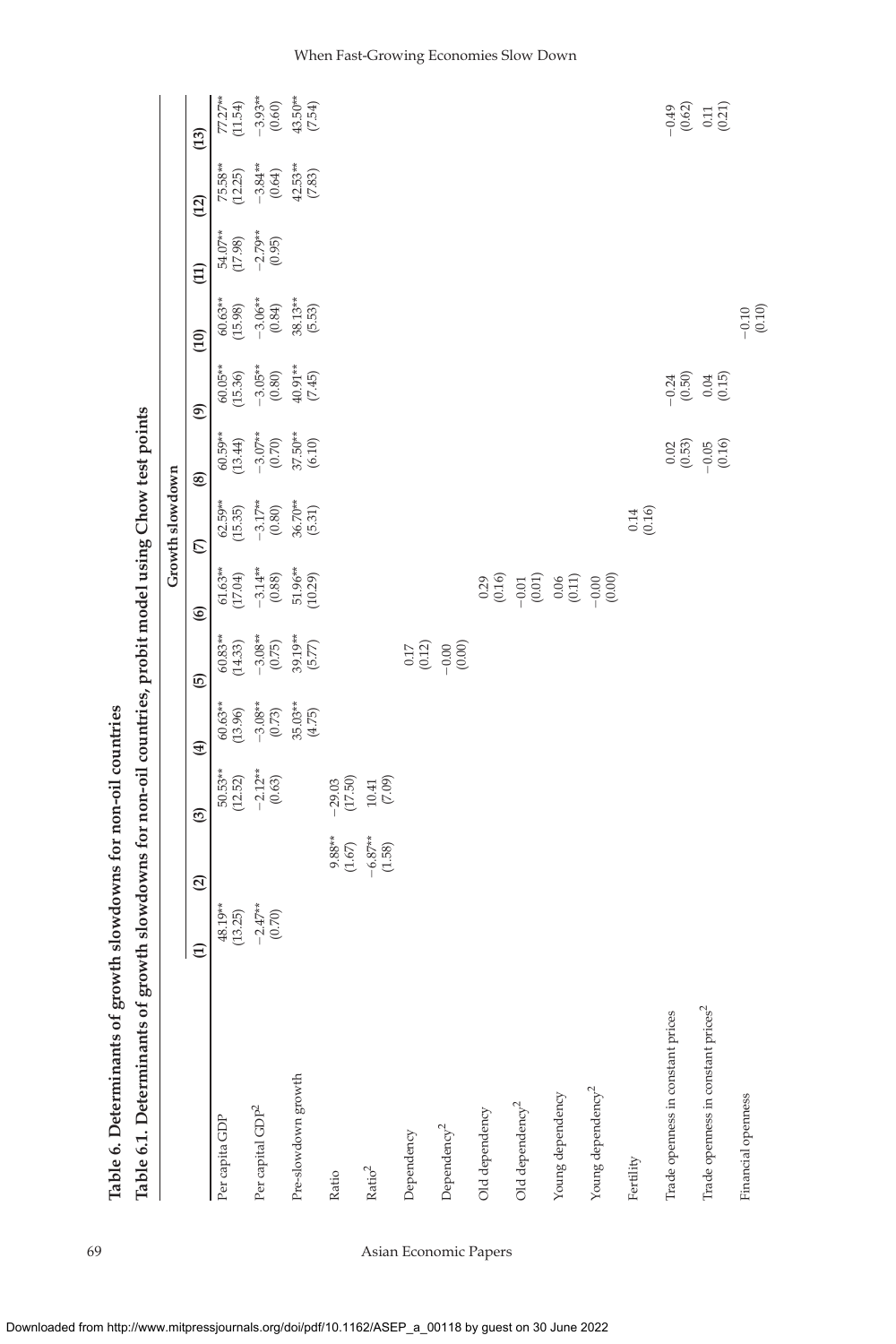|                                                                                                                                                                                                                 |               |              |       |       |       |                | Growth slowdown |       |                    |                 |                     |                                                                   |                                                                                                                  |
|-----------------------------------------------------------------------------------------------------------------------------------------------------------------------------------------------------------------|---------------|--------------|-------|-------|-------|----------------|-----------------|-------|--------------------|-----------------|---------------------|-------------------------------------------------------------------|------------------------------------------------------------------------------------------------------------------|
|                                                                                                                                                                                                                 | $\widehat{E}$ | $\mathbf{Q}$ | ම     | Ð     | 6     | $\circledcirc$ | $\mathcal{L}$   | ⊛     | $\circledcirc$     | $\overline{10}$ | $\Xi$               | (12)                                                              | (13)                                                                                                             |
| Terms of trade                                                                                                                                                                                                  |               |              |       |       |       |                |                 |       | $0.56$<br>$(0.52)$ |                 |                     |                                                                   |                                                                                                                  |
| Positive political change                                                                                                                                                                                       |               |              |       |       |       |                |                 |       |                    |                 | $-0.08$<br>$(0.21)$ |                                                                   |                                                                                                                  |
| Negative political change                                                                                                                                                                                       |               |              |       |       |       |                |                 |       |                    |                 | $0.24$<br>$(0.27)$  |                                                                   |                                                                                                                  |
| a GDP<br>Consumption share of per capita                                                                                                                                                                        |               |              |       |       |       |                |                 |       |                    |                 |                     | $-28.31**$<br>(6.72)                                              | $-31.33**$<br>(7.02)                                                                                             |
| a GDP <sup>2</sup><br>Consumption share of per capita                                                                                                                                                           |               |              |       |       |       |                |                 |       |                    |                 |                     |                                                                   |                                                                                                                  |
| Investment share of per capita GDP                                                                                                                                                                              |               |              |       |       |       |                |                 |       |                    |                 |                     | $\begin{array}{c} 24.46**\\ (5.41)\\ (5.90)\\ (7.20) \end{array}$ |                                                                                                                  |
| Investment share of per capita ${\rm GDP}^2$                                                                                                                                                                    |               |              |       |       |       |                |                 |       |                    |                 |                     | $-14.02$<br>(8.60)                                                | $\begin{array}{l} 26.76** \\ (5.71) \\ (5.4) \\ (8.63) \\ (9.63) \\ (11.43) \\ (11.42) \\ (7.24) \\ \end{array}$ |
| Government share of per capita GDP                                                                                                                                                                              |               |              |       |       |       |                |                 |       |                    |                 |                     | (6.99)<br>8.68                                                    |                                                                                                                  |
| Government share of per capita GDP <sup>2</sup>                                                                                                                                                                 |               |              |       |       |       |                |                 |       |                    |                 |                     | $-25.45$<br>(17.41)                                               | $-20.04$<br>(18.09)                                                                                              |
| Pseudo R-square                                                                                                                                                                                                 | 0.42          | 0.36         | 0.43  | 0.53  | 0.54  | 0.56           | 0.53            | 0.53  | 0.53               | 0.56            | 0.43                | 0.55                                                              | 0.56                                                                                                             |
| Observations                                                                                                                                                                                                    | 3,833         | 3,833        | 3,833 | 3,512 | 3,349 | 3,349          | 3,152           | 3,512 | 2,495              | 2,500           | 3,103               | 3,512                                                             | 3,512                                                                                                            |
| Country                                                                                                                                                                                                         | 116           | 116          | 116   | 114   | 114   | 114            | 114             | 116   | 96                 | 113             | Ξ                   | 116                                                               | 116                                                                                                              |
| Source: Authors' calculations.                                                                                                                                                                                  |               |              |       |       |       |                |                 |       |                    |                 |                     |                                                                   |                                                                                                                  |
| Note: The sample covers all except for oil countries. Numbers in parentheses are robust standard errors. *Statistically significant at the 5 percent level. **Statistically significant at the 1 percent level. |               |              |       |       |       |                |                 |       |                    |                 |                     |                                                                   |                                                                                                                  |

70 Asian Economic Papers

#### When Fast-Growing Economies Slow Down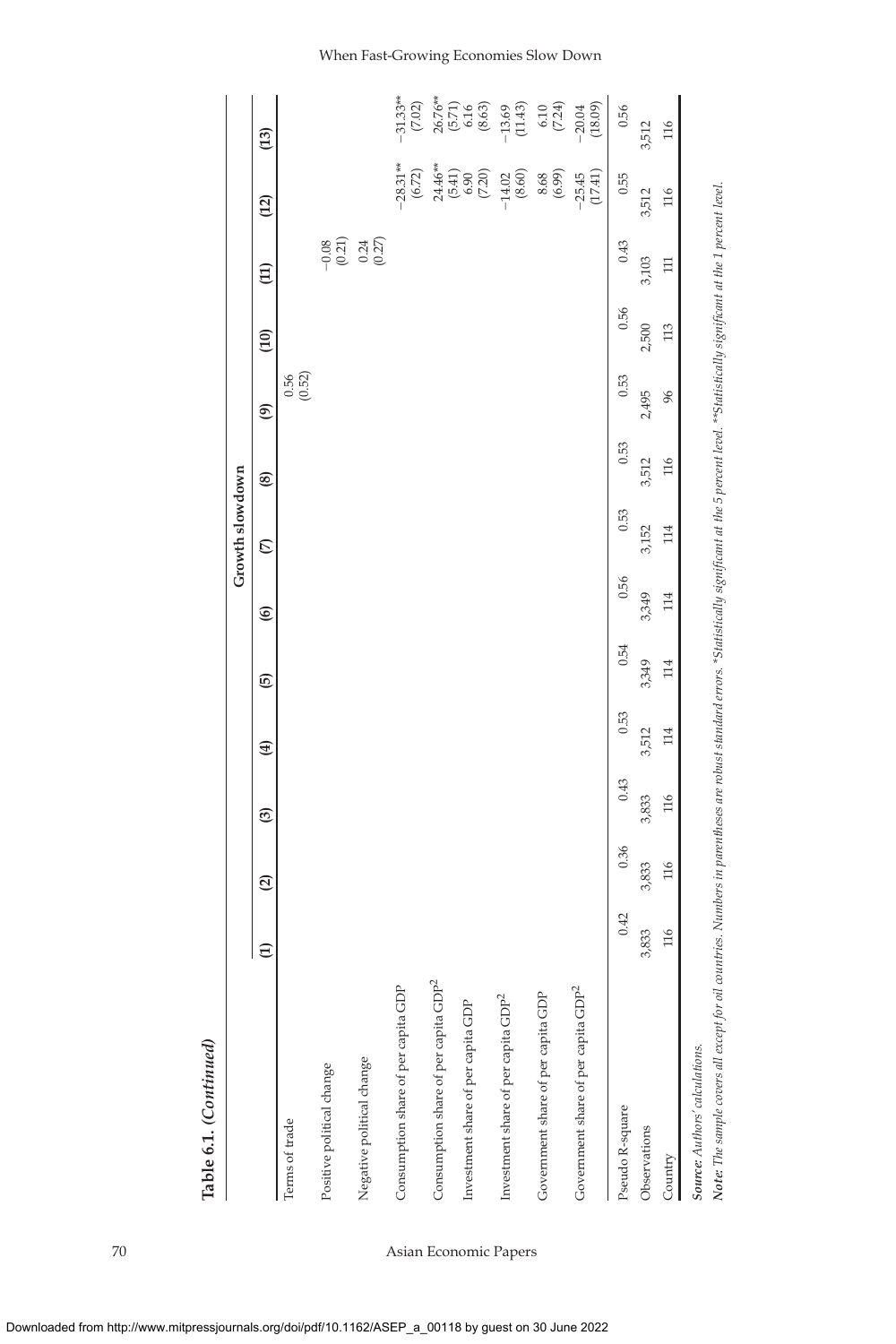| ,<br>b                                         |                                                 |                                                                             |                                                                     |                                                              |                                                                                                                                                                                                                                                                            |                                                                                                                                                                                                                                                                                                                                                                                                                                                                                                                                                   | Deceleration<br>p<br>P                                                            |                                                            |                                                       |                                                                          |                                                 |                                                                                               |                                                    |
|------------------------------------------------|-------------------------------------------------|-----------------------------------------------------------------------------|---------------------------------------------------------------------|--------------------------------------------------------------|----------------------------------------------------------------------------------------------------------------------------------------------------------------------------------------------------------------------------------------------------------------------------|---------------------------------------------------------------------------------------------------------------------------------------------------------------------------------------------------------------------------------------------------------------------------------------------------------------------------------------------------------------------------------------------------------------------------------------------------------------------------------------------------------------------------------------------------|-----------------------------------------------------------------------------------|------------------------------------------------------------|-------------------------------------------------------|--------------------------------------------------------------------------|-------------------------------------------------|-----------------------------------------------------------------------------------------------|----------------------------------------------------|
|                                                | $\widehat{E}$                                   | $\mathbf{Q}$                                                                | $\circledcirc$                                                      | $\bigoplus$                                                  | $\overline{6}$                                                                                                                                                                                                                                                             | $\circledcirc$                                                                                                                                                                                                                                                                                                                                                                                                                                                                                                                                    | $\mathcal{L}$                                                                     | $\circledast$                                              | $\widehat{e}$                                         | $\overline{c}$                                                           | $\Xi$                                           | (12)                                                                                          | (13)                                               |
| Per capita GDP                                 |                                                 |                                                                             |                                                                     |                                                              |                                                                                                                                                                                                                                                                            |                                                                                                                                                                                                                                                                                                                                                                                                                                                                                                                                                   |                                                                                   |                                                            |                                                       |                                                                          |                                                 |                                                                                               |                                                    |
| Per capital GDP <sup>2</sup>                   | $56.86**$<br>$(14.23)$<br>$-2.93**$<br>$(0.75)$ |                                                                             | $58.07**$<br>$(14.09)$<br>$-2.30**$<br>$(0.73)$                     | $78.43**$<br>$(16.55)$<br>$-4.00**$<br>$(0.87)$<br>$50.09**$ |                                                                                                                                                                                                                                                                            | 79.11**<br>(21.49)<br>$-4.05$ **<br>(1.12)<br>66.81**<br>(9.47)                                                                                                                                                                                                                                                                                                                                                                                                                                                                                   | $83.40^{**}$<br>$(19.10)$<br>$-4.25^{**}$<br>$(1.00)$<br>$55.51^{**}$<br>$(6.29)$ |                                                            | 82.93**<br>(22.94)<br>$-4.24$ **<br>(1.20)<br>55.87** | $84.53**$<br>$(19.86)$<br>$-4.28**$<br>$(1.04)$<br>$59.13**$<br>$(7.45)$ | $64.30**$<br>$(20.00)$<br>$-3.33**$<br>$(1.05)$ | $\begin{array}{l} 88.86^{**} \\ (15.78) \\ -4.55^{**} \\ (0.83) \\ 46.82^{**} \\ \end{array}$ | 93.75**<br>(14.29)<br>-4.81**<br>(0.75)<br>47.59** |
| Pre-slowdown growth                            |                                                 |                                                                             |                                                                     |                                                              | $\begin{array}{l} 83.68^{**} \\ (20.92) \\ -4.27^{**} \\ (1.10) \\ 53.50^{**} \\ (6.15) \end{array}$                                                                                                                                                                       |                                                                                                                                                                                                                                                                                                                                                                                                                                                                                                                                                   |                                                                                   | 78.32**<br>(16.75)<br>-4.00**<br>(0.88)<br>48.61**         |                                                       |                                                                          |                                                 |                                                                                               |                                                    |
| Ratio                                          |                                                 |                                                                             |                                                                     |                                                              |                                                                                                                                                                                                                                                                            |                                                                                                                                                                                                                                                                                                                                                                                                                                                                                                                                                   |                                                                                   |                                                            |                                                       |                                                                          |                                                 |                                                                                               |                                                    |
| $\mathrm{Ratio}^2$                             |                                                 | $\begin{array}{c} 13.67^{**} \\ (2.33) \\ 10.17^{**} \\ (2.15) \end{array}$ | $\begin{array}{c} -41.33 \\ (21.86) \\ 14.11 \\ (8.60) \end{array}$ |                                                              |                                                                                                                                                                                                                                                                            |                                                                                                                                                                                                                                                                                                                                                                                                                                                                                                                                                   |                                                                                   |                                                            |                                                       |                                                                          |                                                 |                                                                                               |                                                    |
| Dependency                                     |                                                 |                                                                             |                                                                     |                                                              |                                                                                                                                                                                                                                                                            |                                                                                                                                                                                                                                                                                                                                                                                                                                                                                                                                                   |                                                                                   |                                                            |                                                       |                                                                          |                                                 |                                                                                               |                                                    |
| Dependency <sup>2</sup>                        |                                                 |                                                                             |                                                                     |                                                              | $\begin{bmatrix} 0.05 & 0.00 & 0.00 & 0.00 & 0.00 & 0.00 & 0.00 & 0.00 & 0.00 & 0.00 & 0.00 & 0.00 & 0.00 & 0.00 & 0.00 & 0.00 & 0.00 & 0.00 & 0.00 & 0.00 & 0.00 & 0.00 & 0.00 & 0.00 & 0.00 & 0.00 & 0.00 & 0.00 & 0.00 & 0.00 & 0.00 & 0.00 & 0.00 & 0.00 & 0.00 & 0.0$ |                                                                                                                                                                                                                                                                                                                                                                                                                                                                                                                                                   |                                                                                   |                                                            |                                                       |                                                                          |                                                 |                                                                                               |                                                    |
| Old dependency                                 |                                                 |                                                                             |                                                                     |                                                              |                                                                                                                                                                                                                                                                            |                                                                                                                                                                                                                                                                                                                                                                                                                                                                                                                                                   |                                                                                   |                                                            |                                                       |                                                                          |                                                 |                                                                                               |                                                    |
| Old dependency <sup>2</sup>                    |                                                 |                                                                             |                                                                     |                                                              |                                                                                                                                                                                                                                                                            | $\begin{array}{c} 0.29* \\ 0.14 \end{array} \rightarrow \begin{array}{c} 0.30 \end{array} \rightarrow \begin{array}{c} 0.30 \end{array} \rightarrow \begin{array}{c} 0.30 \end{array} \rightarrow \begin{array}{c} 0.30 \end{array} \rightarrow \begin{array}{c} 0.30 \end{array} \rightarrow \begin{array}{c} 0.30 \end{array} \rightarrow \begin{array}{c} 0.30 \end{array} \rightarrow \begin{array}{c} 0.30 \end{array} \rightarrow \begin{array}{c} 0.30 \end{array} \rightarrow \begin{array}{c} 0.30 \end{array} \rightarrow \begin{array$ |                                                                                   |                                                            |                                                       |                                                                          |                                                 |                                                                                               |                                                    |
| Young dependency                               |                                                 |                                                                             |                                                                     |                                                              |                                                                                                                                                                                                                                                                            |                                                                                                                                                                                                                                                                                                                                                                                                                                                                                                                                                   |                                                                                   |                                                            |                                                       |                                                                          |                                                 |                                                                                               |                                                    |
| Young dependency <sup>2</sup>                  |                                                 |                                                                             |                                                                     |                                                              |                                                                                                                                                                                                                                                                            |                                                                                                                                                                                                                                                                                                                                                                                                                                                                                                                                                   |                                                                                   |                                                            |                                                       |                                                                          |                                                 |                                                                                               |                                                    |
| Fertility                                      |                                                 |                                                                             |                                                                     |                                                              |                                                                                                                                                                                                                                                                            |                                                                                                                                                                                                                                                                                                                                                                                                                                                                                                                                                   | $0.09$<br>$(0.23)$                                                                |                                                            |                                                       |                                                                          |                                                 |                                                                                               |                                                    |
| Trade openness in constant prices              |                                                 |                                                                             |                                                                     |                                                              |                                                                                                                                                                                                                                                                            |                                                                                                                                                                                                                                                                                                                                                                                                                                                                                                                                                   |                                                                                   |                                                            |                                                       |                                                                          |                                                 |                                                                                               |                                                    |
| Trade openness in constant prices <sup>2</sup> |                                                 |                                                                             |                                                                     |                                                              |                                                                                                                                                                                                                                                                            |                                                                                                                                                                                                                                                                                                                                                                                                                                                                                                                                                   |                                                                                   | $\begin{bmatrix} 65 \\ 0.71 \\ 0.23 \\ 0.23 \end{bmatrix}$ | $-2.72^*$<br>$(1.14)^*$<br>$(1.41)^*$<br>$(0.61)$     |                                                                          |                                                 |                                                                                               | $7.86$<br>$-1.86$<br>$-1.86$<br>$-1.86$            |

Table 6.2. Determinants of growth slowdowns for non-oil countries, probit model using consecutive points Table 6.2. Determinants of growth slowdowns for non-oil countries, probit model using consecutive points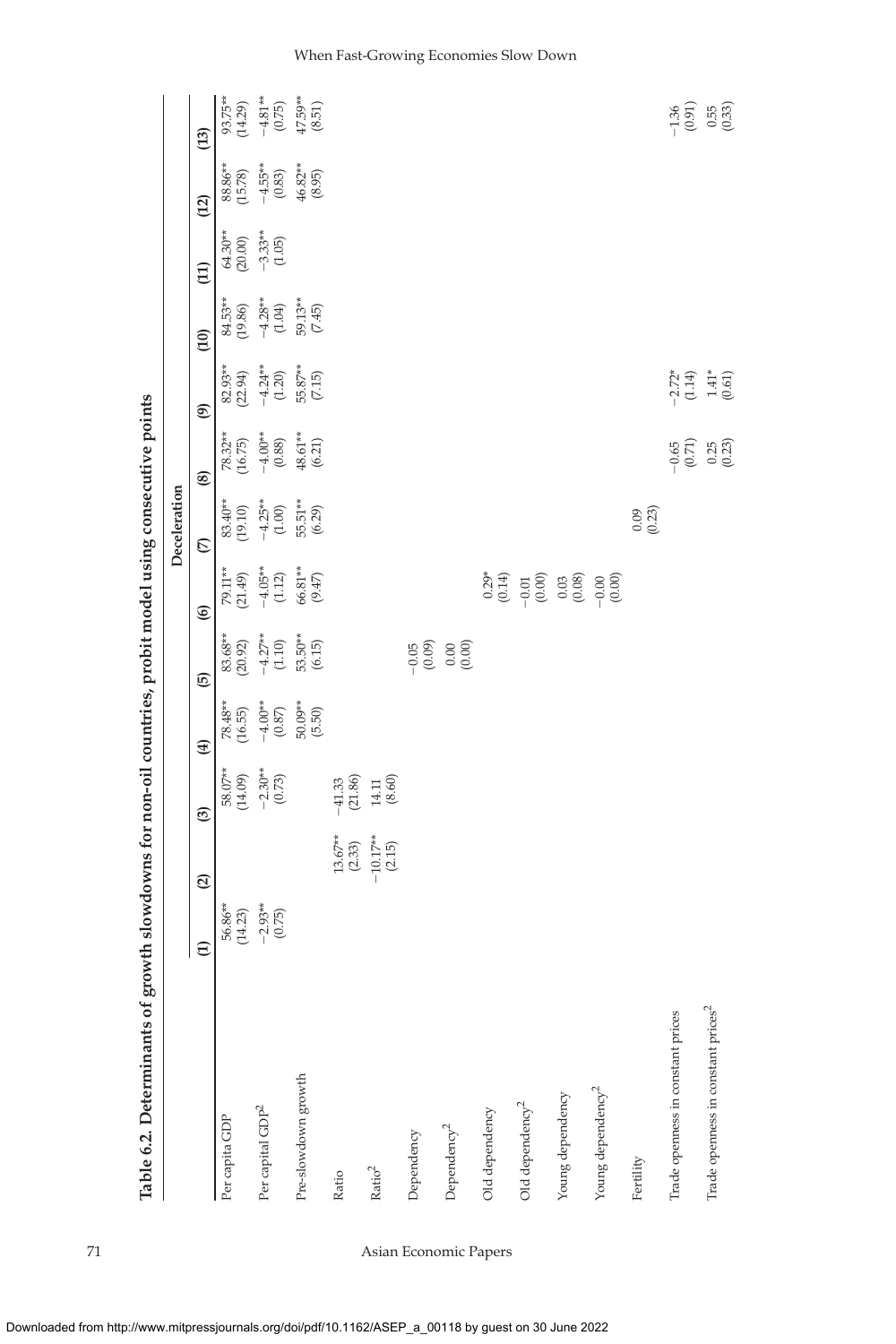|                                                                                                                                                                                                                                                   |               |              |       |             |       |                | Deceleration  |       |                   |                   |        |                      |                                                 |
|---------------------------------------------------------------------------------------------------------------------------------------------------------------------------------------------------------------------------------------------------|---------------|--------------|-------|-------------|-------|----------------|---------------|-------|-------------------|-------------------|--------|----------------------|-------------------------------------------------|
|                                                                                                                                                                                                                                                   | $\widehat{E}$ | $\mathbf{Q}$ | ම     | $\bigoplus$ | 0     | $\circledcirc$ | $\mathcal{L}$ | ⊛     | $\circledcirc$    | $\overline{10}$   | (11)   | (12)                 | (13)                                            |
| Financial openness                                                                                                                                                                                                                                |               |              |       |             |       |                |               |       |                   | (0.12)<br>$-0.16$ |        |                      |                                                 |
| Terms of trade                                                                                                                                                                                                                                    |               |              |       |             |       |                |               |       | $-0.02$<br>(0.54) |                   |        |                      |                                                 |
| Positive political change                                                                                                                                                                                                                         |               |              |       |             |       |                |               |       |                   |                   | (0.27) |                      |                                                 |
| Negative political change                                                                                                                                                                                                                         |               |              |       |             |       |                |               |       |                   |                   | (0.33) |                      |                                                 |
| <b>GDP</b><br>Consumption share of per capita                                                                                                                                                                                                     |               |              |       |             |       |                |               |       |                   |                   |        | $-25.59*$<br>(10.23) | $-32.93**$<br>(11.16)                           |
| Consumption share of per capita GDP <sup>2</sup>                                                                                                                                                                                                  |               |              |       |             |       |                |               |       |                   |                   |        | $21.47**$<br>(8.24)  | $27.05**$<br>$(9.30)$                           |
| Investment share of per capita GDP                                                                                                                                                                                                                |               |              |       |             |       |                |               |       |                   |                   |        | (7.78)<br>9.50       | $\begin{array}{c} 18.63 \\ (10.81) \end{array}$ |
| Investment share of per capita GDP <sup>2</sup>                                                                                                                                                                                                   |               |              |       |             |       |                |               |       |                   |                   |        | $-15.18$<br>(10.19)  | $-31.97*$<br>(15.90)                            |
| Government share of per capita GDP                                                                                                                                                                                                                |               |              |       |             |       |                |               |       |                   |                   |        | $-1.06$<br>(8.51)    | $-0.61$<br>(9.18)                               |
| GDP <sup>2</sup><br>Government share of per capita                                                                                                                                                                                                |               |              |       |             |       |                |               |       |                   |                   |        | (19.56)<br>$-7.06$   | $-10.01$<br>(21.40)                             |
| Pseudo R-square                                                                                                                                                                                                                                   | 0.50          | 0.44         | 0.51  | 0.65        | 0.65  | 0.67           | 0.66          | 0.65  | 0.68              | 0.69              | 0.51   | 0.66                 | $0.67\,$                                        |
| Observations                                                                                                                                                                                                                                      | 4,120         | 4,120        | 4,120 | 3,770       | 3,599 | 3,599          | 3,497         | 3,770 | 2,632             | 2,665             | 3,295  | 3,770                | 3,770                                           |
| Country                                                                                                                                                                                                                                           | 116           | 116          | 116   | 114         | 114   | 114            | 114           | 116   | 96                | 113               | $\Xi$  | 116                  | 116                                             |
| Note: The sample covers all except for oil countries. Numbers in parenthesis are robust standard errors. *Statistically significant at #16 5 percent level. **Statistically significant at the 1 percent level.<br>Source: Authors' calculations. |               |              |       |             |       |                |               |       |                   |                   |        |                      |                                                 |

**Table 6.2.** *(Continued)*

Table 6.2. (Continued)

### 72 Asian Economic Papers

#### When Fast-Growing Economies Slow Down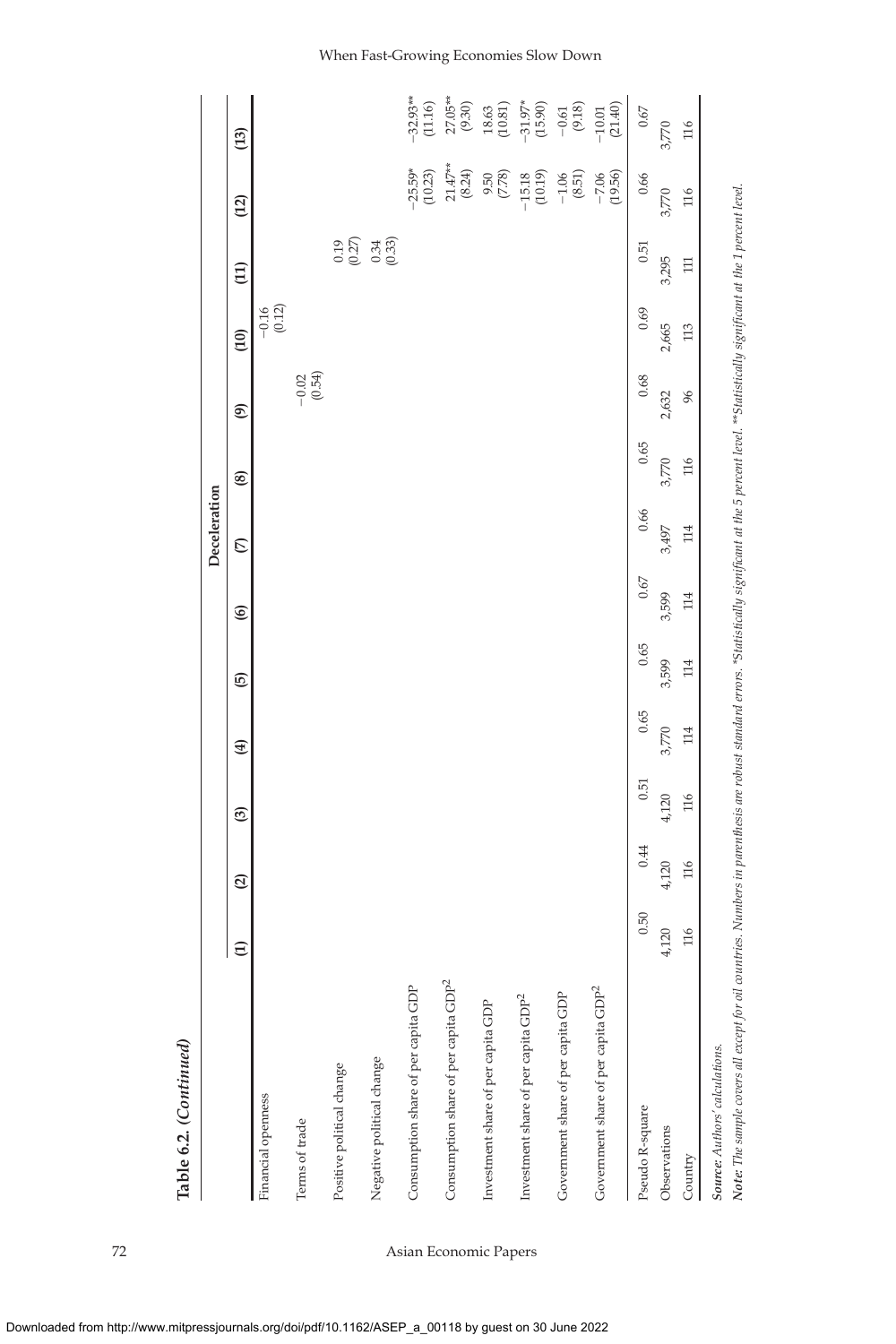and youth dependency rates might have different implications. At the same time, the fact that a number of these variables (the nature of the political regime or trade and financial openness) have been shown to be less than robustly related to economic growth suggests that they might also be less than robustly related to sharp (negative) changes in economic growth of the sort we analyze here.

It is this last presumption that appears to be borne out. Financial openness, terms of trade shocks, and political regime changes do not appear to have a significant impact on the likelihood of growth slowdowns.15

Higher old-age dependency rates, in contrast, do appear to increase the likelihood of a slowdown, which is intuitive insofar as it is associated with lower savings rates and slow labor force participation rates (Table 6.2, column [6]). Note that distinguishing the old-age and youth dependency ratios, as we have done here, also eliminates the anomaly of a positive coefficient on the fertility rate seen in some columns of Tables 4.1 and 4.2.

The estimates for trade openness, although not entirely consistent, do provide some support for the hypothesis, at least when openness is entered together with terms of trade shocks. In Table 6.2, both the linear and squared terms in openness are statistically significant at the 1 percent confidence level. Economies more open to trade are less likely to experience slowdowns, other things equal, where the presence or absence of terms of trade shocks is important among the other things that must be held equal. This effect reaches a peak when exports and imports as a share of GDP approach 96 percent. This result is consistent with Kehoe and Ruhl (2010), who argue that trade openness is more important during the early stage of growth and institutions become more important at the later stages.

This brings us back to the cases of Hong Kong and Singapore, small open economies that seem to have slowed down at much higher than average incomes. When we add a variety of measures of economic size—aggregate GDP or population, for example—they appear to have no effect on the likelihood of experiencing a slowdown. If these economies are unusual, it would appear that this is because they are so open, not because they are so small. Note, however, that the sum of exports and imports is considerably above 96 percent in both economies, which suggests that

<sup>15</sup> Failure to find effects for financial openness could conceivable reflect the fact that the Chinn-Ito index starts in 1970 for most countries (except Bahrain [1976], Hungary [1986], Mauritius [1972], Oman [1977] and the United Arab Emirates [1976]). This forces us to drop earlier growth slowdowns like those of Australia (1968), Austria (1961), Demark (1964, 1965), Greece (1969), Ireland (1969), Japan (1967–69), New Zealand (1960, 1965, 1966), Spain (1969), and the United States (1968).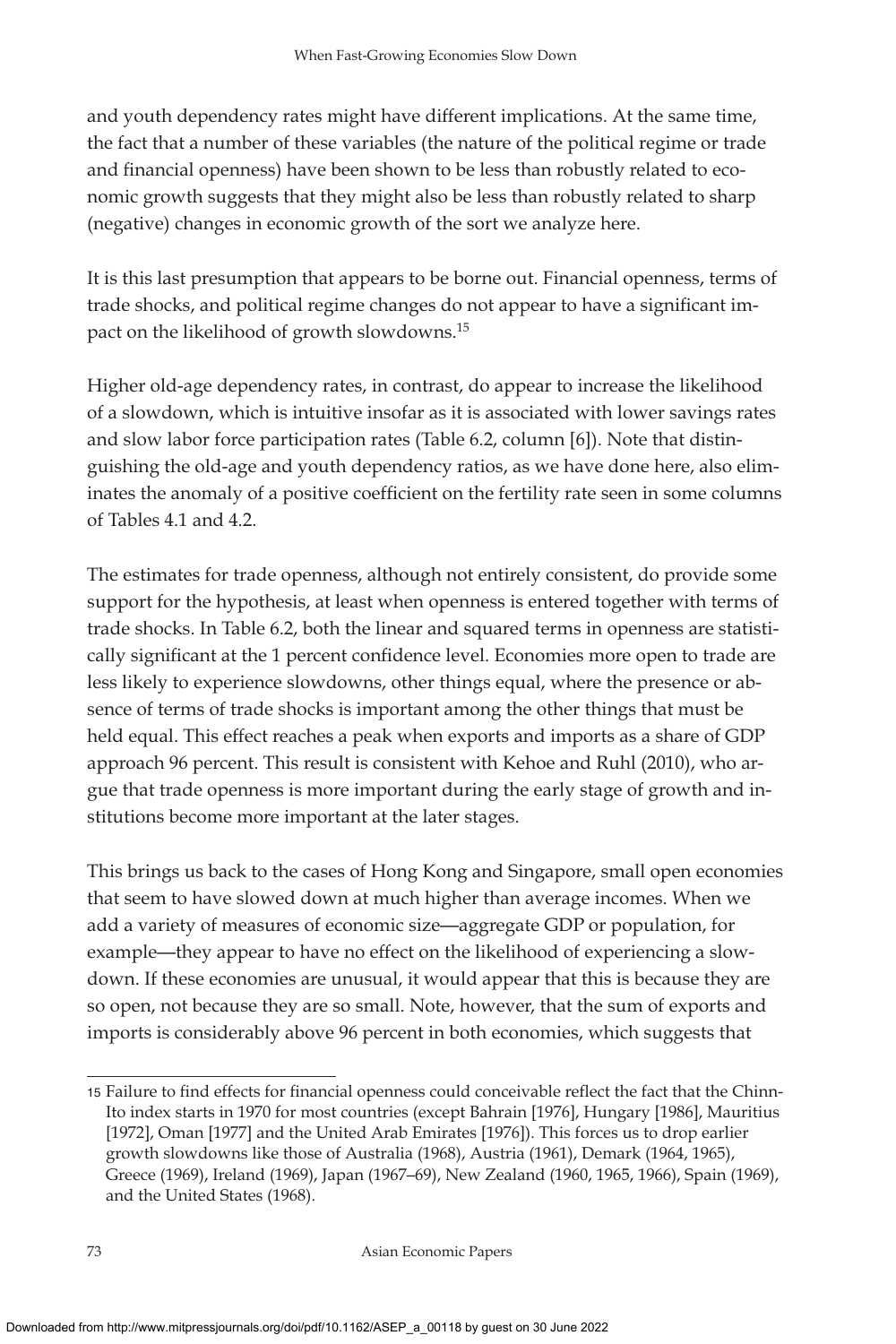other factors (economic policies and proximity to China are plausible candidates) also account for their exceptional behavior.

One might also ask whether slowdowns are more likely in high-investment, highconsumption, or high-government-spending economies. We therefore examine the impact of the ratios of these variables to GDP, where the ratio in question is entered in both level and squared form.<sup>16</sup> Only the consumption share and its square are consistently significant. The consumption ratio enters negatively: as consumption rises from low levels, the probability of a slowdown falls. The probability of slowdown is minimized when consumption is 62 or 64 percent of GDP (Table 6.1 or 6.2, respectively). In addition, there is some evidence that the investment ratio matters for the probability of growth slowdowns: slowdowns are less likely in countries that maintain exceptionally high investment rates, other things equal (the quadratic of the investment rate is negative and significant in Table 6.2, column [13]).

# **6. Effects of economic policy**

How is the probability of experiencing a growth slowdown affected by economic policy? We take a first cut at answering this question by adding to our basic model, which takes per capita income, per capita income squared, and the pre-slowdown rate of growth as key regressors, the average rate of inflation from  $t - 7$  to  $t - 1$ , the variability of that inflation rate (calculated as the standard deviation of past inflation over the same period), and the variability of the exchange rate (calculated as the standard deviation of the nominal exchange rate over the same period).

In addition, we include the undervaluation of the real exchange rate over the same 7 years. The real exchange rate is defined as the nominal exchange rate (e) relative to PPP: *RER = e/PPP*. We compute the "normal" or "equilibrium" real exchange rate for a large sample of countries, regressing the real exchange rate on per capita GDP, demographic controls, and a vector of time dummies. The extent of real over or undervaluation is then the difference between the actual real exchange rate and the fitted value.<sup>17</sup>

Tables 7.1 and 7.2 show our results. The most consistently significant policy variable is the degree of real undervaluation.<sup>18</sup> Strikingly, this enters positively: countries

<sup>16</sup> Note that we continue to control for per capita income and other characteristics.

<sup>17</sup> Nothing changes when we exclude the measures of demographic structure from the first part of this exercise.

<sup>18</sup> In addition, there is some indication that a more variable exchange rate heightens the risk of a slowdown (exchange rate variability is statistically significant in one of the two tables).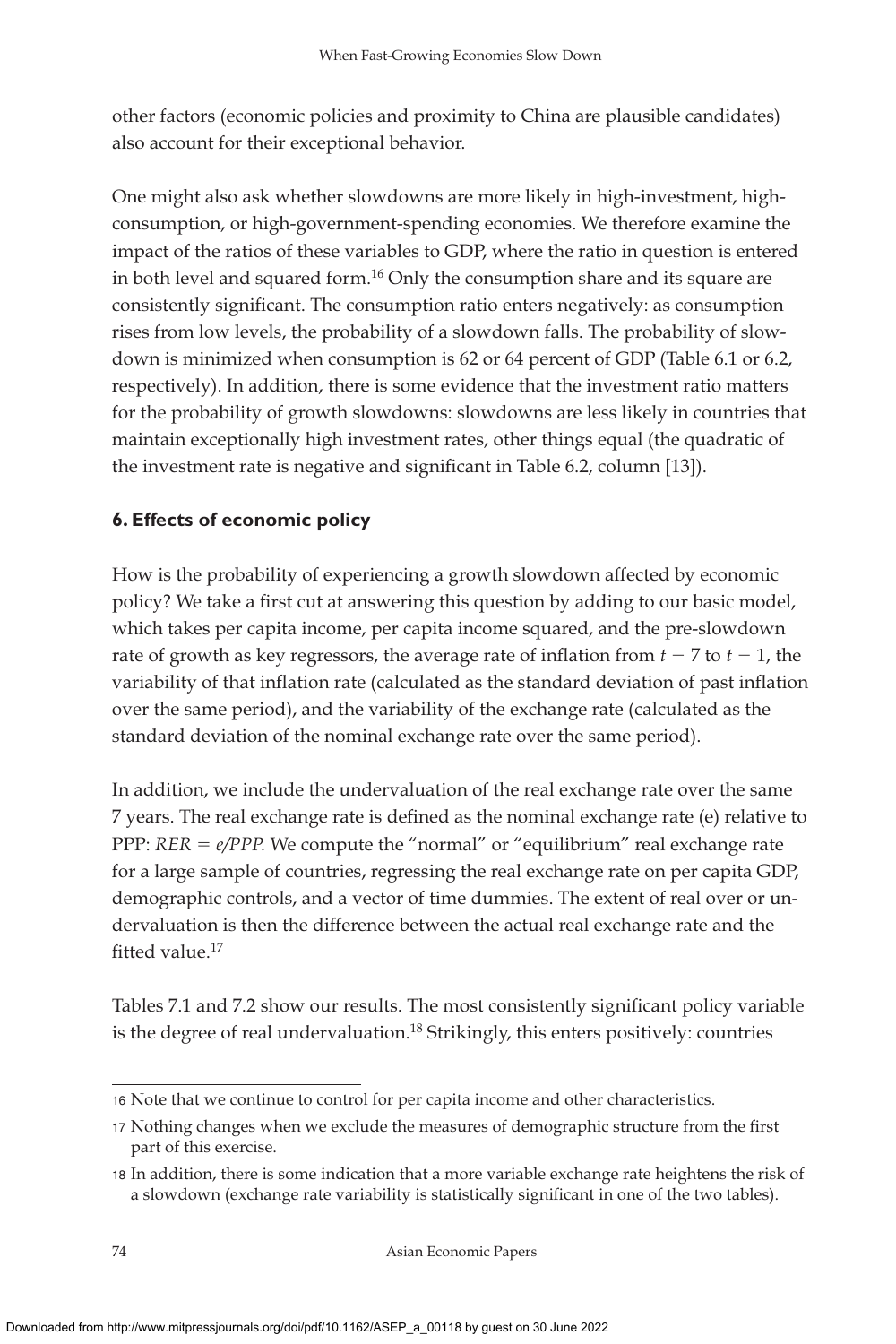with more dramatically undervalued currencies are more likely to experience growth slowdowns, other things equal. This is more than simply the tendency for real undervaluation to translate into faster output growth, because we are controlling separately for the pre-slowdown growth rate. It may be that countries that rely on undervalued exchange rates to boost economic growth are more vulnerable to external shocks resulting in sustained slowdowns. It may be that real undervaluation works as a mechanism for boosting growth during the early stages of development when a country relies on shifting labor from agriculture to export-oriented manufacturing but not in subsequent stages when growth becomes more innovation intensive, but governments are reluctant to abandon the earlier policy strategy, leaving the economy increasingly susceptible to slowing down. It could be that real undervaluation allows imbalances and excesses in export-oriented manufacturing build-up, as seen in Korea in the 1990s, through that channel making a sustained deterioration in subsequent growth performance more likely.

An alternative approach to analyzing the impact of economic policies is by estimating a hazard model. The dependent variable in the typical hazard model is the duration of time until an event occurs. In our model, however, the dependent variable is per capita GDP. The idea is that because the probability of growth slowdown increases with per capita GDP, we can treat per capita GDP in the same way as duration of time in the typical model. In this setup, the estimated coefficients indicate the impact of the regressors on the hazard rate of slowdown at the corresponding per capita GDP level. We removed countries that never have experienced slowdown and those with per capita GDPs above US\$ 20,000.19 For countries that never experience a growth slowdown, but with per capita GDPs below US\$ 20,000, we use their per capita GDP in year 2000, this being the last year we can calculate the 7-year post-slowdown growth rate. Table 8.1 considers only the first slowdown for each country, and Table 8.2 allows for multiple slowdowns. In the latter case we allow for clustering effects when estimating the standard errors. In estimating the model, we also removed oil countries.

The results again suggest that countries with undervalued real exchange rates are more vulnerable to slowdowns. In addition there is now some indication in this specification that policy instability—high and variable inflation rates—are precursors to slowdowns. In the consolidated specification in the last column of Table 8.1, both the level and variability of inflation enter with significant negative coefficients,

<sup>19</sup> The reason for removing these countries is that the United States experienced growth slowdown when its per capita GDP is US\$ 19,496, and it is unlikely that a country never experiences a slowdown until that level.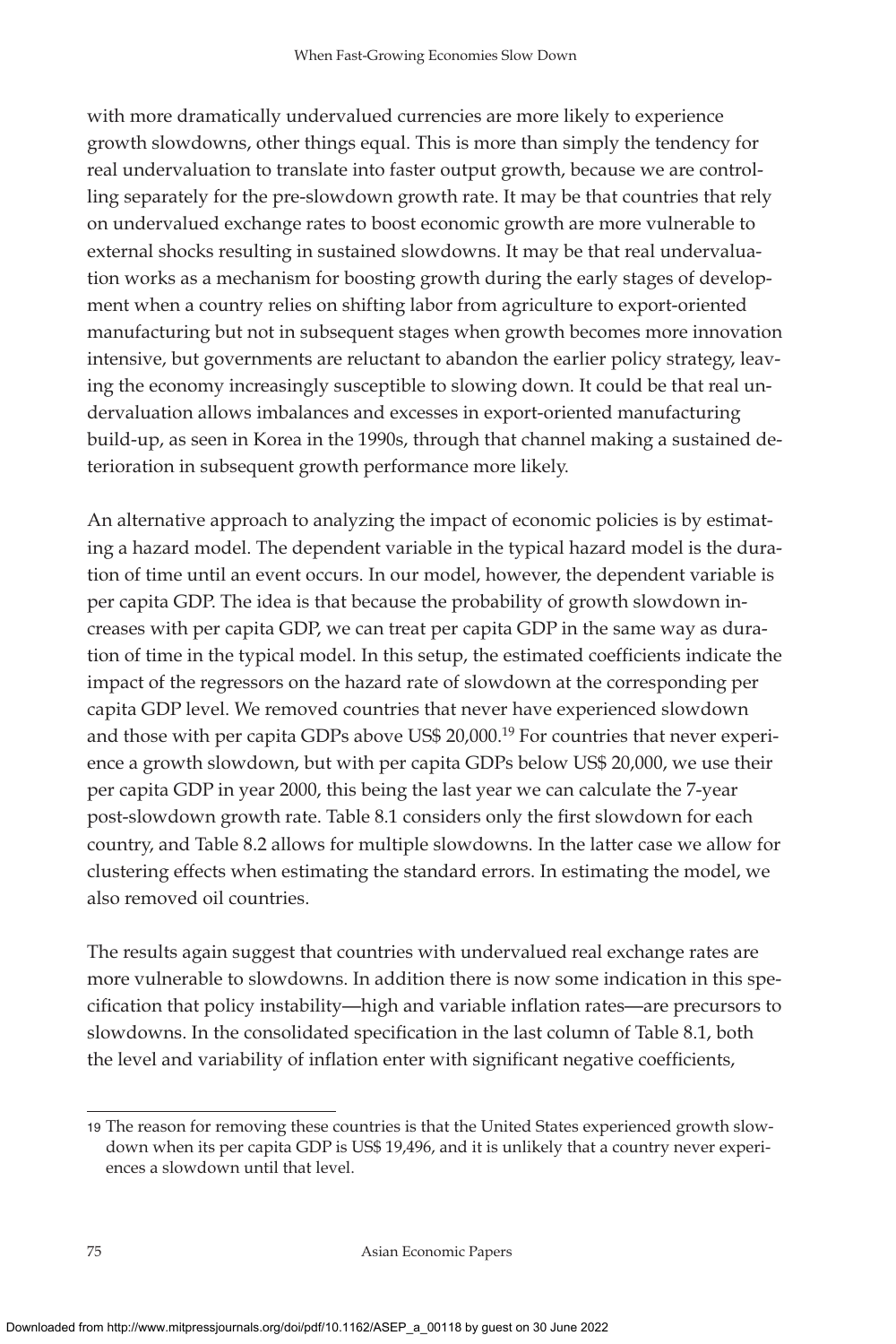|                                         |                     |                     | Deceleration         |                      |                     |
|-----------------------------------------|---------------------|---------------------|----------------------|----------------------|---------------------|
|                                         | (1)                 | (2)                 | (3)                  | (4)                  | (5)                 |
| Per capita GDP                          | 55.38**<br>(14.64)  | 57.60**<br>(15.60)  | $62.29**$<br>(14.75) | $60.00**$<br>(15.93) | 65.34**<br>(18.69)  |
| Per capital GDP <sup>2</sup>            | $-2.81**$<br>(0.77) | $-2.92**$<br>(0.82) | $-3.17**$<br>(0.77)  | $-3.02**$<br>(0.83)  | $-3.31**$<br>(0.98) |
| Pre-slowdown growth                     | 35.92**<br>(5.71)   | 36.94**<br>(5.92)   | $36.29**$<br>(4.92)  | $36.81**$<br>(4.94)  | $41.02**$<br>(6.17) |
| Inflation                               | $-0.00$<br>(0.06)   |                     |                      |                      | $-0.20$<br>(0.30)   |
| Inflation variability                   |                     | 0.01<br>(0.04)      |                      |                      | 0.13<br>(0.18)      |
| Exchange rate variability               |                     |                     | $-0.01$<br>(0.01)    |                      | $-0.02$<br>(0.01)   |
| Undervaluation of real<br>exchange rate |                     |                     |                      | $1.25*$<br>(0.60)    | 0.73<br>(0.76)      |
| Pseudo R-square                         | 0.51                | 0.51                | 0.53                 | 0.55                 | 0.55                |
| Observations                            | 2,880               | 2,603               | 3,485                | 3,293                | 3,293               |
| Country                                 | 109                 | 104                 | 115                  | 114                  | 104                 |

### **Table 7. Effects of economic policy Table 7.1. Effects of economic policy, Chow test points**

*Source: Authors' calculations.*

*Note: The sample covers all except for oil countries. Numbers in parentheses are robust standard errors. \*Statistically significant at the 5 percent level.* \*\*Statistically significant at the 1 percent level.

|                                         | Deceleration         |                     |                     |                     |                     |  |  |
|-----------------------------------------|----------------------|---------------------|---------------------|---------------------|---------------------|--|--|
|                                         | (1)                  | (2)                 | (3)                 | (4)                 | (5)                 |  |  |
| Per capita GDP                          | $75.27**$<br>(17.64) | 75.38**<br>(18.18)  | 77.82**<br>(16.93)  | 78.60**<br>(18.94)  | 74.31**<br>(18.10)  |  |  |
| Per capital GDP <sup>2</sup>            | $-3.84**$<br>(0.93)  | $-3.84**$<br>(0.95) | $-3.96**$<br>(0.89) | $-3.97**$<br>(0.99) | $-3.76**$<br>(0.95) |  |  |
| Pre-slowdown growth                     | 56.67**<br>(7.00)    | 56.01**<br>(6.86)   | 49.91**<br>(5.66)   | 56.01**<br>(5.67)   | 57.48**<br>(6.41)   |  |  |
| Inflation                               | 0.06<br>(0.05)       |                     |                     |                     | 0.01<br>(0.39)      |  |  |
| Inflation variability                   |                      | 0.04<br>(0.04)      |                     |                     | 0.05<br>(0.27)      |  |  |
| Exchange rate variability               |                      |                     | $0.00**$<br>(0.00)  |                     | $0.00**$<br>(0.00)  |  |  |
| Undervaluation of real<br>exchange rate |                      |                     |                     | $1.57**$<br>(0.60)  | $1.35*$<br>(0.63)   |  |  |
| Pseudo R-square                         | 0.65                 | 0.64                | 0.65                | 0.68                | 0.68                |  |  |
| Observations                            | 3,071                | 2,786               | 3,740               | 3,543               | 3,543               |  |  |
| Country                                 | 109                  | 104                 | 115                 | 114                 | 104                 |  |  |

#### **Table 7.2. Effects of economic policy using consecutive points**

*Source: Authors' calculations.*

*Note: The sample covers all except for oil countries. Numbers in parentheses are robust standard errors. \*Statistically significant at the 5 percent level.* \*\*Statistically significant at the 1 percent level.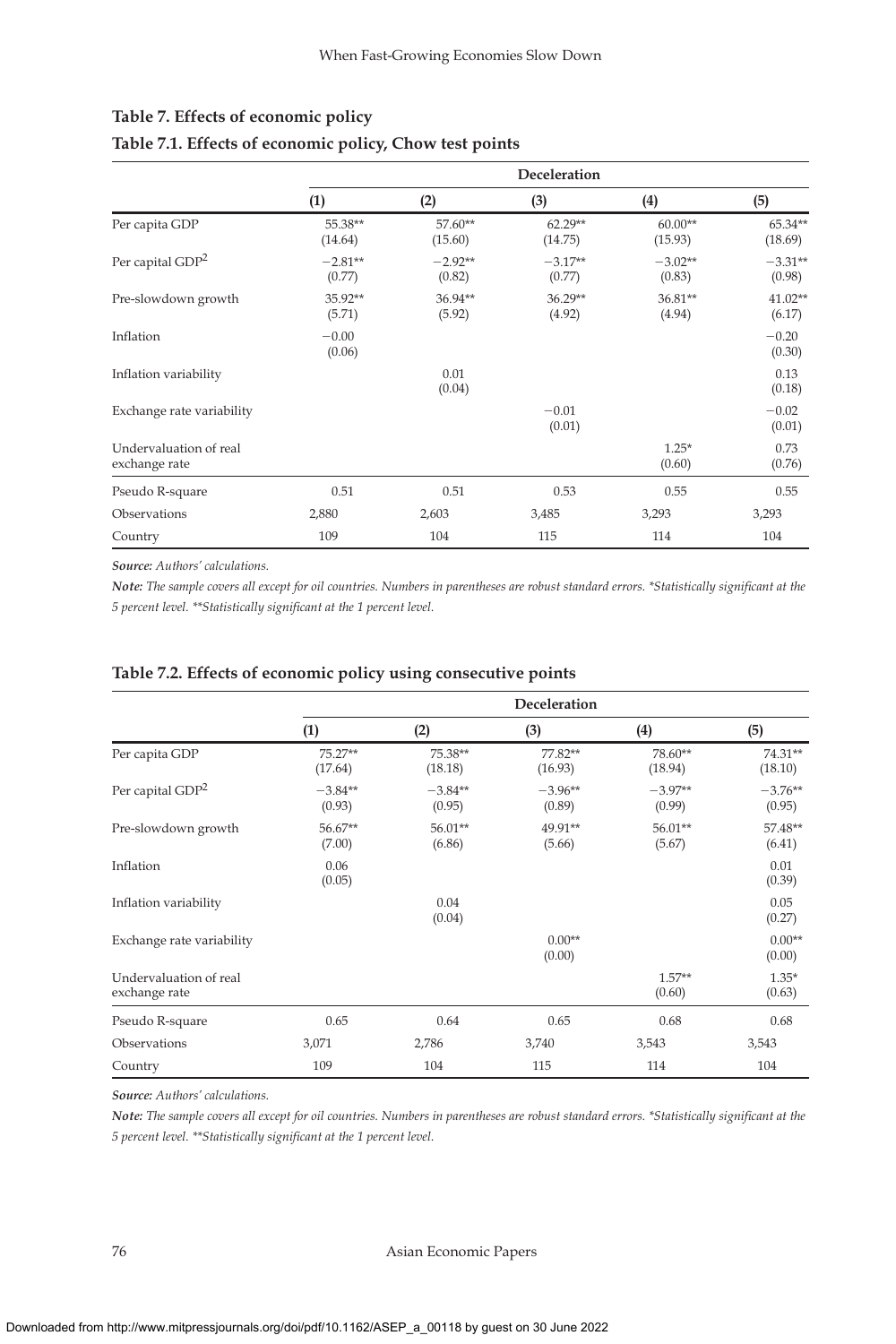### **Table 8. Hazard model of growth slowdown**

|                                         | Slowdown hazard      |                      |                      |                      |                       |  |
|-----------------------------------------|----------------------|----------------------|----------------------|----------------------|-----------------------|--|
|                                         | (1)                  | (2)                  | (3)                  | (4)                  | (5)                   |  |
| Inflation                               | 0.321<br>(0.223)     |                      |                      |                      | $10.551**$<br>(2.377) |  |
| Inflation variability                   |                      | 0.103<br>(0.147)     |                      |                      | $-9.602**$<br>(2.204) |  |
| Exchange rate variability               |                      |                      | $-0.011$<br>(0.013)  |                      | 0.002<br>(0.002)      |  |
| Undervaluation of real<br>exchange rate |                      |                      |                      | $3.036**$<br>(0.942) | $3.038**$<br>(1.062)  |  |
| Alpha                                   | $4.128**$<br>(0.121) | $4.154**$<br>(0.125) | $4.107**$<br>(0.111) | $4.318**$<br>(0.123) | $4.454**$<br>(0.155)  |  |
| Observations                            | 100                  | 93                   | 107                  | 105                  | 92                    |  |

### **Table 8.1. Hazard model of growth slowdown, initial slowdowns only**

*Source: Authors' calculations.*

*Note: The duration is measured in per capita GDP. Numbers in parentheses are robust standard errors. \*Statistically significant at the 5 percent level.* \*\*Statistically significant at the 1 percent level.

#### **Table 8.2. Hazard model of growth slowdowns using multiple slowdowns**

|                                         | Slowdown hazard    |                      |                      |                      |                       |  |
|-----------------------------------------|--------------------|----------------------|----------------------|----------------------|-----------------------|--|
|                                         | (1)                | (2)                  | (3)                  | (4)                  | (5)                   |  |
| Inflation                               | 0.286<br>(0.210)   |                      |                      |                      | $7.947**$<br>(2.475)  |  |
| Inflation variability                   |                    | 0.087<br>(0.136)     |                      |                      | $-7.127**$<br>(2.356) |  |
| Exchange rate variability               |                    |                      | $-0.007$<br>(0.015)  |                      | 0.001<br>(0.001)      |  |
| Undervaluation of real<br>exchange rate |                    |                      |                      | 0.914<br>(0.675)     | $2.418*$<br>(1.024)   |  |
| Alpha                                   | 4.097**<br>(0.102) | $4.115**$<br>(0.107) | $4.077**$<br>(0.092) | $4.148**$<br>(0.095) | $4.326**$<br>(0.136)  |  |
| Observations                            | 107                | 98                   | 116                  | 114                  | 97                    |  |

*Source: Authors' calculations.*

Note: The duration is measured in per capita GDP. Numbers in parenthesis are robust standard errors. \*Statistically significant at the *5 percent level.* \*\*Statistically significant at the 1 percent level.

suggesting that in these countries slowdowns come at lower per capita incomes. The results in Table 8.2 reinforce the finding.

# **7. Implications for China**

Although an eventual growth slowdown is common to all fast-growing economies, special anxiety attaches to the question of how and when Chinese growth might slow. China in recent years has accounted for a substantial fraction of global growth.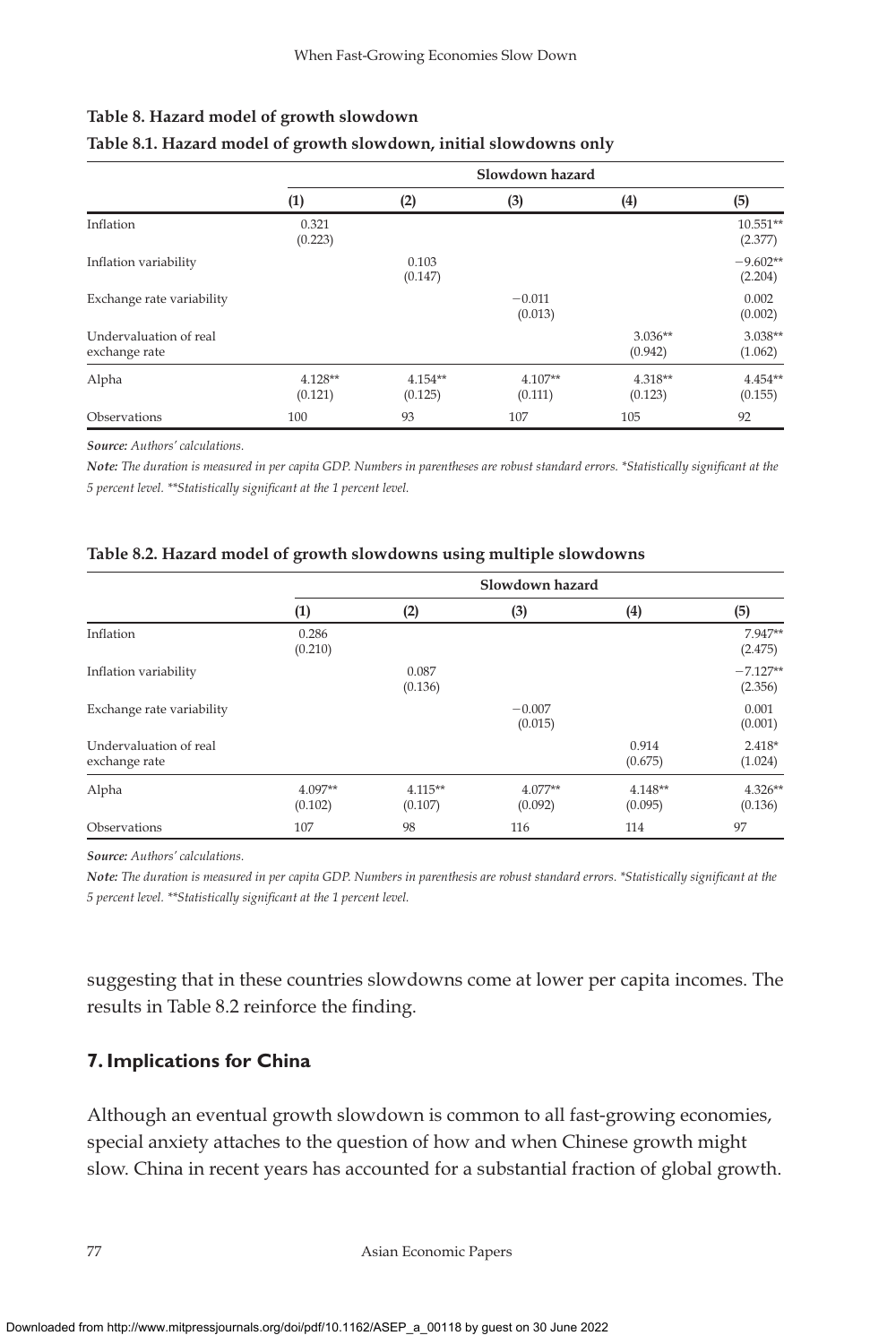A sharp slowdown in Chinese growth in the not-too-distant future could therefore have important implications for global expansion. In China itself, there could be implications for social stability. On both counts the ramifications could be far-reaching.

A few earlier studies have contemplated this question. Lee and Hong (2010) use a growth accounting framework distinguishing capital, labor, and human capital, and estimate equations for TFP growth, the growth of the capital/labor ratio, and the savings rate for a panel of countries. These variables depend on their own past levels.20 Other exogenous drivers include years of schooling and the growth of the stock of patents in the case of TFP growth, demographic variables, openness, and the strength of property rights in the case of the growth of the capital/labor ratio, and demography variables in the case of the savings rate. China being an outlier with its especially rapidly growing capital/labor ratio, a dummy variable for the People's Republic of China is included in some variants of that equation, generating alternative forecasts for the countries' future growth performance.

Inserting plausible projections for the exogenous drivers, the authors project China as growing in the aggregate by 6.1 to 7.0 percent per annum in the 2011–20 decade and 5.0 to 6.2 percent in the 2021–30 decade.<sup>21</sup> This suggests that China will experience a slowdown, as defined by our criteria in this paper, sometime in the next 10 years.<sup>22</sup> From an accounting perspective, this reflects slower growth of all four proximate determinants of the aggregate rate of growth: slower labor force growth, a slower increase in educational attainment, a slower rate of increase in the capital stock and, most importantly, a slowdown in the country's rapid rate of TFP growth heretofore. From an economic standpoint, slower growth results from the convergence of TFP and the capital/labor ratio to advanced-country values, slower growth of educational attainment once school enrollment rates have reached reasonably high levels, and ageing of the population.

These findings are broadly in line with the conclusions of other similar studies. Taking the midpoints of Lee and Hong's estimates yields a forecast of 6.1 percent per annum over the 2011–30 period. Wilson and Stupnytska (2007), in a study adopting a simplified version of the same methodology, produced an estimate of 5.8 percent for 2008–30. Maddison (2007) is more pessimistic, forecasting China's an-

<sup>20</sup> Thus, the rate of TFP growth is negatively related to its initial level, just as the growth of the capital/labor ratio is negatively related to its past level.

<sup>21</sup> Or 5.8 and 5.1 percent, respectively, in per worker terms.

<sup>22</sup> The differences within each period reflect different assumptions about the evolution of investment in education, the growth of the stock of patents, and the strength of property rights.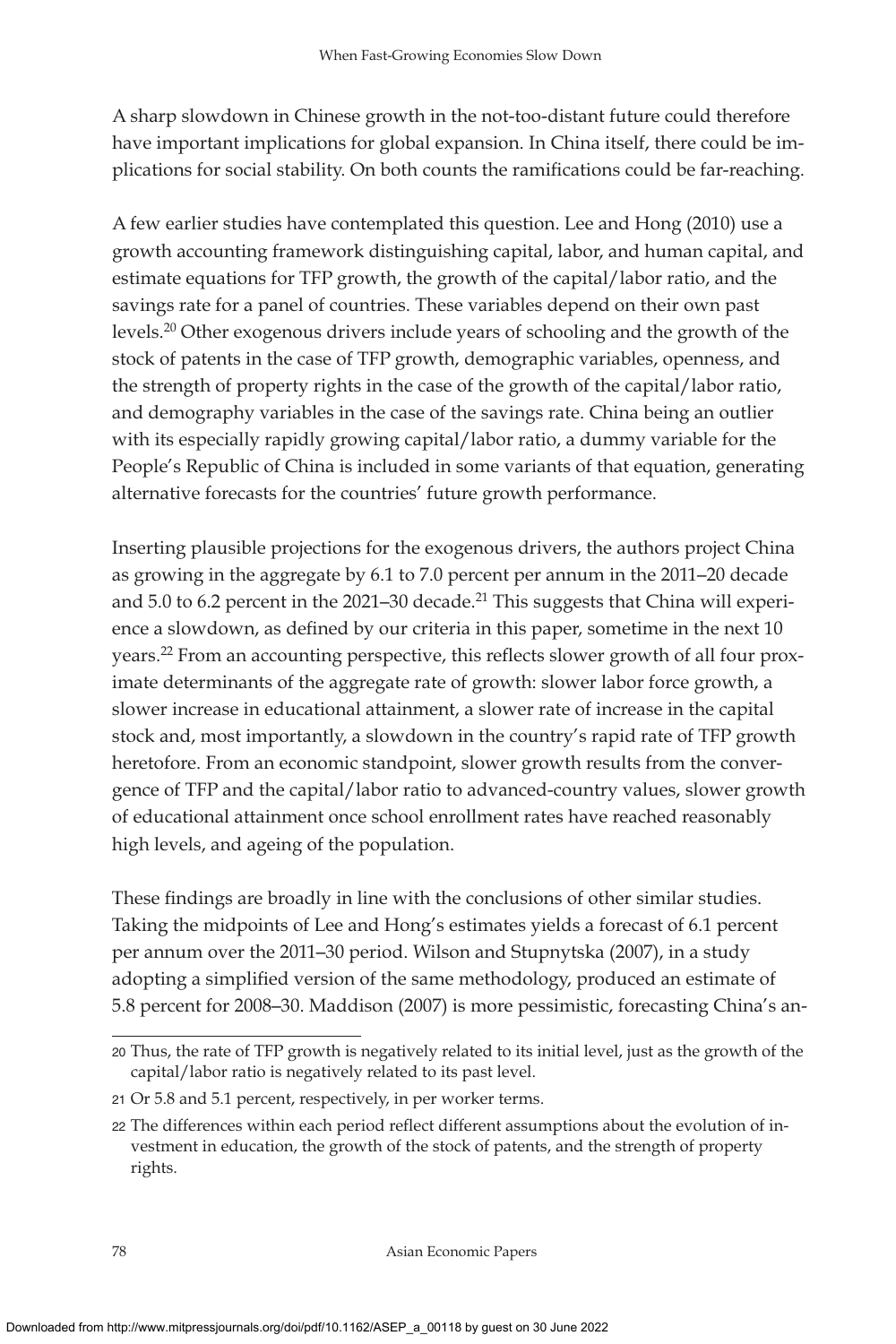nual average growth as slowing to 5.0 percent between 2004 and 2030.<sup>23</sup> Buiter and Rahbari (2011), relying heavily on the historical relationship between growth and convergence, project growth of per capital income of 5.0 percent between 2010 and 2050 and, by implication, slightly faster growth of overall GDP.

Fogel (2007) projects aggregate Chinese growth as running at 8.4 over the longer period 2001–40. He bases his projections largely on the evolution of demographic trends and with optimistic assumptions about the returns to further investment in education. Although the other papers all imply that a significant growth slowdown is coming, the implications of Fogel's study, in this respect, are less clear. Given actual performance in the most recent decade, his figures imply a downshift to 7.9 percent per annum growth in the course of the next three decades. If this downshift occurs abruptly, it would just barely constitute a slowdown according to our criteria, but spread over three decades it would not. The Conference Board (2010) offers a base scenario in which growth proceeds by 9.2 percent per annum in 2010–15 and 7.9 percent per annum in 2015–20, by our metric avoiding a slowdown. But it also offers a pessimistic scenario in which the economy's growth slows first to 6.1 percent per annum and then to 3.9 percent per annum between the first and second halves of the current decade.

Our results can be used to address the question of whether an abrupt slowdown is likely and if so, when. Both China's openness and high investment rate point away from the likelihood of a slowdown. Other considerations, however, suggest that a slowdown may be coming sooner rather than later. Recall that they suggest that the probability of a slowdown is highest when per capita GDP reaches US\$ 16,740 (year 2005 international PPP) dollars, when the ratio of per capita income to that in the lead country is 58 percent, and when the share of employment in manufacturing reaches 23 percent. In Table 3.2 we see that China's per capita GDP is US\$ 8,511 and the ratio of China's per capita GDP to that in the United States is 19.8 percent in 2007. If China grows at 9.3 percent, which is the average growth rate of per capita GDP for the most recent 10 years in the PWT (1998–2007), by 2015 China's per capita GDP reaches US\$ 17,335, just exceeding our slowdown threshold. If China grows more modestly at 7 percent, then per capita GDP reaches the threshold level in 2017.<sup>24</sup>

If the probability of slowing down is thought to depend on the country's GDP per capita relative to that in the lead country (the United States), forecasts for

<sup>23</sup> Maddison's forecasts are purely judgmental; they are not grounded in an explicit model. 24 All projections are for GDP in PPP (international prices).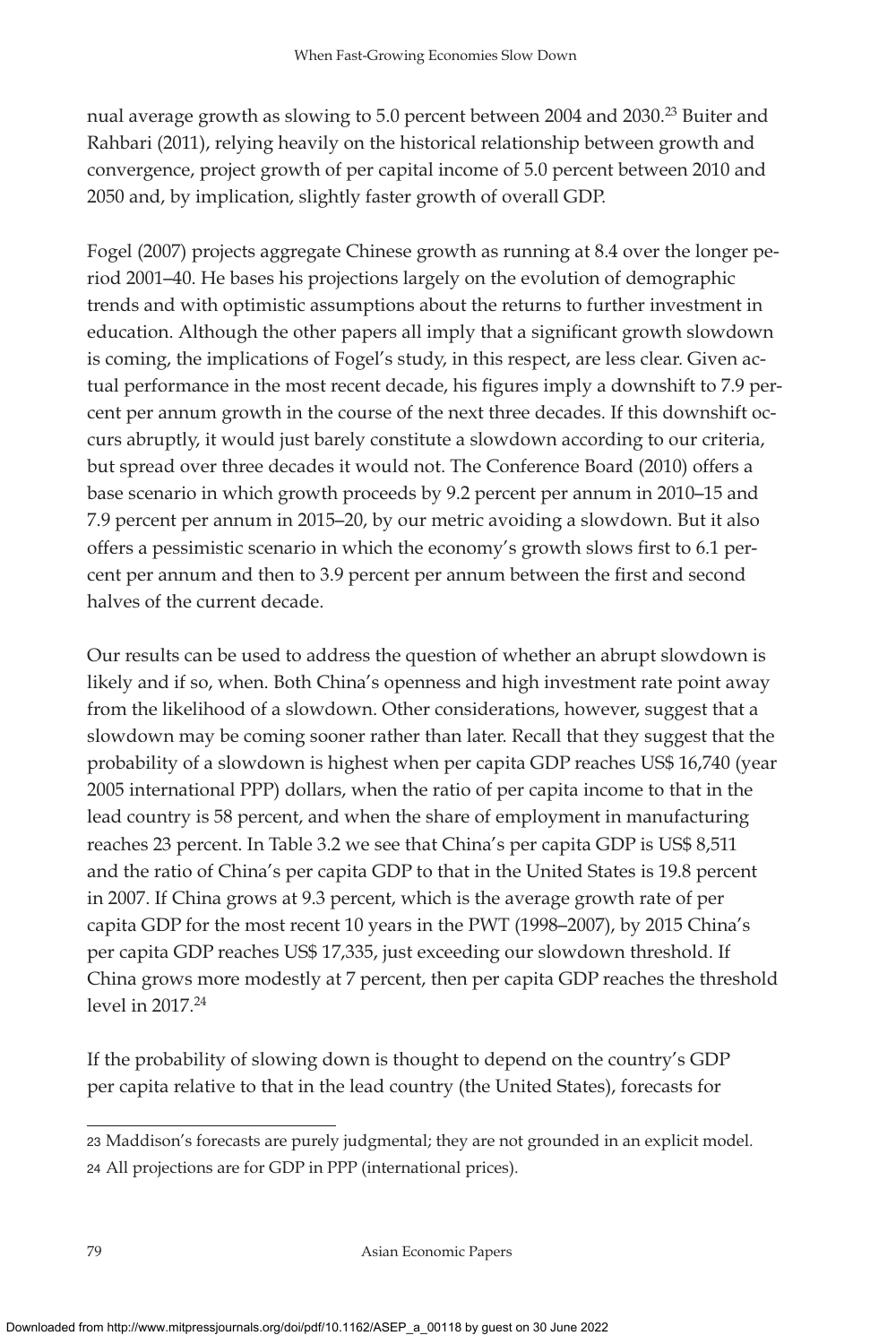U.S. growth also matter. If the United States grows at 1.9 percent per annum, the average growth rate of per capita GDP in 1998–2007, then the ratio of Chinese to U.S. GDP per capita will still be only 35 percent in 2015 even if China grows at 9.3 percent. But if the current financial crisis substantially slows the U.S. growth rate to 1 percent through 2015, then the ratio increases to 37 percent. Either way, this remains well below the 58 percent ratio which, historically, has been the point where fast-growing catch-up economies slow down. If we assume 9.3 percent Chinese growth and 1.9 (1.0) U.S. growth, then China reaches 58 percent of U.S. per capita income in 2023 (2021).

China's share of manufacturing in total employment was 11.3 percent in 2002, the latest year for which data are available.<sup>25</sup> In the absence of further figures we assume that this fraction has been growing at 1 percent per annum. If this is right, it suggests that the share of employment in manufacturing is now within hailing distance of the 23 percent where historical comparisons suggest that growth slows down.

Our results further suggest that the fact that Chinese growth has been unusually fast, that its growth has been associated with what is widely viewed as a chronically undervalued exchange rate, that the old-age dependency ratio is rising, and that the consumption share of GDP is exceptionally low heightens the likelihood of an imminent slowdown. Raising the growth rate from 5 to 10 percent, the difference between the emerging market average and China, raises the probability of a slowdown by 38 to 71 percent (depending on whether we use estimates based on Chow-test break points or the consecutive slowdown points). Assuming that the renminbi is undervalued by 46 percent (the estimate we obtain from the real exchange rate regression in this paper) raises the probability of a slowdown by 22 percentage points to 71 percent. That the consumption share of GDP is 48 percent rather than 64 percent (the latter, recall, being the ratio that minimizes the likelihood of slowing down) raises the probability of a slowdown by 16 percentage points to 73 percent. The fact that China's old-age dependency ratio is 10.1 percent rather than 9.4 percent raises the probability of a slowdown by 3.5 percentage points to 77 percent. Finally, the fact that China's inflation rate has been rising heightens the likelihood of a slowdown, other things equal.

We can use a selection of our estimated equations together with 2007 values of the independent variables to estimate the likelihood of a Chinese slowdown. Using the

<sup>25</sup> We obtained this figure from the National Bureau of Statistics (NBS) of China. The most recent data for the manufacturing employment share are for 2002. After that the NBS reports the employment share for "secondary industry," a category that includes other sectors in addition to manufacturing industries.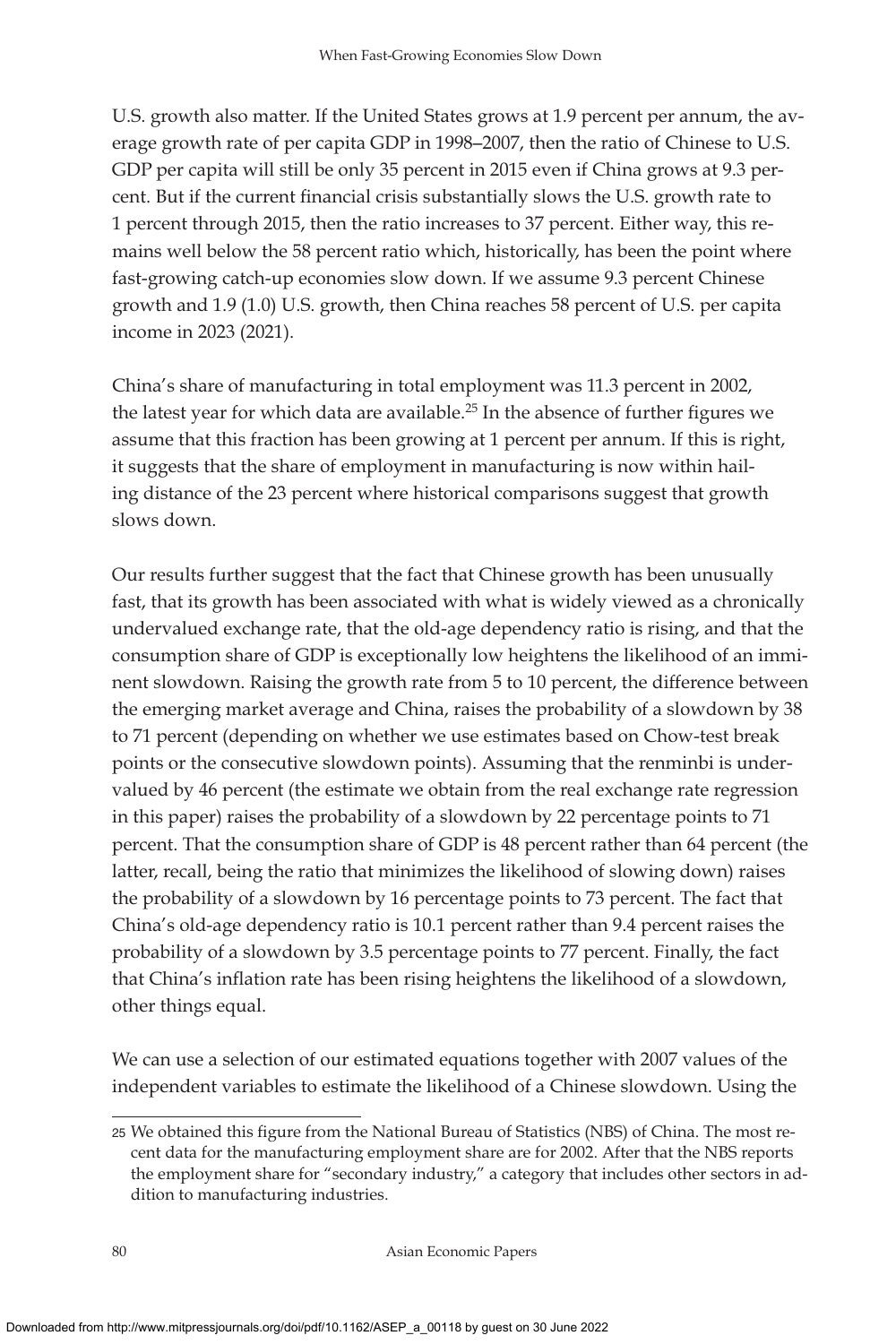coefficients in Table 6.2, columns (6) and (13), where the key independent variables are per capita income, the pre-slowdown rate of growth, demographic structure (in column [6]), trade openness and the composition of spending (in column [13]) puts the probability at 77 percent and 73 percent. Table 7.2, column (5), where the independent variables are policy measures (inflation, inflation variability, and real undervaluation), this procedure puts the probability of a slowdown at 71 percent. These are certainly non-negligible odds.<sup>26</sup>

One should of course exercise special caution when extrapolating to China from the experience of other countries. Never before has such a large country grown so fast for such an extended period. China's huge size and geographical diversity differentiate it from earlier fast growers such as Japan, Korea, and Taiwan. Coastal regions such as the Pearl River Delta and Zhejiang have substantially outperformed central and western regions up to now. The latter therefore remain further below the per capita income threshold for slowdowns. If the growth miracle is transplantable within China, then the economic development of the interior provinces, which have larger populations than most countries and are home to a substantial fraction of China's own population, can continue to sustain the country's growth for years to come. The government is already extending physical infrastructure, such as highways and railways, to less-developed provinces to prepare them for this transition.

There are China-specific downside risks to consider as well. These include the possibility of financial instability. They include social instability arising from large and growing inequality (see Woo [forthcoming]). To be sure, neither financial nor social instability is unique to China. Nor is their association with growth slowdowns: South Korea, for example, experienced social instability in the late 1980s and financial instability in the late 1990s, the years bracketing that county's growth slowdown. Still, the broader point of the importance of considering China's own unique structural characteristics when assessing the country's growth prospects continues to apply.

How do our results relate to the debate over rebalancing the Chinese economy? The empirical association between low levels of consumption and an undervalued exchange rate on the one hand and a relatively high probability of a slowdown on the other reinforces a point made by foreign commentators and Chinese officials alike that the process of rebalancing the economy away from exports and allowing the renminbi exchange rate to appreciate from its historically low levels is best initiated sooner (while Chinese growth is strong and other preconditions for its maintenance

<sup>26</sup> Were we to possess 2011 rather than 2007 values of all of the independent variables, the predicted probability of a slowdown would presumably be higher still.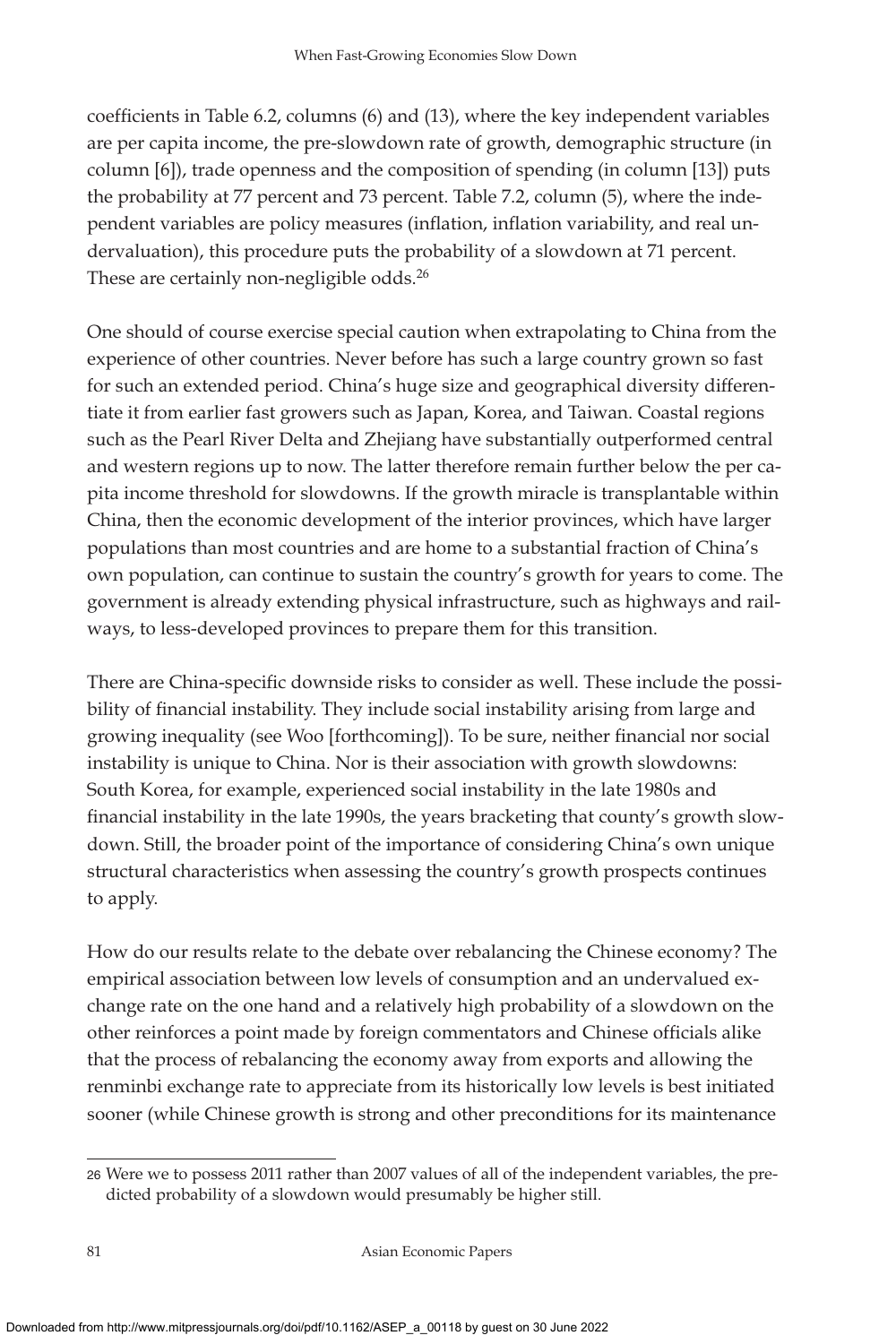are still in place) than later (when those shifts are more likely to be sharply discontinuous and disrupt the growth process). For example, one suspects that an economy that is unusually dependent on investment and net exports (and insufficiently dependent on domestic consumption) may be vulnerable to a sudden drop in the marginal efficiency of investment or a disruption to its foreign market access, either of which could be severely disruptive to the old growth model. Better, it follows, to start the process of eliminating those imbalances and limiting the danger of such disruptions while the going is good.<sup>27</sup>

# **8. Conclusion**

We have now grown accustomed to a world of exceptionally rapid catch-up growth in late-developing countries. China and other emerging markets have come to account for the majority of the growth of global demand, and the consensus is that they will continue to do so going forward.<sup>28</sup> Economies as geographically and economically diverse as Germany and South Korea have come to depend on rapidly growing catch-up economies for incremental demand for their exports. That incomes in these countries will continue to rise and that the marginal propensity to spend on foodstuffs is higher at low and middle incomes is reason to think that higher food prices are here to stay. That emerging markets like China are energyintensive economies suggests that current upward pressure on commodity prices is more than a passing phase.

This perspective is based on extrapolating the experience of the current cohort of high-growth economies. But there is also another, very different way of extrapolating historical experience: looking at earlier rapidly growing catch-up economies suggests that all fast-growing economies eventually slow down. The question is when. And the most immediate incarnation of the question is "when China?"

As with all things economic, forecasting growth slowdowns is an imperfect science. International experience suggests that rapid-growing catch-up economies slow

<sup>27</sup> The fact that it may take considerable time to raise the consumption share of GDP to the middle-income-country norm, for the simple reason that it may take time to build a social safety net, develop financial markets, and undertake the other reforms necessary to limit precautionary saving, works in the same direction.

<sup>28</sup> By some estimates, China alone is accounting for 30 percent of global demand growth, Brazil, Russia, India, and China account for 45 percent collectively, and emerging markets and developing countries as a whole a healthy majority of the total. Looking forward, the Conference Board (2010) suggests in its base case scenario that emerging markets will account for 3.4 percent of the global economy's 4.4 percent annual rate of economic growth over the coming decade.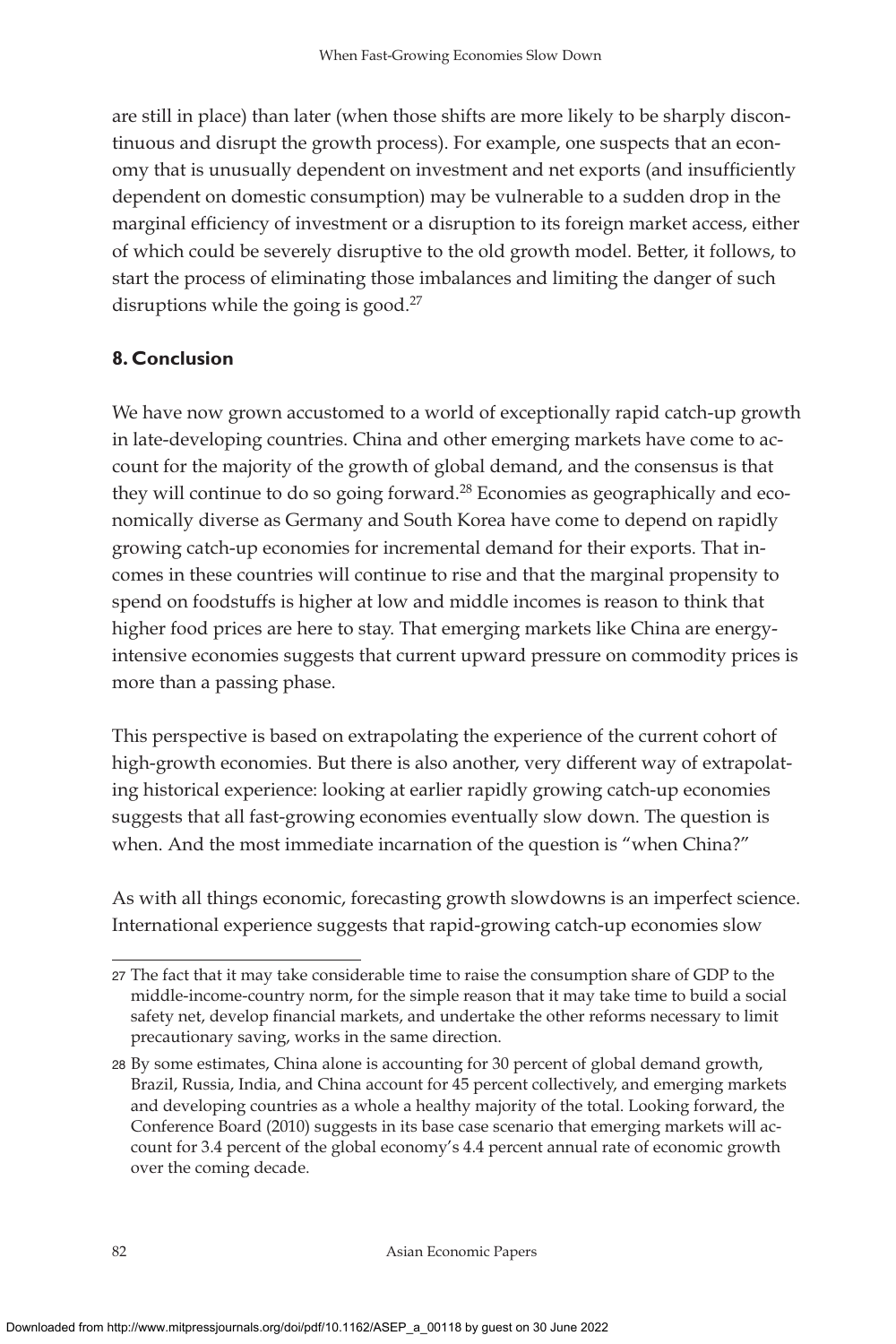down significantly, in the sense that the growth rate downshifts by at least 2 percentage points, when their per capita incomes reach around US\$ 17,000 in year-2005 constant international prices, a level that China should achieve in or soon after 2017, assuming that growth between now and then continues at the rates recently achieved. Our estimates suggest that high growth slows down when the share of employment in manufacturing is 23 percent; although current data on employment shares in China are not readily available, observation and extrapolation suggest that China is nearly there. Our estimates similarly suggest that growth slows when income per capita in the late-developing country reaches 57 percent of that in the country that defines the technological frontier, a level that China is likely to reach only somewhat later.

Of course, there is no iron law of slowdowns. A mechanical relationship between per capita incomes and growth slowdowns is unlikely. How long rapid growth is successfully maintained depends also on economic policy. Economies that are more open to trade seem to be able to maintain high growth rates for longer; this will reassure those who hope that China will be able to continue driving global growth. But higher old-age dependency ratios make growth slowdowns more likely, and China will have a higher old-age dependency ratio in the not-too-distant future. Higher and more volatile inflation rates also make slowdowns more likely, and there are reasons to worry about China on this score.

Most provocatively, slowdowns are more likely and occur at lower per capita incomes in countries that maintain undervalued exchange rates and have low consumption shares of GDP. The nature of this association remains, at this point, a matter of speculation. It could be that countries that rely on undervalued exchange rates are more vulnerable to external shocks. It may be that real undervaluation that works well as a mechanism for boosting growth in the early stages of development works less well later, when growth becomes more innovation-intensive. It may be that real undervaluation allows imbalances and excesses in export-oriented manufacturing build-up.

More generally, our results suggest that an exceptionally low consumption share of GDP is positively associated with the probability of a slowdown. This is more than simply the same real-undervaluation result in another guise. Although an undervalued exchange rate may be a driver of China's imbalances, it is by no means the only one. In fact, a wide range of factor price distortions favors the production of tradables over nontradables and thereby results in an unusually low consumption share of GDP. Lax corporate governance of state-owned enterprises limits pressure to pay out dividends and acts as a de facto subsidy for investment. The absence of a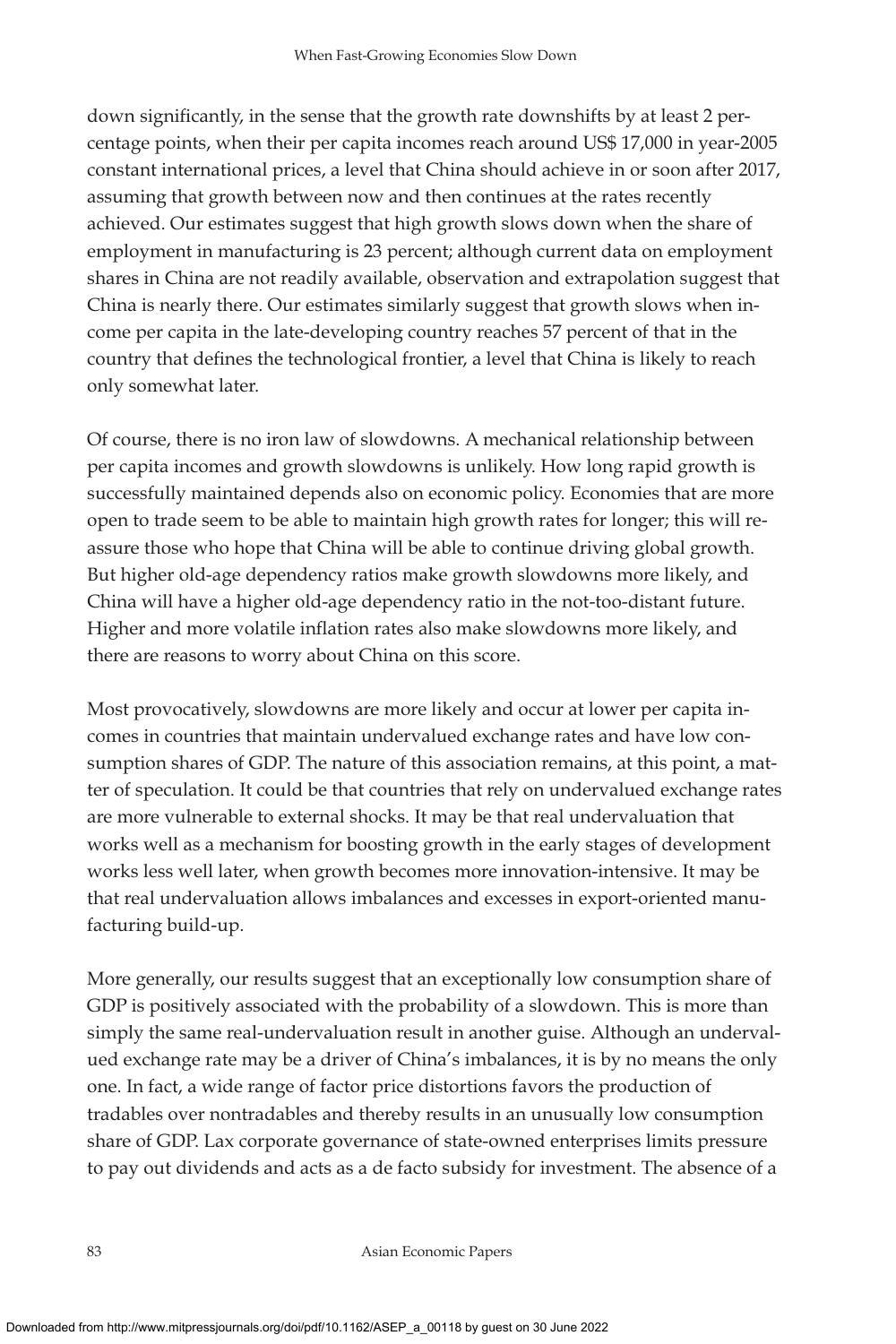social safety net and well-developed domestic financial markets provide a strong incentive for precautionary saving on the part of households. This suggests additional margins on which Chinese policy can operate to limit the risk of a sharp growth slowdown.

In some circles, the assumption is pervasive that China will continue to grow rapidly. Equivalently, it is assumed that China will be able to avoid the middle-income trap and jump to upper-middle-income-country status. But it is worth recalling that only a small group of countries successfully completed this transition in the second half of the 20th century, whereas a much larger group, in Latin America for example, are still struggling to escape the middle-income trap. Given China's huge size and daunting array of structural challenges, completing this transition is far from a fait accompli.

# **Appendix**

1. Growth Slowdown

Per capita GDP: Real GDP per capita (US\$ in 2005 Constant Prices: Chain series). *Source: Penn World Tables 6.3.*

2. Growth Accounting (1) Aggregate GDP

Per Capita GDP  $\times$  Population.

*Source: Penn World Tables 6.3.*

(2) Labor Force

Working Age Population between 15 and 64 years.

*Source: World Development Indicators 2010.*

For Taiwan, we use actual labor force from National Statistics of Taiwan.

(3) Capital

Authors' calculations based on investment data.

(4) Labor Share

*Source: Bernanke & Gurkaynak (2001).*

(5) Human Capital

Educational Attainment for Population aged 25 years and over.

*Source: Barro and Lee (2010) Educational Attainment Data set.*

# 3. Probit Regression

(1) Demography

• Age Dependency Ratio, young: Percentage ratio of younger dependents (younger than 15 years) to the working-age population (15–64 years). *Source: World Development Indicators 2010.*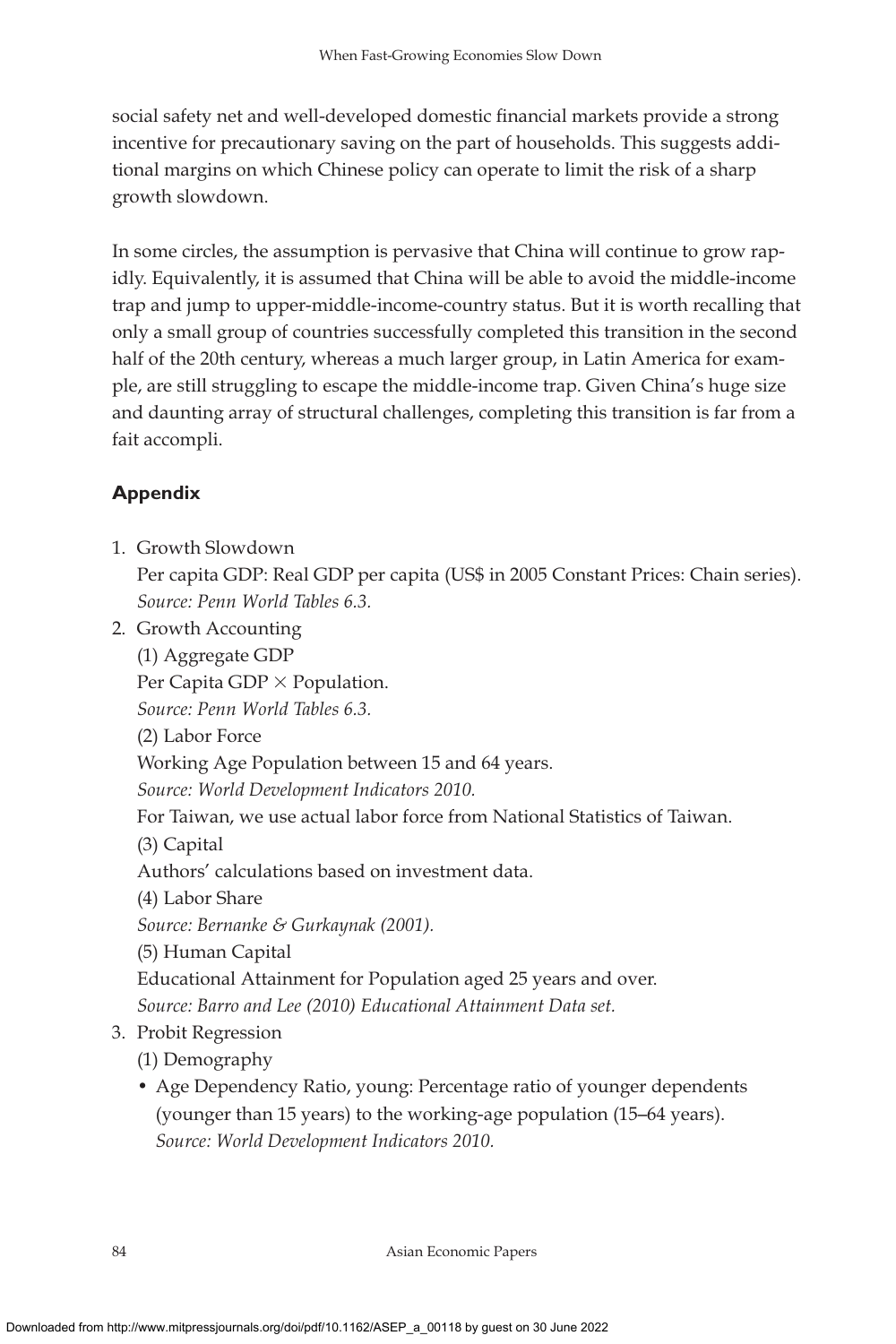- Age Dependency Ratio, old: Percentage ratio of older dependents (older than 64 years) to the working-age population. *Source: World Development Indicators 2010.*
- Age Dependency Ratio: The percentage ratio of dependents (people younger than 15 years or older than 64 years) to the working age population. *Source: World Development Indicators 2010.*
- Fertility Rate: Birth per woman. *Source: World Development Indicators 2010.*

(2) Manufacturing employment share.

# *Source: EUKLEMS.*

(3) External sector

• Terms of Trade: Net barter terms of trade index calculated as the percentage ratio of the export unit value index to the import unit value index, measured relative to the base year 2000.

*Source: World Development Indicators 2010.*

The data before 1980 were obtained from Hiro Ito.

• Trade openness in constant prices: The total trade (exports and imports) as a percentage of GDP.

*Source: Penn World Tables 6.3.*

• Financial Openness: The index takes on higher values the more open the country is to cross-border capital transactions.

(4) Political regimes

• Polity Index: The polity score captures the regime authority spectrum on a scale ranging from  $-10$  (hereditary monarchy) to  $+10$  (consolidated democracy).

*Source: The Center for Systemic Peace.*

• Democracy Variable (Political rights): Political Rights are measured on a 1–7 scale, with 1 representing the highest degree of Freedom and 7 the lowest. *Source: Freedom House.*

(5) Policy Variables

- Inflation: CPI change over corresponding period of previous year. *Source: IFS line 64XZF.*
- Exchange Rate: US=1. *Source: Penn World Tables 6.3.*
- Real Exchange Rate: Exchange Rate divided by PPP. *Source: Penn World Tables 6.3.*
- Debt-to-GDP ratio: Total government debt as a percentage of GDP. *Source: Reinhart and Rogoff (2010) data set.*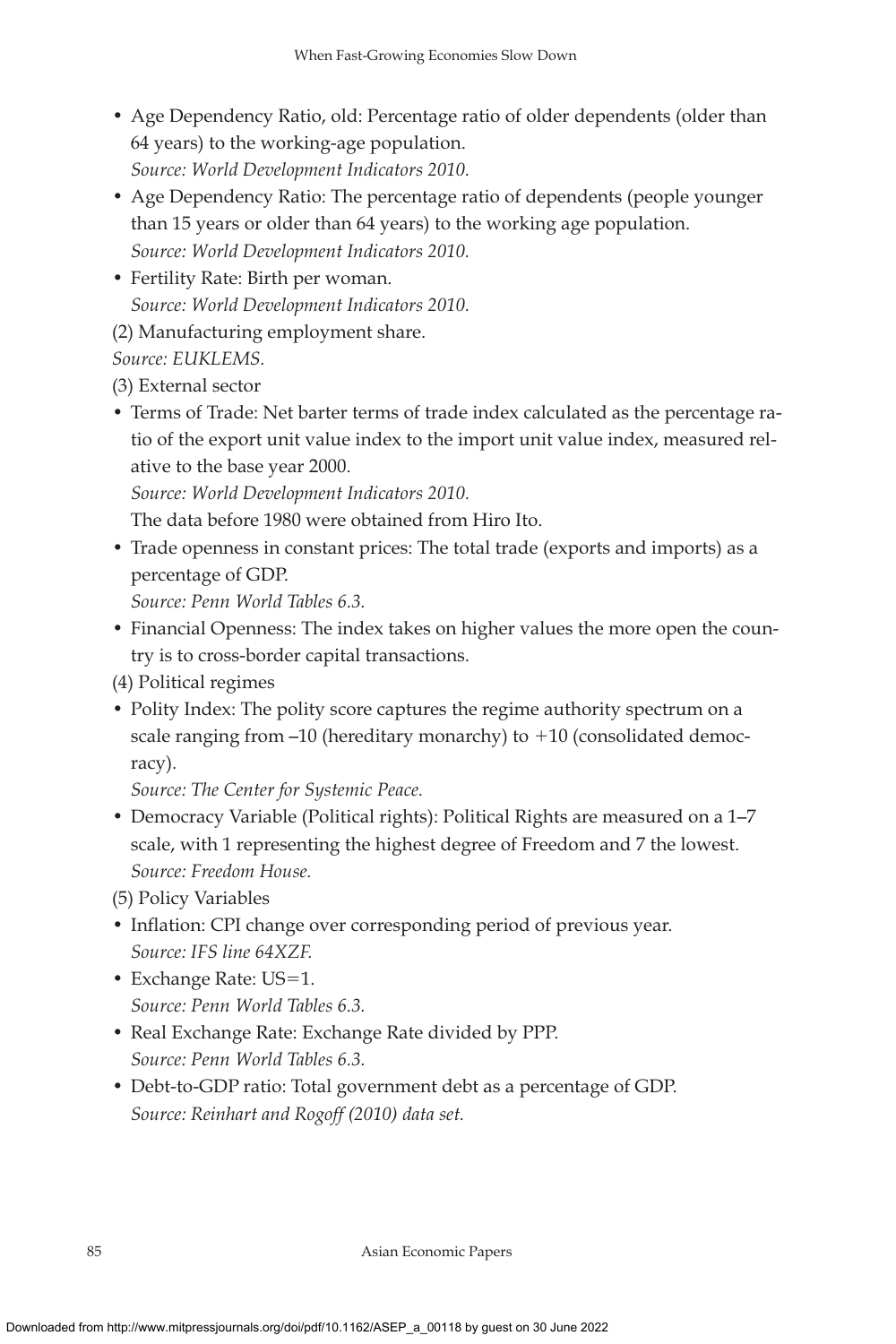## **References**

Barro, Robert, and Jong-Wha Lee. 2010. A New Data Set of Educational Attainment in the World, 1950–2010. NBER Working Paper No. 15902. Cambridge, MA: National Bureau of Economic Research.

Ben-David, David, and David Papell. 1998. Slowdowns and Meltdowns: Postwar Growth Evidence from 74 Countries. *Review of Economics and Statistics* 80:561–571.

Bernanke, Ben S., and Refet S. Gurkaynak. 2001. Is Growth Exogenous? Taking Mankiw, Romer, and Weil Seriously. *NBER Macroeconomics Annual* 16:11–57.

Buiter, Willem, and Ebrahim Rahbari. 2011. Global Growth Generators: Moving beyond Emerging Markets and BRICs. *Citigroup Global Markets* (21 February).

Chinn, Menzie, and Hiro Ito. 2008. A New Measure of Financial Openness. *Journal of Comparative Policy Analysis* 10:309–322.

Conference Board. 2010. *Global Economic Outlook—2011.* New York: Conference Board.

Crafts, Nicholas, and Gianni Toniolo, eds. 1996. *Economic Growth in Europe since 1945.* Cambridge: Cambridge University Press.

De la Torre, Augusto, Eduardo Levy-Yeyati, and Sergio Schmukler. 2002. Argentina's Financial Crisis: Floating Money, Sinking Banking. Unpublished manuscript. Washington, DC: World Bank (June).

Eichengreen, Barry, Dwight Perkins, and Kwanho Shin. Forthcoming. *From Miracle to Maturity: The Growth of the Korean Economy.* Cambridge, MA: Harvard East Asia Center.

Fogel, Robert. 2007. Capitalism and Democracy in 2040: Forecasts and Speculations. NBER Working Paper No. 13184. Cambridge, MA: National Bureau of Economic Research.

Gerschenkron, Alexander. 1964. *Economic Backwardness in Historical Perspective.* Cambridge, MA: Harvard University Press.

Hausmann, Ricardo, Lant Pritchett, and Dani Rodrik. 2005. Growth Accelerations. *Journal of Economic Growth* 10:303–329.

Hausmann, Ricardo, Francisco Rodriguez, and Rodrigo Wagner. 2008. Growth Collapses. In: *Money, Crises and Transition,* edited by Carmen Reinhart, Carlos Vegh, and Andres Velasco, pp. 376–428. Cambridge, MA: MIT Press.

Kehoe, Timothy, and Kim Ruhl. 2010. How Have Economic Reforms in Mexico Not Generated Growth? NBER Working Paper No. 16580. Cambridge, MA: National Bureau of Economic Research.

Lee, Jong-Wha, and Kiseok Hong. 2010. Economic Growth in Asia: Determinants and Prospects. Unpublished manuscript. Manila: Asian Development Bank and Ewha Women's University (September).

Maddison, Angus. 2007. *Chinese Economic Performance in the Long Run, 960–2030 AD, Second Edition.* Paris: Organisation for Economic Co-operation and Development.

Pritchett, Lant. 2000. Understanding Patterns of Economic Growth: Searching for Hills among Plateaus, Mountains and Plains. *World Bank Economic Review* 14:221–250.